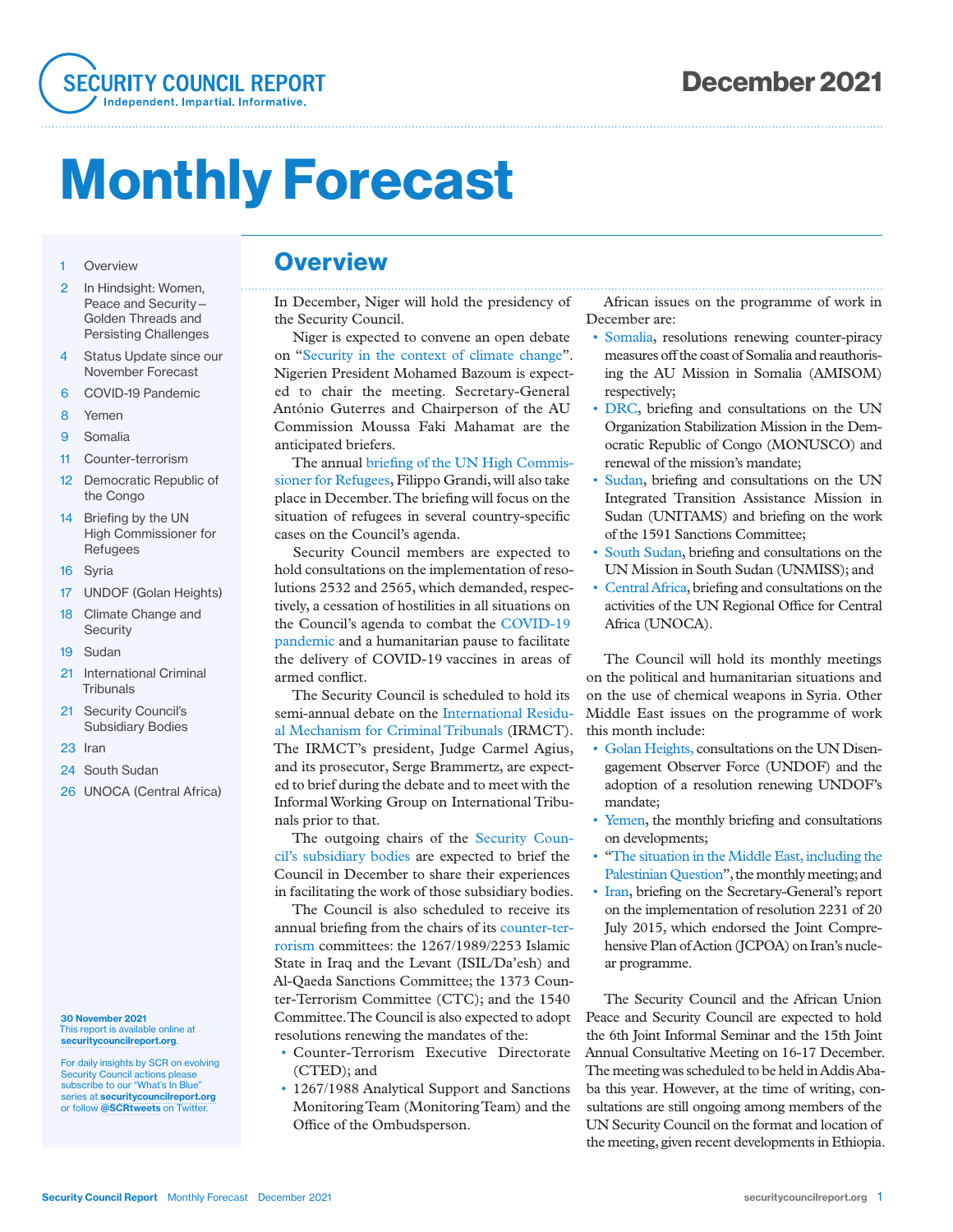# In Hindsight: Women, Peace and Security—Golden Threads and Persisting Challenges

The women, peace and security (WPS) agenda was inaugurated in 2000 with the adoption of Security Council resolution 1325. Trepidation marked the agenda's 20th anniversary last year, with difficult Council dynamics characterising engagement on this issue in 2019- 2020. Against this backdrop, the "presidency trio" initiative on WPS led by Ireland, Kenya and Mexico during their consecutive presidencies (September, October and November) may be understood as an initial attempt to find a way forward for the agenda at the Council.

#### Looking back

The two most recent WPS resolutions were adopted in 2019 and were both characterised by fraught negotiations. Resolution 2467, on conflict-related sexual violence, was the first WPS resolution not to be adopted unanimously; China and Russia abstained, citing concerns about what they perceived as the undue expansion of the Council's mandate (S/PV.8514). Further, the US threatened a veto over the proposed inclusion of language on sexual and reproductive health and, equally, rejected a fallback proposal based on agreed language from resolution 2106 (2013). While the omission of language on sexual and reproductive health in resolution 2467 did not erode rights that had already been recognised, it nevertheless triggered concern about the agenda's future and also about the Council's ability to preserve the normative developments the WPS agenda had achieved.<sup>1</sup>

The second WPS resolution of 2019, resolution 2493, reiterated the need for the "full implementation" of the agenda and echoed previous Council calls for women's inclusion and participation in peace talks. While this text saw a return to consensus, some Council members and civil society actors regretted its lack of ambition. The resolution's initiator, South Africa, had made a number of concessions—including on women human rights defenders and the Informal Experts Group (IEG) on WPS—to secure consensus. For instance, it seems that an initial draft called for the IEG co-chairs to submit an annual update on progress towards implementing recommendations presented at its meetings may have been unacceptable to China and Russia. Despite the ultimate consensus, some members believed that the negotiation process itself exacerbated the already difficult dynamics surrounding this issue.

Council dynamics did not improve in 2020 when a draft resolution commemorating the 20th anniversary of resolution 1325, proposed by Russia, did not garner the nine affirmative votes needed to pass. Some members doubted the added value of a text consisting mainly of previously agreed language, arguing instead that implementation of the WPS agenda should be prioritised. It seems, too, that some members perceived the proposed text as not being wellbalanced between the socioeconomic and rights-based aspects of the agenda.

As a result of this uneasy climate, most Council members—and several civil society actors—have come to emphasise the importance of implementing the existing normative framework of the agenda, which is generally understood as being adequate, over its further development through new WPS resolutions, in order to avoid the risk of regression.

#### New developments and persisting challenges

On 31 August, Ireland, the Council president for September, circulated a joint statement of commitments on WPS with Kenya and Mexico, the respective October and November Council presidents. (Ireland and Mexico are the current IEG co-chairs, while Kenya presided over the annual WPS open debate.) On 1 September, Ambassador Geraldine Byrne Nason (Ireland) described the WPS initiative as "a golden thread" that would run through the Irish, Kenyan and Mexican presidencies.

Spearheaded by elected members and assuming a cross-regional character, the trio-initiative appears to be an attempt to strengthen Council engagement on the agenda through means other than new WPS outcomes, thus helping the Council to emerge from the shadow cast by the difficult dynamics on this issue in recent years.

The trio committed to a series of actions during their presidencies, including:

- attaining gender balance among briefers and strong representation of women civil society speakers in Council meetings,
- making WPS the focus of at least one mandated geographic meeting of the Council,
- ensuring that Council products drafted integrate strong WPS language, and
- holding WPS press stakeouts.

While other Council members have previously emphasised some of these aspects, this was the first time that a fairly broad list of WPS commitments has been undertaken across three consecutive presidencies. Through this initiative, members are following up on some of the commitments already expressed in the WPS resolutions. For instance, in resolution 2242 (2015), the Council expressed its intention to invite civil society briefers, including women's organisations, to country-specific and thematic meetings. In September, Ireland invited 16 women from civil society to brief the Council, 11 of whom briefed during country-specific meetings. In October, Kenya invited ten women civil society briefers, eight of whom briefed in countryspecific meetings.<sup>2</sup>

In addition to following up on members' prior commitments, the list features novel elements. One of these has been the WPS press stakeouts which, according to the trio statement, are aimed at heightening the visibility of Council discussions on WPS. So far, there have been two of these stakeouts. The first, attended by Ireland and Mexico, followed the 28 September Council briefing on Somalia, which was held as part of the trio's commitment to focus one geographic meeting on WPS. The second was attended by all three members and was held on 10 November after the annual briefing with the heads of police components of UN peace operations, which had a focus on WPS as part of the trio initiative.

Though the presidency trio initiative may be an attempt to start moving away from the difficult climate that characterised Council initiatives on WPS in recent years, it seems that Council members still believe that the dynamics on this file are not conducive to the adoption of new products. Ahead of the WPS open debate, Council members discussed the possibility of a formal outcome, but the

<sup>1.</sup> See Christine Chinkin and Madeleine Rees, "Commentary on Security Council Resolution 2467: Continued State Obligation and Civil Society Action on Sexual Violence in Conflict", LSE Centre for Women, Peace and Security 15; Louise Allen and Laura J Shepherd, "In pursuing a new resolution on sexual violence Security Council significantly undermines women's reproductive rights", LSE Women, Peace and Security blog, 25 April 2019; Fionnuala Ní Aoláin, "Gutting the Substance of a Security Council Resolution on Sexual Violence", Just Security, 24 April 2019.

<sup>2.</sup> The figure for women civil society briefers does not include officials of international organisations. At the time of writing, complete data for November was not available.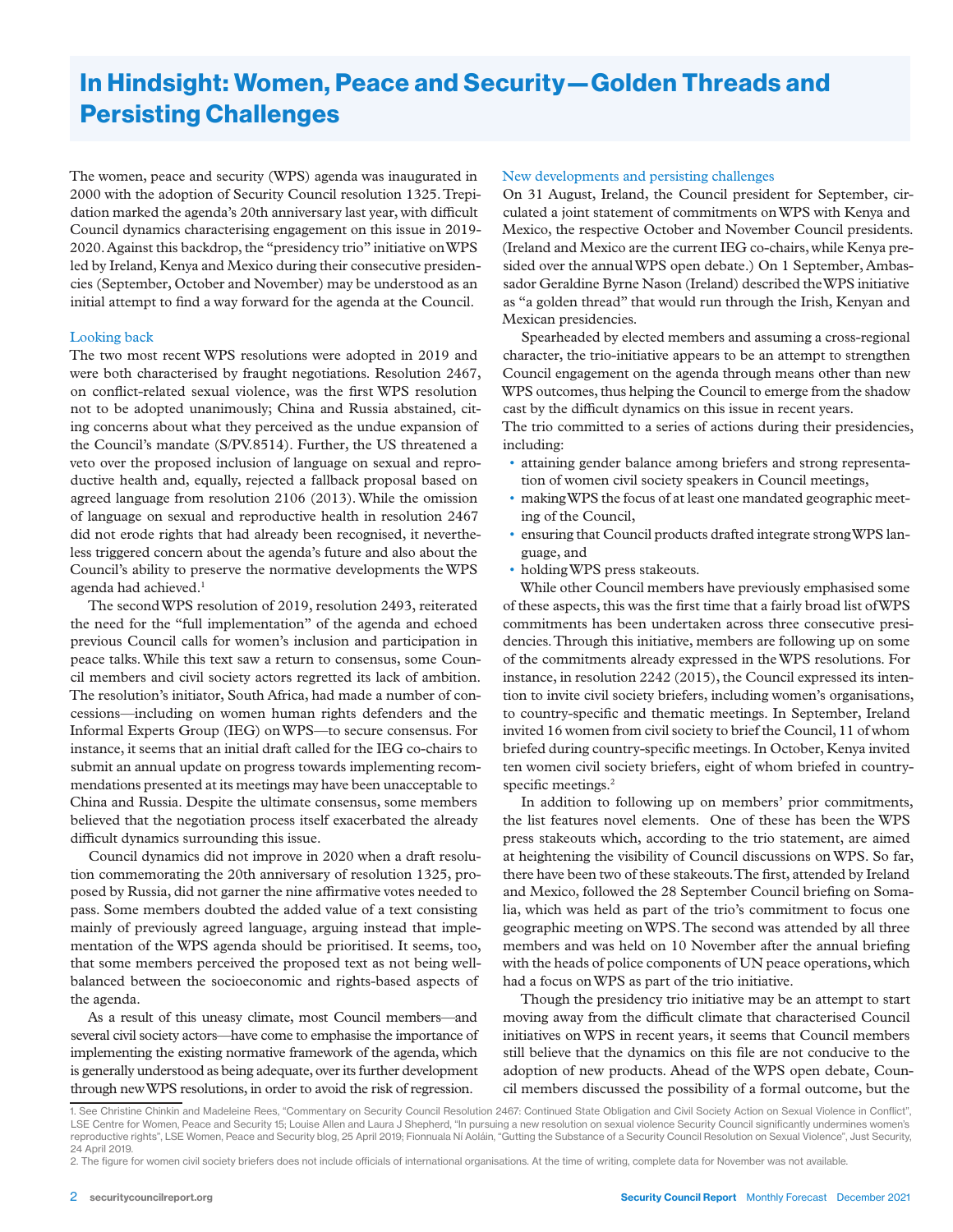# In Hindsight: Women, Peace and Security—Golden Threads and Persisting Challenges

initiative did not find support and was abandoned.

Still, the recent period has seen some shift in Council dynamics. The US has recommitted to the provision of "sexual and reproductive health care and services for women around the world" (S/2021/375), and China and Russia now attend and intervene during IEG meetings.

Moreover, strong WPS language was recently included in resolution 2594, on UN peace operations transitions, adopted on 9 September. The resolution:

*Requests the Secretary-General to ensure that comprehensive gender analysis and technical gender expertise are included throughout all stages of mission planning, mandate implementation and review and throughout the transition process, as well as mainstreaming of a gender perspective, and to ensure the full, equal, and meaningful participation of women and the inclusion of youth, as well as measures to safeguard the interests of persons with disabilities.*

Nevertheless, differences of view persist among Council members on when and how WPS or gender are relevant to thematic and geographic situations. At the October open debate, Ambassador Sven Jürgenson (Estonia) said: "The link between women and peace and security was affirmed by the Council over 20 years ago, yet it continues to be questioned in almost all of our deliberations" (S/PV.8886). Deputy Permanent Representative Gennady Kuzmin (Russian Federation) countered that the Security Council "should focus on situations that pose an imminent threat to international peace and security" as the "work to promote the role of women" is already carried out by other UN bodies, such as the General Assembly.

While WPS language is regularly included in mission mandates, provisions advancing the agenda or going beyond agreed language in country-specific resolutions often remain difficult to agree. On 17 September, the Council extended UNAMA's mandate until 17 March 2022 through resolution 2596. While earlier drafts of the resolution would have asked the Secretary-General to provide "strategic and operational recommendations for the mandate of UNAMA, in light of recent political, security and social developments, including the situation of women and girls", the reference to the situation of women and girls was seemingly removed at the insistence of China and Russia. Resolution 2596 includes a preambular reference to "the importance of the establishment of an inclusive and representative government" and of the "full, equal and meaningful participation of women, and upholding human rights, including for women, children and minorities".

#### Looking forward

Differences of view between Council members on gender and WPS are unlikely to wane anytime soon, and it does not appear that widening the outlook of WPS discussions beyond the established normative framework is among the Council's imminent priorities. This year's Secretary-General's report on WPS (S/2021/827) paid particular attention to the need to reverse the upward trend in global military spending with the goal of encouraging "greater investment in the social infrastructure and services that buttress human security". The report noted that while curbing military spending has long been a pivotal objective of women's peace activism, it has received only scant attention within the WPS normative framework. During the WPS open debate, none of the P5 and only a small minority of the elected members referred to these elements in their statements. For instance, Ireland referred to the "strong correlation between militarization and gender inequality", while Mexico called on states to refrain from transferring weapons in situations when there is a risk that they could be used for gender-based violence.

Currently, future Council engagement on WPS appears to be more likely to take the shape of initiatives like the presidency trio. At press time, it appeared that some Council members were considering building on the trio list of commitments to expand this initiative into one open to all Council members in their role as Council presidents. All five incoming elected members (Albania, Brazil, Gabon, Ghana, and the United Arab Emirates) referred to WPS in their election campaigns.<sup>3</sup>

During the October open debate, Celia Umenza Velasco, legal coordinator for the Indigenous Reservation of Tacueyó and member of the Association of Indigenous Cabildos of the North of Cauca (Colombia), urged the Council "to not allow this open debate to become yet another occasion where the Council listens to women civil society representatives but fails to act on our concerns" (S/PV.8886). Regarding future engagement, Council members may want to develop ways to meaningfully follow up on the information shared by civil society briefers. Another option is to develop ways to better capitalise on expertise and the recommendations shared during IEG meetings, including through continuing to encourage the participation of delegations' country and other relevant experts alongside gender experts. For instance, it appears that during the 16 November IEG meeting, which focused on women protection advisors in peacekeeping and special political missions, Fifth Committee experts were invited to attend.

More generally, members supportive of the WPS agenda may want to continue to develop strategies to promote the holistic and substantive implementation of the agenda. This could include enhancing crosspresidency planning on WPS to promote sustained Council work on the agenda. The most important consideration, however, remains how Council-level initiatives have an impact on the ground.

<sup>3.</sup> See SCR, Security Council Elections 2021 (2 June 2021).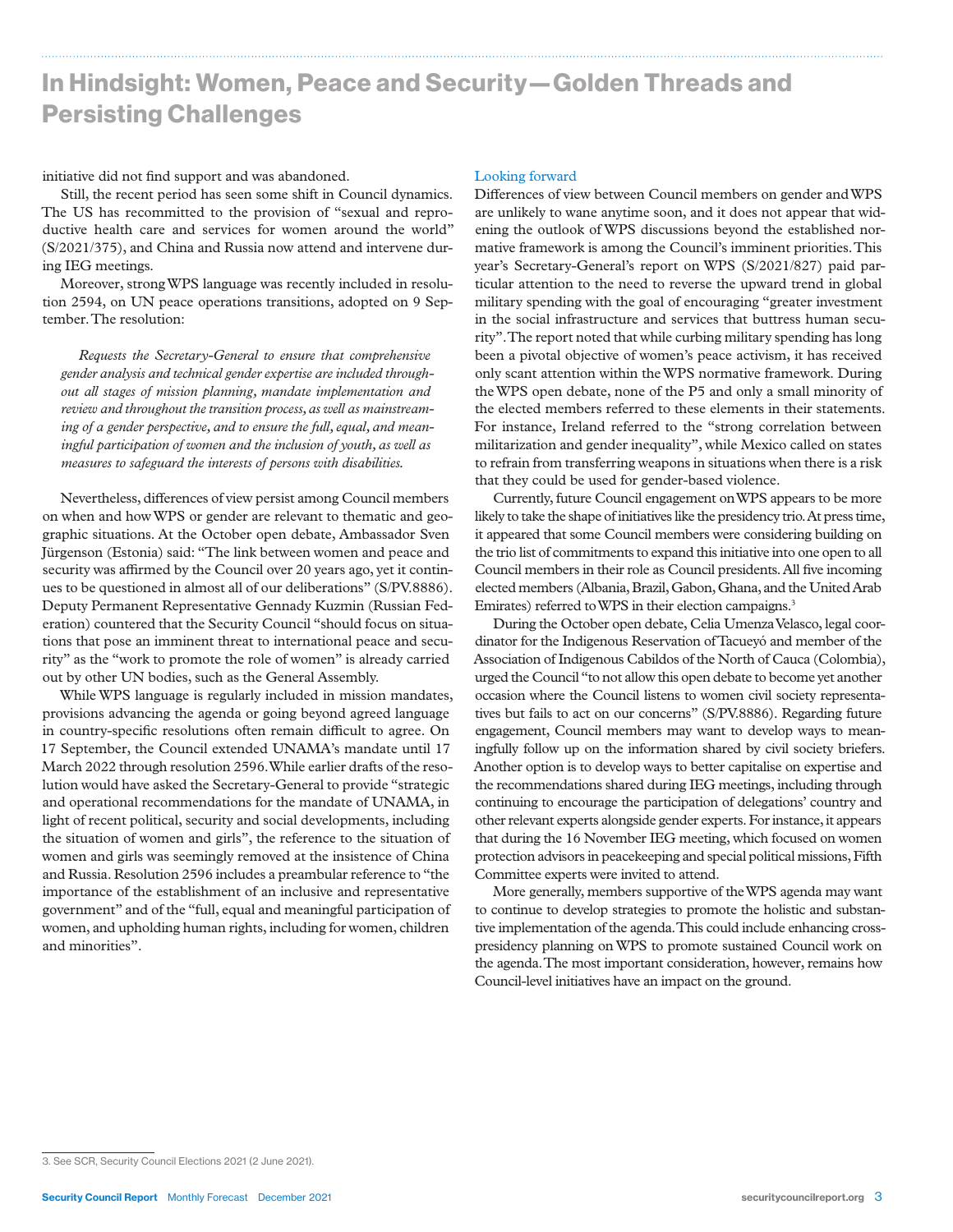### Status Update since our November Forecast

#### **Bosnia and Herzegovina**

On 3 November, the Security Council held its semi-annual debate on Bosnia and Herzegovina (BiH) and unanimously adopted resolution 2604, renewing the authorisation of the EU-led multinational stabilisation force (EUFOR ALTHEA) until 3 November 2022. The debate was marked by sharp divisions regarding the legitimacy of Christian Schmidt's appointment as the High Representative for BiH. It appears that China and Russia objected to a briefing by Schmidt and conditioned their support for EUFOR ALTHEA's reauthorisation on the removal of all references to the High Representative and his Office (OHR) in the resolution. Unable to reach a compromise on this issue, the Council did not mention the High Representative and the OHR in the resolution. At the debate (S/ PV.8896), several Council members, including Norway and Estonia, expressed regret that the Security Council had failed to adopt a more substantial resolution. Russia described support for EUFOR ALTHEA's reauthorisation as the only "common denominator" among Council members on the issue of BiH.

#### **International Court of Justice**

On 5 November, the Security Council filled one open seat on the International Court of Justice (ICJ) by electing Hilary Charlesworth (Australia) after a single round of voting (S/PV.8897). She received the required majority in the Council, as well as an absolute majority of votes in the General Assembly.Voting took place simultaneously in the Security Council and the General Assembly.

#### **Myanmar**

On 8 November, the Security Council convened a private meeting on Myanmar. The briefers were Peter Due, the Director of the Asia and Pacific Division of the UN Departments of Political and Peacebuilding Affairs and Peace Operations (DPPA-DPO), and Dato Erywan bin Pehin Yusof, Second Minister of Foreign Affairs of Brunei Darussalam, who briefed in his capacity as the Association of Southeast Asian Nations (ASEAN) Special Envoy for Myanmar. A draft press statement on Myanmar was circulated by the UK on 5 November and issued on 10 November (SC/14697). The press statement expressed concern over the recent violence across Myanmar and called for an immediate cessation of violence. In the press statement, members also "underlined the importance of steps to improve the health and humanitarian situation in Myanmar, including to facilitate the equitable, safe and unhindered delivery and distribution of COVID-19 vaccines".

#### **Ethiopia (Tigray)**

On 5 November, Council members issued a press statement expressing "deep concern about the expansion and intensification of military clashes in northern Ethiopia" (SC/14691). The statement also expressed concern at the conflict's impact on the humanitarian situation in Ethiopia and on the stability of the country and the wider region. In the statement, the members of the Security Council called for the negotiation of a lasting ceasefire and the "creation of conditions for the start of an inclusive Ethiopian national dialogue". Council members also "called for refraining from inflammatory hate speech and incitement to violence and divisiveness". The statement welcomed the efforts of the AU High Representative for the Horn of Africa Region, Olusegun Obasanjo, to achieve a ceasefire and a resolution of the conflict.

On 8 November, the Security Council held an open briefing followed by closed consultations on Ethiopia under the agenda item "Peace and Security in Africa" (S/PV.8899). The briefers were Under-Secretary-General for Political and Peacebuilding Affairs Rosemary DiCarlo and Obasanjo. The meeting was requested by Council president Mexico, Ireland and the "A3 plus one" (Kenya, Niger, Tunisia, and Saint Vincent and the Grenadines). The meeting was originally set to take place on 5 November, but was delayed until 8 November.

#### **Middle East, including the Palestinian Question**

On 8 November, the members of the Security Council convened for a meeting on "The situation in the Middle East, including the Palestinian question" under "any other business". Deputy Special Coordinator for the Middle East Peace Process Lynn Hastings briefed. The meeting was requested by Tunisia to discuss the 22 October designation by Israel of six Palestinian non-governmental organisations as terrorist organisations and settlement activity in the West Bank and East Jerusalem.

On 30 November, the Security Council held its monthly meeting on "The situation in the Middle East, including the Palestinian question". Special Coordinator for the Middle East Peace Process Tor Wennesland and Comfort Ero, the Interim Vice President of the International Crisis Group, briefed the Council.

#### **Exclusion, Inequality and Conflict**

On 9 November, the Security Council held a high-level open debate on "Exclusion, inequality and conflict" under the agenda item "Maintenance of international peace and security" (S/ PV.8900). Mexican President Andrés Manuel López Obrador chaired the meeting. UN Secretary-General António Guterres and Lourdes Tibán Guala, an indigenous affairs expert, briefed. As an outcome of the meeting, the Security Council adopted a presidential statement (S/PRST/2021/22), which was spearheaded by Mexico. The statement reaffirms the links between development, peace and security, and human rights. It further notes that exclusion and inequality may have an effect as aggravating factors in situations considered by the Council and emphasises that inclusivity is key to advancing national peacebuilding processes and objectives.

#### **Police Commissioners**

On 10 November, the Security Council held its annual briefing with the heads of police components of UN peace operations (S/ PV.8901). Under-Secretary-General for Peace Operations Jean-Pierre Lacroix, UN Interim Security Force for Abyei (UNISFA) Police Commissioner Violet Lusala, and UN Multidimensional Integrated Stabilization Mission in Mali (MINUSMA) Police Commissioner Patricia Boughani briefed the Council. The discussion was focused on women, peace and security (WPS) issues as part of the WPS presidency trio of Ireland, Kenya and Mexico in September, October and November, respectively. Building on the annual open debate on WPS (S/PV.8886), which took place on 21 October under the theme "Investing in women in peacekeeping and peacebuilding", Council members explored UN Police's contribution to the advancement of the WPS agenda, including through the implementation of gender-responsive policing.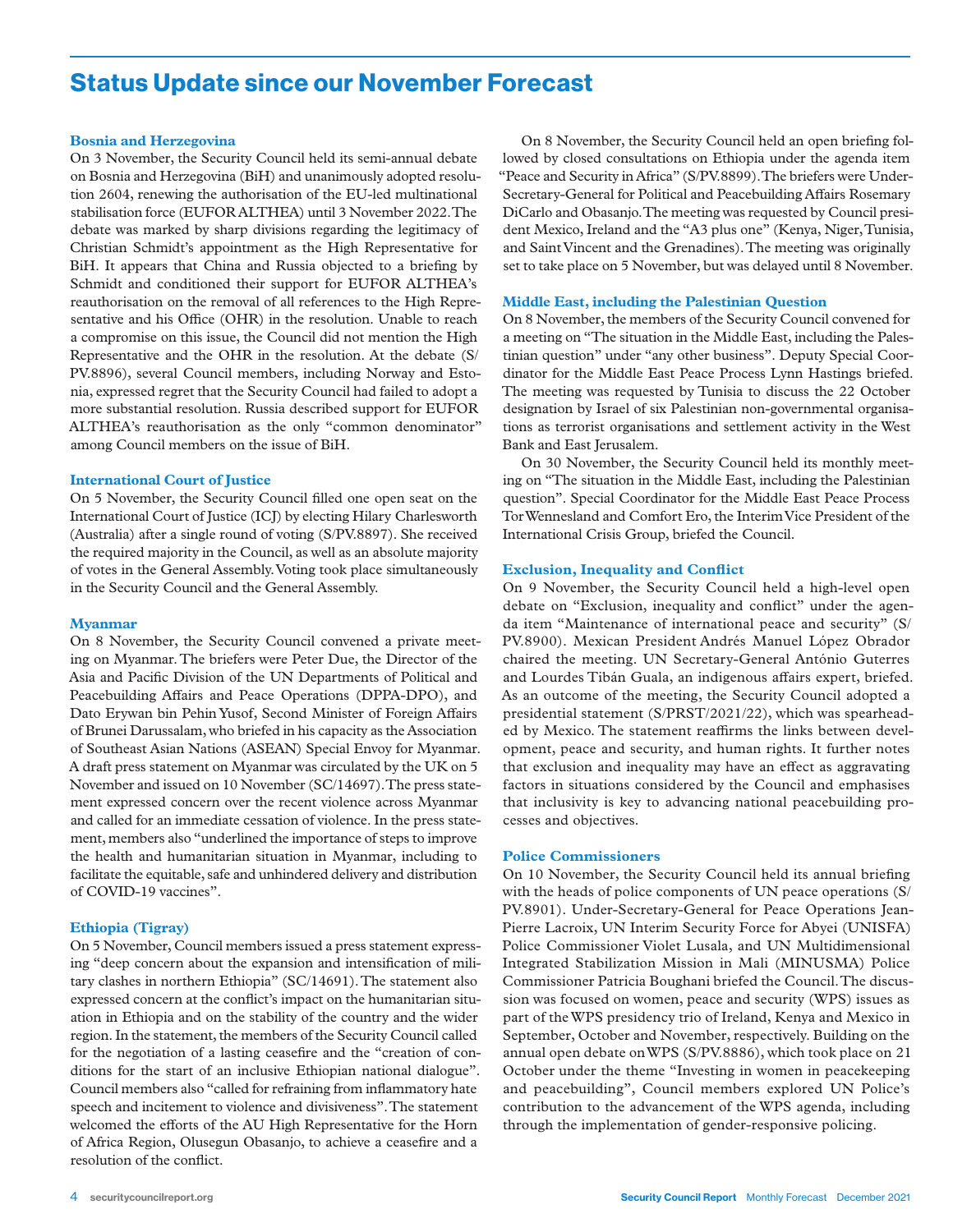# Status Update since our November Forecast

#### **Belarus**

On 11 November, Security Council members discussed the situation in Belarus under "any other business". The focus of the meeting was the migrant crisis on the border between Belarus and EU member states Latvia, Lithuania and Poland. Estonia, France and Ireland requested the meeting, with support from Norway, the UK and the US. In a joint statement issued after the meeting, these six Council members, together with incoming Council member Albania, condemned Belarus for orchestrating the crisis and expressed the view that Belarusian President Aleksandr Lukashenko has become a threat to regional stability. The statement also expressed concern at the dire situation of the migrants and urged the Belarusian authorities to provide and facilitate adequate protection and care. Prior to the meeting, Russia dismissed the narrative depicting Belarus as the perpetrator of the crisis and maintained that the migrants had arrived through legal channels. Russia also criticised the EU's response as a violation of international conventions.

#### **Central African Republic**

On 12 November, the Security Council convened (S/PV.8902) to adopt resolution 2605, renewing the mandate of the UN Multidimensional Integrated Stabilization Mission in the Central African Republic (MINUSCA) for one year within its existing troop ceiling of 14,400 military personnel and 3,020 police personnel. The resolution retains the mission's priority tasks, including the protection of civilians; good offices and support to the peace process and the Political Agreement on Peace and Reconciliation in the CAR; and facilitation of the immediate, full, safe and unhindered delivery of humanitarian assistance. The resolution received 13 votes in favour, while China and Russia abstained.

#### **Arria-formula on Widows in Conflict and Post-Conflict Settings**

On 15 November, Council members held an Arria-formula meeting on "Closing the Protection Gap for Widows in Conflict and Post-Conflict Settings" via videoconference (VTC). The meeting was organised by Niger, the AU and the EU as co-chairs of the Group of Friends of Women of the Sahel. The meeting was co-hosted by Estonia, Ireland, Kenya, Mexico, Norway, Saint Vincent and the Grenadines, Tunisia, and Viet Nam, together with non-Council member Sierra Leone. Anita Bhatia, Deputy Executive Director of UN Women, provided opening remarks. The briefers were Heather Ibrahim-Leathers, founder and president of the Global Fund for Widows, and Mahboba Rawi, founder of Mahboba's Promise. All Council members intervened during the meeting.

#### **G5 Sahel Joint Force**

On 12 November, the Security Council held a briefing followed by consultations on the Group of Five for the Sahel Joint Force (FC-G5S) (S/PV.8903). The Council heard briefings by Under-Secretary-General for Peace Operations Jean-Pierre Lacroix, Ambassador Ammo Aziza Baroud (Chad) on behalf of the Group of Five for the Sahel, and Ms. Fatimata Ouilma Sinaré, President of the Burkina Faso chapter of the Network on Peace and Security for Women in the Economic Community of West African States (ECOWAS) Space. During closed consultations, Director Rick Martin from the Division for Special Activities of the Department of Operational Support also briefed, as Council members discussed the options set

#### **Preventive Diplomacy**

On 16 November, the Security Council held an open debate on "Peace and security through preventive diplomacy: A common objective to all UN principal organs" under the agenda item "Maintenance of international peace and security" (S/PV.8906). The briefers were UN Secretary-General António Guterres, President of the General Assembly Abdulla Shahid, President of the Economic and Social Council (ECOSOC) Collen Vixen Kelapile, and President of the International Court of Justice (ICJ) Joan E. Donoghue. At the debate, several Council members acknowledged the interdependence of security, sustainable development and human rights, and recognised the need for the UN's principal organs to cooperatively pursue preventive strategies and actions. Some Council members, particularly Russia, expressed caution over the Council overstepping its mandate and urged the UN's principal organs to adhere to the principle of division of labour.

The outcome of the debate was the adoption of a presidential statement (S/PRST/2021/23) emphasising the importance of a comprehensive approach to sustaining peace, recognising the contribution of the UN's principal organs to the maintenance of international peace and security, and expressing the Council's continued commitment to fostering regular interactions with the other principal organs, in accordance with their respective mandates, on matters relating to preventive diplomacy tools and mechanisms.

#### **Afghanistan**

On 17 November, the Security Council convened for a briefing from Deborah Lyons, the Special Representative of the Secretary-General and head of the UN Assistance Mission in Afghanistan (UNAMA) (S/PV.8908). Lyons briefed on the situation in Afghanistan and UNAMA's work. Freshta Karim, Director of Charmaghz, a non-governmental organisation based in Kabul that works with children, also briefed. Representatives of Afghanistan, Iran, Pakistan, and Tajikistan participated in the meeting, which was followed by closed consultations.

#### **Hitting the Ground Running Workshop**

The 19th annual workshop for incoming members of the UN Security Council, titled "Hitting the Ground Running", was held on 18 and 19 November on Long Island, New York. The government of Finland convened the workshop in cooperation with the Security Council Report and the Security Council Affairs Division of the UN Department of Political and Peacebuilding Affairs. Former ICC prosecutor Fatou Bensouda gave the keynote address ahead of the opening dinner on 18 November. On 19 November, Council members held three sessions on the work of the Council: "State of the Council 2021: Taking Stock and Looking Ahead"; "Working Methods and Subsidiary Bodies"; and "Lessons Learned: Reflections of the Class of 2021".

#### **Small Arms**

On 22 November, the Security Council held a ministerial-level open debate on Small Arms and Light Weapons (SALW) (S/PV.8909). Mexican Foreign Secretary Marcelo Ebrard chaired the meeting. The discussion focused on the theme "The impact of the diversion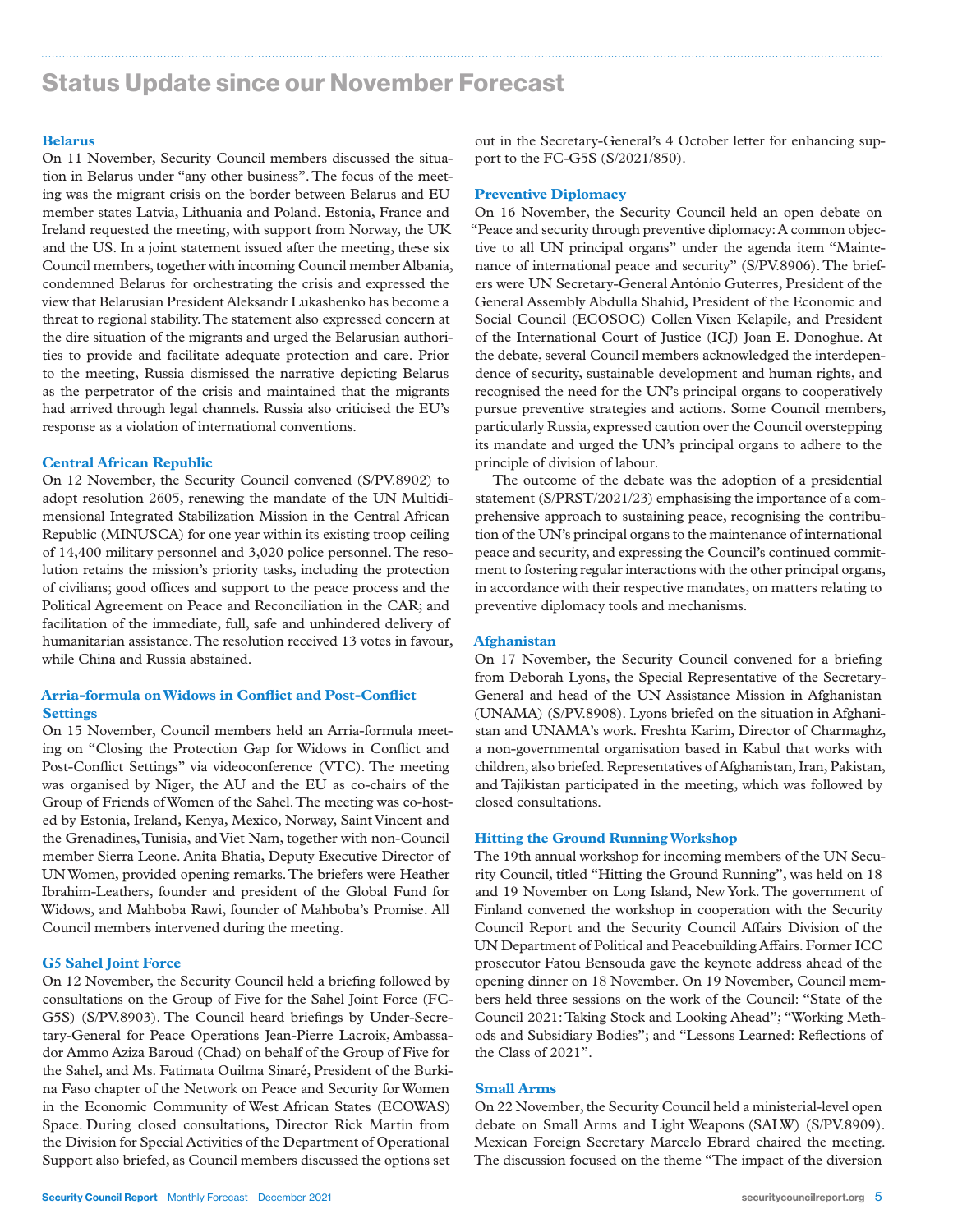### Status Update since our November Forecast

and trafficking of arms on peace and security". Director of the UN Institute for Disarmament Research (UNIDIR) Robin Geiss and María Pía Devoto, a member of the Control Arms Governance Board (a coalition of 150 civil society member organisations), briefed the Council. More than 50 member states participated in the open debate; several of them highlighted the impact of SALW in exacerbating conflicts and discussed actions that should be taken to address this challenge.

#### **Iraq**

On 23 November, the Council held a briefing on the UN Assistance Mission for Iraq (UNAMI) (S/PV.8910). The Special Representative and head of UNAMI, Jeanine Hennis-Plasschaert, briefed on Iraq's 10 October parliamentary election and developments in the country since the election took place. Hennis-Plasschaert also discussed the issue of missing Kuwaiti and third country nationals and missing Kuwaiti property, including the national archives. Amal Kabashi, the Coordinator of the Iraqi Women Network, briefed the Council on the challenges Iraqi women face in realising their full, equal, and meaningful participation in Iraqi political life. Iraq participated in the meeting, which was followed by closed consultations.

#### **Libya**

On 23 November, ICC Prosecutor Karim Khan briefed the Council on the court's work in Libya (S/PV.8911). On 24 November,

# COVID-19 Pandemic

#### **Expected Council Action**

In December, Security Council members will hold consultations on the implementation of resolutions 2532 and 2565, which demanded, respectively, a cessation of hostilities in all situations on the Council's agenda to combat the COVID-19 pandemic and a humanitarian pause to facilitate the delivery of COVID-19 vaccines in areas of armed conflict.

#### **Background and Key Recent Developments**

At the outset of the COVID-19 pandemic, Secretary-General António Guterres called for a global ceasefire on 23 March 2020 to combat the pandemic in conflict situations. The Security Council eventually—after difficult negotiations because of China-US tensions over the pandemic—adopted resolution 2532 on 1 July 2020 to support the Secretary-General's ceasefire appeal.

Following the development of several COVID-19 vaccines by the end of 2020, the Council adopted resolution 2565 on 26 February. Preceding the resolution's adoption, the Council held a highlevel debate earlier that month on "ensuring the equitable access to COVID-19 vaccines in contexts affected by conflict and insecurity". Resolution 2565 called for strengthening national and multilateral approaches and international cooperation, such as the COVID-19 Vaccine Global Access (COVAX) Facility, to facilitate equitable and

the Security Council convened to discuss the situation in Libya (S/ PV.8912). Special Envoy of the Secretary-General on Libya and head of the UN Support Mission in Libya (UNSMIL) Ján Kubiš briefed. Lamees BenSaad, a member of the Libyan Political Dialogue Forum, also addressed the Council. Also on 24 November, the Council adopted a presidential statement (S/PRST/2021/24) that expressed strong support for electoral preparations in Libya and welcomed the Declaration of the 12 November Paris International Conference on Libya and the 5+5 Joint Military Committee Action Plan for the withdrawal of mercenaries and foreign forces in a synchronised manner, adopted on 8 October.

#### **Lebanon**

On 29 November, Council members received a briefing in consultations on the latest Secretary-General's report on the implementation of resolution 1701. The briefers were Special Coordinator for Lebanon Joanna Wronecka, Under-Secretary-General for Peace Operations Jean-Pierre Lacroix, and UN Interim Force in Lebanon (UNIFIL) Head of Mission and Force Commander Major General Stefano Del Col.

#### **DPRK**

On 29 November, Ambassador Mona Juul (Norway), the chair of the 1718 Sanctions Committee, briefed Council members in consultations on the 90-day report on the committee's work.

affordable access to the vaccine in armed conflict situations, postconflict situations and humanitarian emergencies. It also stressed that equitable access to safe, efficacious and affordable COVID-19 vaccines was essential to ending the pandemic and expressed concern about uneven progress in vaccine access, recognising that those affected by conflict and insecurity were particularly at risk of being left behind.

Despite some initial positive responses to the Secretary-General's ceasefire call, the appeal went largely unheeded, as UN officials have reported to the Council at meetings on resolution 2532's implementation. Resolutions 2532 and 2565 both recognised that the COV-ID-19 pandemic "is likely to endanger the maintenance of international peace and security", and Council discussion has regularly considered the pandemic's secondary socioeconomic effects, which have exacerbated conflict drivers such as unemployment, poverty and political tensions. At a Council meeting in January on resolution 2532, Under-Secretary-General for Political and Peacebuilding Affairs Rosemary DiCarlo noted how inequalities in the global recovery and the failure to vaccinate populations could be further potential sources of unrest.

COVAX, a key mechanism for promoting the distribution of vaccines to low- and middle-income countries, is co-led by the World Health Organization (WHO), the Gavi Vaccine Alliance and the

UN DOCUMENTS ON COVID-19 Security Council Resolutions S/RES/2565 (26 February 2021) demanded humanitarian pauses to deliver vaccines. S/RES/2532 (1 July 2020) demanded a general and immediate cessation of hostilities in all situations on the Council's agenda. Security Council Letters S/2021/157 (19 February 2021) contained the record of briefings and statements from Council members' 17 February videoconference debate on equitable access to COVID-19 vaccines. S/2021/90 (27 January 2021) contained the record of briefings and statements from Council members' 25 January videoconference briefing on the implementation of resolution 2532.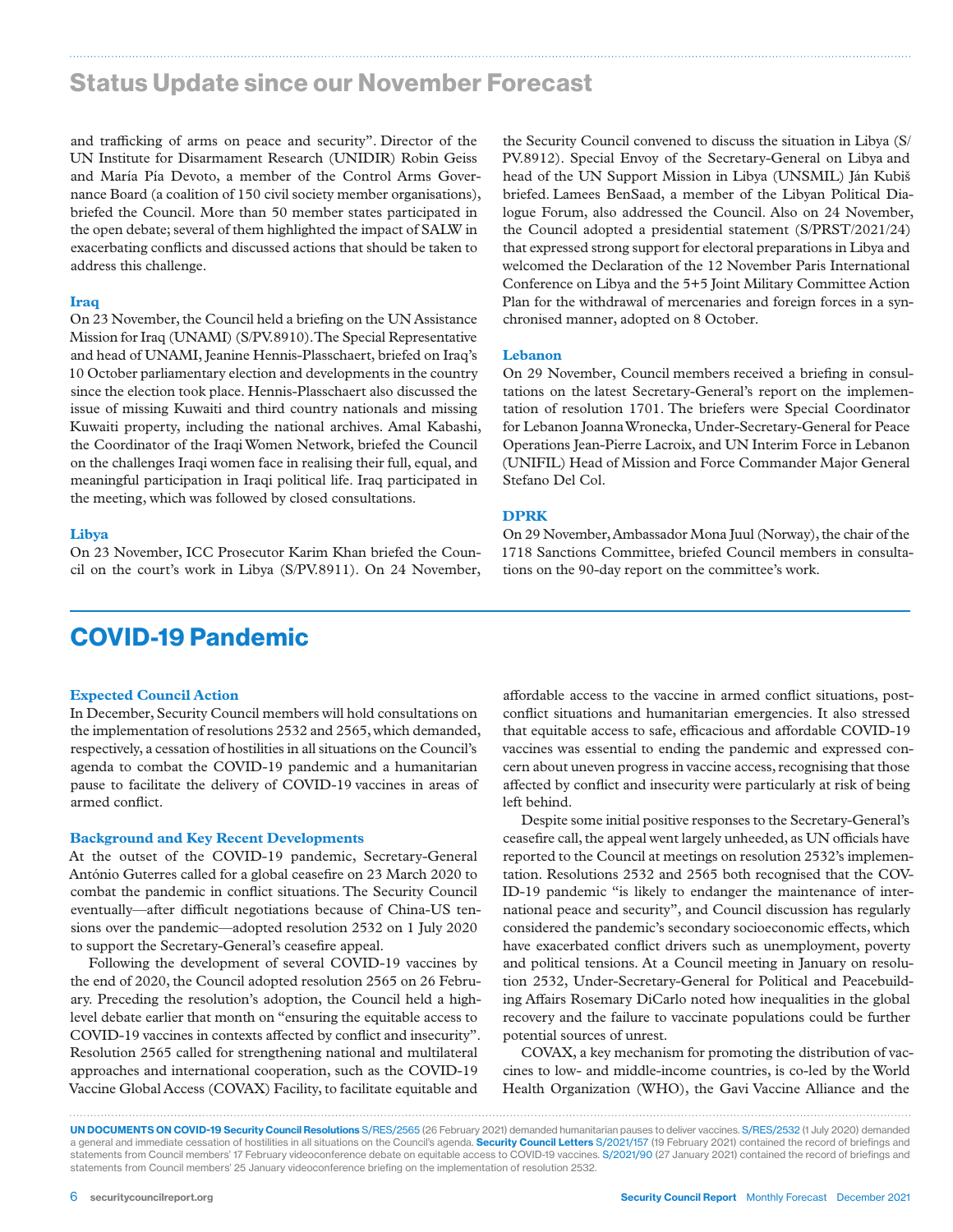# COVID-19 Pandemic

Coalition for Epidemic Preparedness Innovations, with the UN Children's Fund (UNICEF) as its delivery partner. When Council members held their last meeting on the pandemic on 26 July to discuss the implementation of resolution 2565, in closed consultations, the rollout of COVAX vaccines was slow, with COVAX having delivered around 136 million vaccine doses, far off pace from meeting its target of distributing two billion vaccine doses during 2021.

Since then, vaccine supplies have become more available. On 16 November, the president of Gavi, Seth Berkley, announced that COVAX had delivered 500 million COVID-19 vaccine doses to 144 countries and territories around the world. He noted the challenges COVAX had faced "in the form of export bans, supply shortage and vaccine nationalism" but that deliveries "are now rapidly ramping up". That same day, Gavi and the member agencies of the Inter-Agency Standing Committee (IASC) announced the deliveries of the first vaccine doses from the COVAX Humanitarian Buffer. The COVAX Humanitarian Buffer was established to mitigate the risk to people living in areas of humanitarian crises and vulnerable groups such as refugees, asylum seekers and stateless people of being left out of national vaccine rollouts or where unavoidable gaps in coverage might arise. The first Humanitarian Buffer deliveries went to people in Iran displaced by conflict. A second batch of vaccines was expected to be delivered to high-risk groups in Thailand by the end of the year, according to a Gavi-IASC statement.

Conflict-affected countries still have some of the lowest vaccination rates. According to OCHA and the Centre for Humanitarian Data, less than two percent of the population has been vaccinated in the Democratic Republic of Congo, Haiti, South Sudan, and Yemen as at 19 November. Burkina Faso, Burundi, Cameroon, Chad, Mali, Niger, and Sudan have received enough doses to cover only between two and five percent of their populations. Among other countries, Syria had received enough doses to vaccinate nine percent of its population, Central African Republic 10 percent and Ukraine 27 percent. Colombia has been the most successful of the 30 countries with UN humanitarian response plans, having received vaccine doses to cover 55 percent of the population.

Under-Secretary-General for Humanitarian Affairs Martin Griffiths recently raised new warnings about the risk of pandemic-driven instability. In a 29 October Op-Ed for the global development news organisation Devex, Griffiths cited modelling by the University of Denver that found that the pandemic could lead to 15 new or resumed armed conflicts before 2023 and noted research by the International Monetary Fund (IMF) on past pandemics showing that civil unrest peaks two years after the initial outbreak. He highlighted that the economies in low-income countries "are still reeling from the pandemic", observing that in October, the IMF had downgraded the growth forecast of low-income countries. The revised forecast cited the slow rollout of vaccines as the main factor for their poor recovery.

#### **Key Issues and Options**

Combatting the pandemic in conflict-affected countries and humanitarian settings, including by addressing the issue of vaccine inequity, is a key issue. A related, critical issue is the need to build up the capacity of many of these countries to administer the vaccines. A concern is that until this is done, as more vaccines become available, COVAX may steer them towards countries with a greater capacity to administer them, bypassing conflict-affected countries.

Another key issue is the secondary impact of the pandemic and the risk of increasing unrest over the next year, especially in countries that have low vaccination coverage and have not experienced the economic recovery occurring in wealthier countries.

Other issues include effective public messaging to address vaccine hesitancy, maintaining assistance to address other humanitarian needs and access challenges in conflict zones. The role of UN peacekeeping or special political missions in trying to support vaccine rollouts is a further important issue.

The Council may continue to hold periodic meetings to stay aware of and consider the possible destabilising effects of the pandemic. Such meetings could help prepare the Council to act quickly on looming peace and security threats as a result of the pandemic. Perhaps more significantly, they could also bring attention to threats posed by the pandemic's socioeconomic impacts and vaccine inequities that may prompt other relevant actors to address such problems. For the upcoming December session, Council members could consider changing the meeting format from consultations to a public meeting to raise more awareness of these issues.

#### **Council Dynamics**

Council discussion around the pandemic this year has been much less divisive than in 2020.The Council swiftly agreed on resolution 2565 on COVID-19 vaccines, adopting it as a "presidential text", meaning all 15 Council members co-sponsored the resolution. It also had a total of 115 member-state co-sponsors—the thirdhighest of any Council resolution.

Differences of views over sanctions sometimes arise in discussing responses to the pandemic. China, Russia and others often reiterate their view that unilaterally imposed sanctions should be waived as they can undermine countries' capacity to respond to the pandemic. The US and European countries, in particular, push back against such references to sanctions in Council products. Some Council members, particularly developing countries, criticise what they perceive as wealthier countries' failure to uphold their commitments to promote equitable access to vaccines.

France and Tunisia were the penholders on resolution 2532, and the UK was penholder on resolution 2565. These three countries requested the upcoming December session.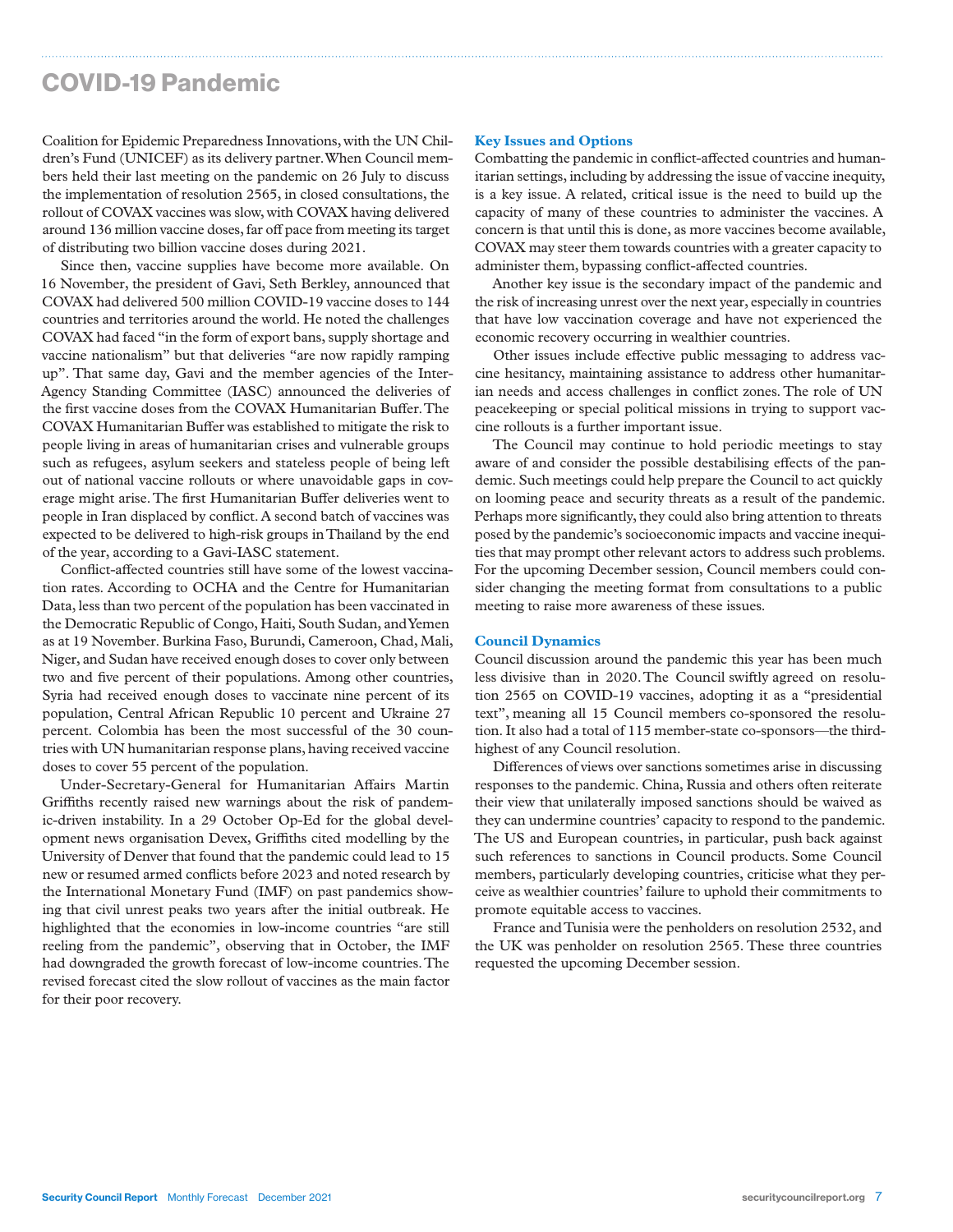### Yemen

#### **Expected Council Action**

In December, the Security Council will hold its monthly briefing and consultations on Yemen with UN Special Envoy Hans Grundberg and a representative of OCHA.

#### **Key Recent Developments**

The Houthi rebel group continues to press its offensive in Marib governorate, where the Yemeni government retains full control of only Marib City, home to an estimated 1.5 million to three million people, and the district of Marib Al Wadi, which covers the eastern half of the governorate and contains most of its oil and gas fields and infrastructure. During November, the Houthis took control of the critical Red Sea port city of Hodeidah after government-affiliated forces, in an unexpected move, withdrew from positions in which they had been largely entrenched since the December 2018 Stockholm Agreement established a ceasefire in Hodeidah governorate.

The withdrawals in Hodeidah by the government-aligned Joint Forces, which are comprised of several armed groups backed by the United Arab Emirates, occurred on 12 November. The Joint Forces withdrew from their positions in Hodeidah city, al-Durayhimi, Bayt al Faqih, and most of the areas under their control in al-Tahita district, establishing new front lines about 75 kilometres south of Hodeidah city near Al Khukhah city. The Houthis quickly took control of the vacated areas, although there were reports of fighting.

The UN Mission to support the Hodeidah Agreement (UNMHA), established in January 2019 to monitor the ceasefire and the redeployments of Houthi and government forces from Hodeidah city envisioned in the Stockholm Agreement, said that it had not been informed in advance of the movements. The Yemeni government also said that it was unaware of the plans. A 15 November statement by UNMHA described the developments as a "major shift" of front lines that "warrant discussions between the parties of the [Hodeidah] Agreement". UNMHA added that the mission was prepared to facilitate such discussions within the framework of the agreement. According to OCHA, using figures provided by the government and the Houthis, the withdrawals and subsequent fighting prompted the displacement of 1around 13,500 civilians.

Statements by the Joint Forces and by the Saudi Arabia-led coalition—which supports the Yemeni government—said that the redeployments were done "to become more effective and operationally flexible" in the "national battle" after maintaining defensive positions for nearly three years. From a strategic perspective, the withdrawal eliminated the vulnerable position of the Joint Forces along the narrow coastal plain and supply lines that they have maintained over the past three years while freeing up units to support anti-Houthi forces elsewhere in Yemen.

On 10 November, the Houthis breached the US embassy compound in Sana'a, which had been closed since early 2015, and arrested US-employed local Yemeni security personnel guarding the diplomatic facility. The incursion followed arrests in the preceding three weeks, according to news reports, of at least 25 Yemenis working for the US. Commenting on these detentions on 9 November, the US State Department said that the majority of those detained had been released. In an 18 November press statement, Security

Council members condemned the Houthis' seizure of the US embassy compound and called for the immediate withdrawal of all Houthi elements from the premises and the release of all those still under detention.

On 17 November, the UN announced that two of its staff in Sana'a had been arrested on 5 and 7 November, respectively, and that they remained in detention despite Houthi assurances that they would be released.

Special Envoy Grundberg continued his efforts to restart a political process. He undertook his first visit to Iran, which is the Houthis' main ally, on 3 November. Starting on 7 November, he conducted his second visit to Yemen, meeting first with Yemeni government officials and representatives of the separatist Southern Transitional Authority (STC) in Aden. Grundberg also visited Taiz governate, the first UN Special Envoy to do so. Over three days, he went to Taiz city, Turbah and Mokha, holding meetings with the governor, political party representatives, civil society, members of parliament, business leaders and journalists. In Mokha, he met with the Political Bureau of the National Resistance—the political wing established earlier this year by Tareq Saleh, who heads the Joint Forces' Guardians of the Republic and is the nephew of former president Ali Abdullah Saleh—and the Al-Hirak al-Tahimi, a movement representing the Tihama people of Yemen's western coastal region.

On 11 November, Grundberg briefed Security Council members from Aden during closed consultations. Acting Assistant Secretary-General for Humanitarian Affairs Ramesh Rajasingham also briefed, elaborating on a framework developed by the UN to address Yemen's economic collapse, which is a major driver of Yemen's humanitarian crisis.

#### Sanctions-Related Developments

On 9 November, the 2140 Yemen Sanctions Committee imposed travel ban and asset freeze sanctions on three Houthi military figures: Chief of General Staff Muhammad Abd Al-Karim Al-Ghamari, who plays a leading role in Houthi military efforts, including the offensive against Marib and cross-border attacks against Saudi Arabia; Yusuf Al-Madani, a prominent leader of Houthi forces who has been assigned to the Marib offensive since April 2021; and Assistant Defence Minister Saleh Mesfer Saleh Al Shaer, who has assisted the Houthis in acquiring smuggled arms and weapons and in the unlawful appropriation of privately owned assets and entities. The UK had proposed the designations.

#### Women, Peace and Security

On 18 November, the Committee on the Elimination of Discrimination against Women published the advance version of its concluding observations on Yemen (CEDAW/C/YEM/CO/7-8). While the committee welcomed the approval of Yemen's 2020-2022 National Action Plan (NAP) on women, peace and security, it expressed concern at the lack of inclusivity, allocated budget and implementation of the NAP. The committee urged Yemen to ensure women's inclusive participation in the implementation of the NAP, including through the allocation of sufficient resources and the development of indicators to monitor progress. It also expressed deep concern about the systematic exclusion of Yemeni women from formal peace negotiations and urged Yemen to ensure the meaningful participation of women from different backgrounds in all stages of the peace process, in reconstruction initiatives, and in transitional justice processes.

UN DOCUMENTS ON YEMEN Security Council Press Statements SC/14707 (18 November 2021) condemned the Houthi seizure of the compound formerly used as the US embassy in Sana'a. SC/14671 (20 October 2021) stressed the need for de-escalation by all, including an immediate end to the Houthi escalation in Marib. Sanctions Committee Document SC/14695 (9 November 2021) announced the addition of three entries to the Yemen sanctions list.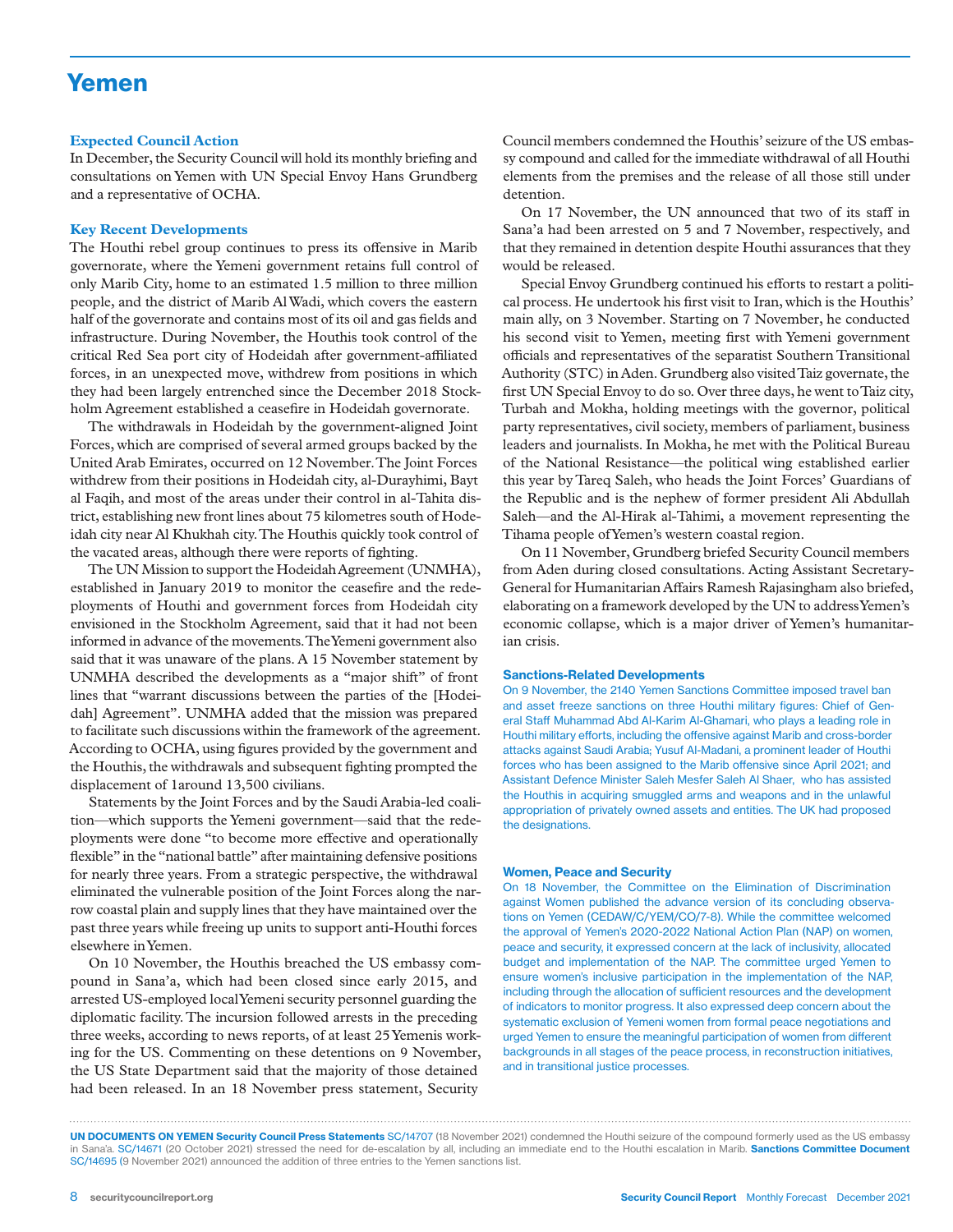### Yemen

#### **Key Issues and Options**

Grundberg's effort to restart an inclusive political process for a negotiated settlement to the conflict remains a critical issue. This challenging task is becoming more difficult because of the pace of changing military dynamics—notably, Houthi gains in their multifront offensive in Marib governorate, the fall of which would be a major blow to the government, and in Hodeidah. In recent months, the Houthis have also consolidated control over the central al Bayda governorate and seized several districts in southern Shabwa governorate, helping them to expand their offensive in Marib. Receiving an update on developments in Hodeidah and the impact they will have on UNMHA's role is another key issue.

Council members have made multiple calls since 2020 for an end to the Houthi escalation in Marib and for a nationwide ceasefire, most recently in a 20 October press statement. Members may encourage Grundberg, who became UN envoy in September, to continue consulting with Yemeni parties and relevant regional countries to develop a framework or road map for a political process, which the Council could then support.

Key issues related to Yemen's humanitarian crisis include preventing famine, protecting civilians, improving humanitarian access, and supporting the economy. The UN has repeatedly warned about the potential for the Houthis' Marib offensive to worsen the humanitarian situation if it triggers a new wave of mass displacement.

The threat posed by the FSO Safer oil tanker, which holds around 1.15 million barrels of oil and is moored in the Red Sea off the Houthi-held Ras Isa oil terminal, is an ongoing issue of concern. The Houthis have still not allowed a UN technical team to conduct an assessment of the decrepit ship, which risks causing an environmental catastrophe in the event of an oil spill or fire.

#### **Council Dynamics**

Council members support UN-led mediation efforts and share concerns about the humanitarian situation and the environmental threat posed by the Safer oil tanker. Despite this general unity among members, differences exist. For example, European members and the US tend to be more critical of the Houthis, while Russia often objects to singling out the group—a dynamic that plays out during negotiations on Council products. Last month's sanctions designations may make reaching agreement in the Council on Yemen more complicated. Russia sought to have the 2140 Committee reverse the recent designations after it had failed to raise objections within the time frame allotted for committee members to block proposed designations. When this did not occur, it apparently indicated that the failure to do so would make Council unity on Yemen more difficult to achieve.

The UK is the penholder on Yemen. Ambassador I. Rhonda King (Saint Vincent and the Grenadines) chairs the 2140 Sanctions Committee.

### Somalia

#### **Expected Council Action**

In December, the Council is scheduled to vote on two resolutions on Somalia: one to reauthorise the AU Mission in Somalia (AMISOM), the other to renew counter-piracy measures off the coast of Somalia. The AMISOM authorisation expires on 31 December and the counter-piracy measures on 4 December. The Council received the annual report on piracy and armed robbery at sea off the coast of Somalia on 4 November.

#### **Key Recent Developments**

On 12 March, the Council adopted resolution 2568, reauthorising AMISOM until the end of this year. Several actions were anticipated during this authorisation period that would inform the Council's discussion on a future AU mission in Somalia. Resolution 2568 called for an update of AMISOM's concept of operations (CONOPS), to be conducted by the AU and the government of Somalia, and presented to the Council by the end of August. It requested a proposal from the Secretary-General on the strategic objectives, size and composition of a reconfigured AU mission, to be completed jointly with the AU, the Somali federal government and donors, and presented to the Council by the end of September. It further requested options from the Secretary-General for continued UN logistical support for UNSOM and the Somali security forces alongside a reconfigured

AU mission "for consideration by the Security Council by the end of October 2021".

However, divergent views on the future of AMISOM have hampered the completion of these steps. On 30 May, the AU issued its own assessment, concluding that an AU-UN hybrid mission was the most suitable way forward, contrary to the 8 January assessment of the UN Secretary-General, which recommended a reconfiguration of AMISOM. The AU felt that its approach would address, among other things, concerns about sustainable financing, given the Security Council's reluctance to support AU peace operations through UN-assessed contributions. Meanwhile, the Somali federal government has repeatedly endorsed the option of a reconfigured AMISOM, as proposed by the UN, as being most consistent with its 2021 Somalia Transition Plan (STP), which outlines steps towards the gradual handover of security responsibilities from international forces to the government.

The disagreement has strained AU-Somali relations. The AU and the Somali government have repeatedly engaged in trying to bridge their differences but have so far not been able to reach an agreement. An AU Peace and Security Council (PSC) communiqué issued on 7 October endorsed the AU-UN hybrid mission model and requested African members of the UN Security Council "to promote and advocate for the option of transition to an AU-UN Multidimensional

Security Council Report Monthly Forecast December 2021 security council report.org 9 UN DOCUMENTS ON SOMALIA Security Council Resolutions S/RES/2568 (12 March 2021) reauthorised the AU Mission in Somalia (AMISOM) until 31 December 2021. S/RES/2554 (4 December 2020) renewed for twelve months the authorisation granted to states and regional organisations cooperating with Somali authorities in the fight against piracy and armed robbery at sea off the coast of Somalia. Secretary-General's Reports S/2021/944 (11 November 2021) was on the situation in Somalia covering developments from 1 August to 4 November 2021. S/2021/920 (3 November 2021) was the annual report on the situation regarding piracy and armed robbery off the coast of Somalia. Security Council Letters S/2021/260 (12 March 2021) transmitted the draft resolution later adopted as resolution 2568, voting results, explanations of vote (China, India, Kenya, and the UK), and a statement by Somalia. S/2021/859 (4 October 2021) was a letter from the Security Council in response to the Secretary-General's request for an extension of the deadlines to submit a proposal on a reconfigured AMISOM.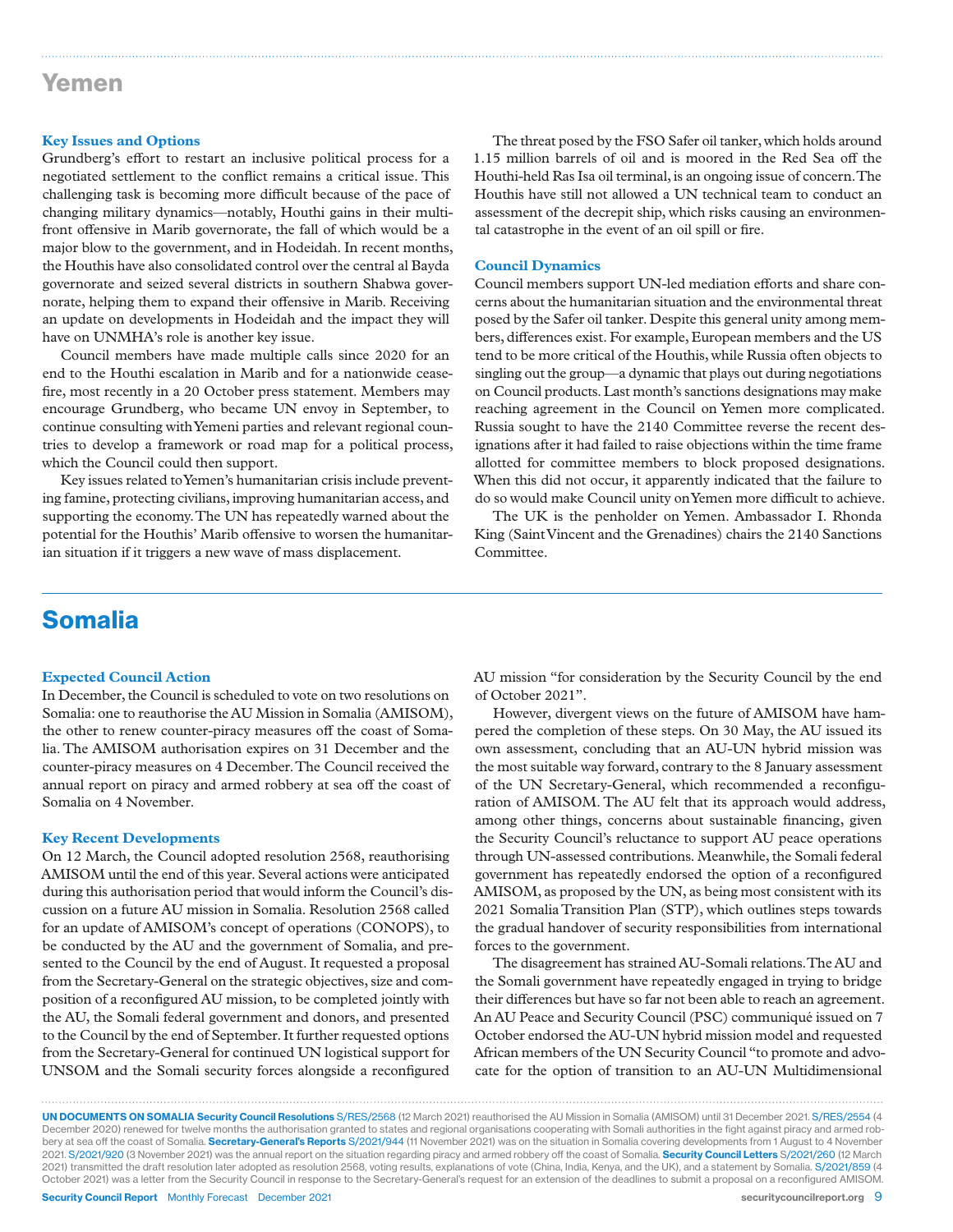### Somalia

Transition Mission in Somalia as adopted in this Communiqué and to engage with other members of the Security Council to ensure a favourable outcome to these discussions". On 4 November, Somalia's foreign ministry declared Deputy Special Representative of the Chairperson of the AU Commission for Somalia Simon Mulongo "persona non grata" for "activities [that are] incompatible with AMISOM's mandate and Somalia's security strategy". In late October, the Somali federal government reportedly accused the AU and AMISOM of obstructing the implementation of the STP.

Prior to voting on a draft resolution renewing anti-piracy measures, Council members will have considered the Secretary-General's annual report on the situation with respect to piracy and armed robbery at sea off the coast of Somalia, which covers events from 1 November 2020 to 31 October 2021. The report recorded no piracy incidents off the Somali coastline for the second consecutive year; however, it cautioned that suspicious approaches towards merchant vessels observed in the region indicate that "progress achieved in combatting piracy could be reversed, if not consolidated". It further reported that piracy activities had been further suppressed through the combined efforts of naval forces and the shipping industries' implementation of strategies outlined in the guidebook Best Management Practices to Deter Piracy and Enhance Maritime Security in the Red Sea, Gulf of Aden, Indian Ocean, and Arabian Sea.

#### Women, Peace and Security

On 30 June, the Informal Experts Group (IEG) on Women and Peace and Security met to discuss the situation in Somalia. Special Representative for Somalia and head of the UN Assistance Mission in Somalia (UNSOM) James Swan and Special Representative of the Chairperson of the AU Commission for Somalia and head of AMISOM Francisco Madeira briefed Council members at the meeting. In addition, regarding the upcoming negotiations on AMISOM's reauthorisation, UN Women, as the IEG secretariat, recommended including language calling for "gender analysis and consultations with women's organisations to inform the transfer of security responsibilities to the Somali authorities". UN Women also recommended that the Security Council retain all language on women, peace and security from resolution 2568, the latest resolution reauthorising the mission. Among other things, the resolution urged AMISOM to integrate a gender perspective in the delivery of its mandate and to "ensure the full, effective and meaningful participation of women across its operations". This was the first time the IEG met on Somalia and the first time that a non-UN briefer (Madeira) addressed an IEG meeting.

#### Human Rights-Related Developments

During its 48th session, the Human Rights Council (HRC) adopted resolution 48/22 without a vote on 11 October, extending the mandate of the independent expert on the situation of human rights in Somalia for one year (A/ HRC/48/L.15/Rev.1). It requested the independent expert to report to the HRC at its 50th session and to the General Assembly at its 77th session and to provide an update to the HRC on progress regarding the implementation of the benchmarks and indicators in the transition plan to inform future action by the HRC. It also requested the Office of the High Commissioner for Human Rights and other relevant UN agencies to provide the independent expert with all the human, technical and financial assistance necessary to carry out the mandate effectively.

#### **Key Issues and Options**

How to find consensus regarding the future of AMISOM will be one of the key issues. Time is fast running out ahead of the mission's reauthorisation in December, and it seems unlikely that agreement will be reached anytime soon. The 7 October AUPSC communiqué appealed to the Council to consider a technical rollover of the AMISOM reauthorisation "while discussions continue on the details

and modalities for transition towards the post-2021 arrangement". An International Crisis Group report on AMISOM published on 15 November recommended a six-month extension to allow sufficient time to draft a reconfiguration plan and seek funding for the mission, as well as to provide Somalia the opportunity to address several political challenges. Among these challenges, the report notes, is finalising the transition of power and advancing reconciliation between the federal government and its member states, among other things to help create increased support for building the national security forces. While the six-month extension may be agreeable to some Council members, others may argue for a shorter extension to maintain pressure on the relevant parties (that is, the government of Somalia and the AU) to reach consensus.

Following the renewal of the anti-piracy measures through the adoption of resolution 2554 of 4 December 2020, Somalia noted in a statement to the Council that it had "witnessed a drastic reduction in the number of piracy incidents, in particular in the last three years".

One option for the Council is to maintain the anti-piracy measures without making changes to the mandate. However, with no piracy incidents reported in the past year, another option could be to phase out the measures in place.

#### **Council and Wider Dynamics**

Council members had the opportunity to voice their views on the future of AMISOM when they discussed the situation in Somalia on 17 November. The UK noted a broad range of views on the future of security support for Somalia and concluded that an AU-UN hybrid mission would not be a realistic and affordable option. The US supported this view, noting that a restructured AU-led mission would be best positioned to maintain pressure on Al-Shabaab, the terrorist group which continues to pose significant threats to peace and security in Somalia.

For other Council members, particularly the "A3 plus one" (Kenya, Niger, Tunisia, and Saint Vincent and the Grenadines), the funding of AMISOM and future security arrangements in Somalia are priority issues. During Council briefings on Somalia, they have repeatedly argued in favour of more predictable and sustainable funding for the mission and prefer the option of an AU-UN hybrid mission financed through UN assessed contributions instead of voluntary donor funding. This option, however, is unlikely to find support from some other Council members, including the US. Currently, the EU is one of the major donors to AMISOM, and while several European Council members, including Estonia and Ireland, support the EU's continued financial support for the mission, the scope of future contributions was still under discussion in Brussels at the time of writing. As it has done in past Council sessions, France argued for a more lasting and sustainable solution to AMISOM financing. Russia said that the views of the host country should be taken into consideration.

The anti-piracy measures have in the past found broad support from the Council, reflected in the unanimous adoption of resolution 2554. The EU supports implementation of this resolution through the deployment of the naval mission EUNAVFOR Operation Atalanta, which is mandated to deter, prevent and repress piracy and to protect vulnerable vessels and humanitarian shipments off the coast of Somalia.

The UK is the penholder on Somalia. The US holds the pen for the anti-piracy resolution.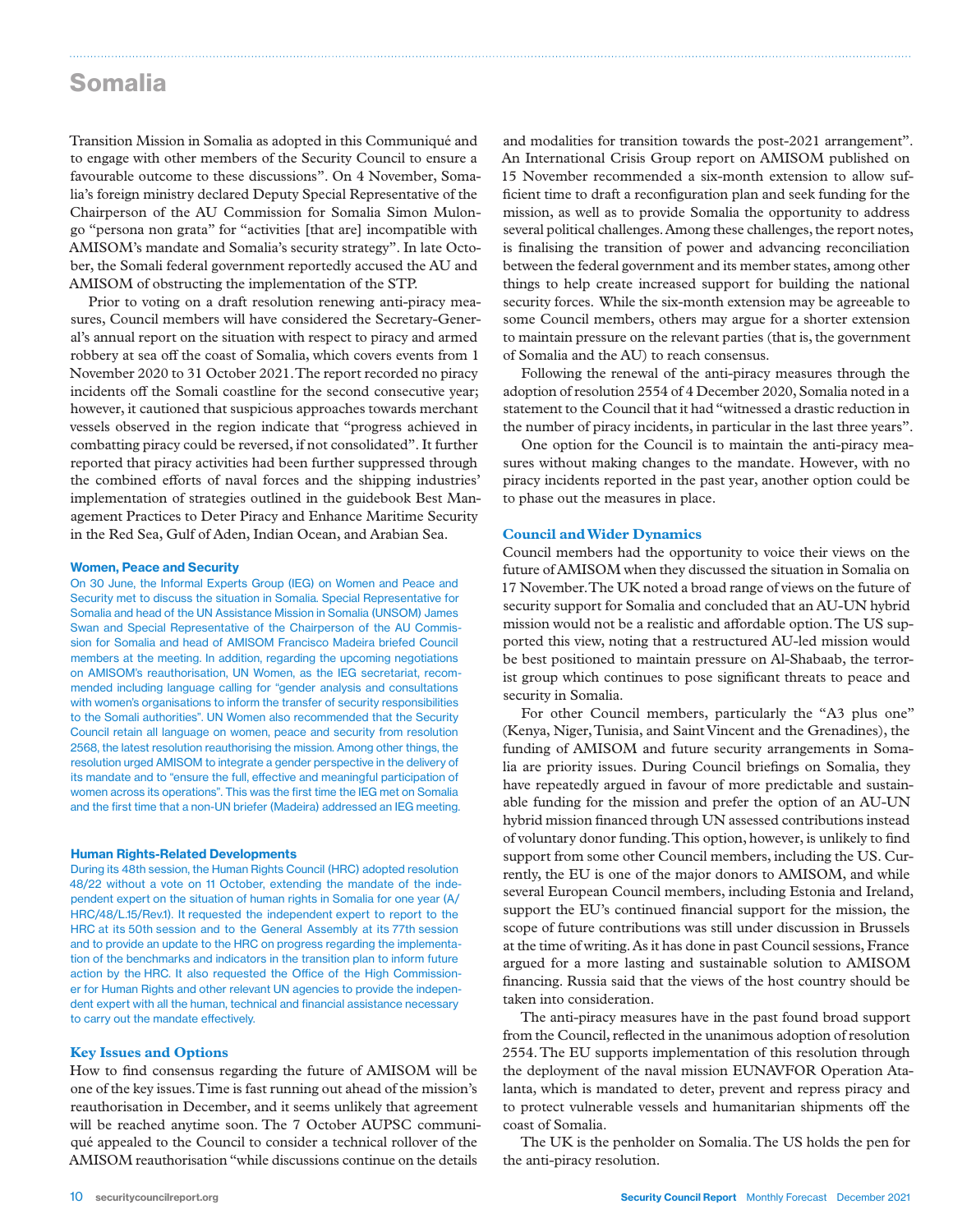# Counter-terrorism

#### **Expected Council Action**

In December, the Council is scheduled to receive its annual briefing from the chairs of its counter-terrorism committees: Ambassador Trine Heimerback (Norway), chair of the 1267/1989/2253 Islamic State in Iraq and the Levant (ISIL/Da'esh) and Al-Qaeda Sanctions Committee; Ambassador Tarek Ladeb (Tunisia), chair of the 1373 Counter-Terrorism Committee (CTC); and Ambassador Juan Ramón de la Fuente Ramírez (Mexico), chair of the 1540 Committee.

The Council is expected to adopt two resolutions concerning counter-terrorism in December. The first will renew the mandate of the Counter-Terrorism Executive Directorate (CTED), and the second will update the 1267/1989/2253 ISIL and Al-Qaeda sanctions regime, including by renewing the mandates of the 1267/1988 Analytical Support and Sanctions Monitoring Team (Monitoring Team) and the Office of the Ombudsperson.

#### **Background**

#### 1373 Committee and Counter-Terrorism Executive Directorate

On 28 September 2001, the Council adopted resolution 1373, which, among other matters, decided that all states shall prevent and criminalise the financing of terrorist acts and called on member states to cooperate on administrative and judicial matters to prevent the commission of terrorist acts. Resolution 1373 also established the CTC and directed it to monitor the implementation of the measures outlined in the resolution. On 26 March 2004, resolution 1535 established CTED as a special political mission to support the work of the CTC by, among other things, enhancing the CTC's ability to monitor the implementation of resolution 1373. CTED has since worked to fulfil this mandate by conducting country visits that assess member states' counter-terrorism efforts and producing reports that outline CTED's findings and make recommendations for the relevant member state to consider.

Over time, CTED's mandate has gradually expanded. A series of resolutions has directed it to undertake additional tasks, including:

- assessing the implementation of resolution 1624, which called on member states to criminalise the incitement to commit terrorist acts;
- identifying emerging issues, trends and developments related to resolutions 1373 and 1624; and
- advising the CTC on practical ways for states to implement these resolutions.

The Council has also encouraged CTED to consider various thematic issues, such as the impact of terrorism on children and children's rights, and to facilitate technical assistance to member states.

CTED's mandate was last renewed on 21 December 2017 when resolution 2395 was adopted. Among other matters, this resolution sought to delineate the various cross-cutting tasks allocated to CTED in different resolutions and reiterated that CTED's essential role includes identifying and assessing issues, trends, and developments relating to the implementation of several Council resolutions relating to counter-terrorism, including resolutions 1373 and 1624. Resolution 2395 also described how CTED should cooperate with the UN Office of Counter-Terrorism (UNOCT), which was established by the General Assembly on 15 June 2017.

#### 1267/1989/2253 ISIL and Al-Qaeda Sanctions Regime

On 17 December 2015, the Council unanimously adopted resolution 2253, which reformulated the Al-Qaeda sanctions regime in light of the threat posed by ISIL, including by strengthening different aspects of the regime and renaming its sanctions list the "ISIL (Da'esh) and Al-Qaeda Sanctions List". This resolution also requested the Secretary-General to bolster the Ombudsperson "by providing necessary resources" and making "necessary arrangements to ensure its continued ability to carry out its mandate". The Ombudsperson reviews requests for removal from the 1267/1989/2253 Sanctions List.

The Council subsequently adopted resolution 2368 of 20 July 2017, which was intended to further strengthen the regime. This resolution focused on addressing the repatriation of foreign terrorist fighters, Al-Qaeda and ISIL's human trafficking activities, kidnappings conducted by Al-Qaeda and ISIL, and the financing of Al-Qaeda and ISIL's operations. It also reiterated the request for the Secretary-General to provide the Ombudsperson with "necessary resources" and extended the mandates of both the Ombudsperson and the Monitoring Team until December 2021. The Monitoring Team supports the work of the 1267/1989/2253 Sanctions Committee, including by submitting written reports on various issues, assisting the Ombudsperson, and regularly reviewing names on the 1267/1989/2253 Sanctions List.

On 29 December 2020, the Council adopted resolution 2560. Recognising "the need to take measures to increase fairness, and the effectiveness of the rules and procedures of the 1267/1989/2253 Sanctions Committee", this resolution requested the Monitoring Team to study the exemptions to the asset freeze measures outlined in resolution 2368 and provide recommendations as to whether the exemptions should be updated.

The current Ombudsperson, Daniel Kipfer Fasciati, presented his resignation to the Secretary-General on 3 June, effective 17 December. In his resignation letter, Fasciati expressed regret that it had not been possible to create an "institutionally independent Office and to grant the Ombudsperson the contractual arrangements appropriate for the function, its status, and its independence".

#### 1540 Committee

Adopted in 2004, resolution 1540 aims to address the concern that non-state actors might use weapons of mass destruction for terrorist purposes. Among other matters, it imposes obligations on all member states to adopt legislation to prevent the proliferation of nuclear, chemical and biological weapons and their means of delivery and to establish appropriate controls over related materials to prevent their illicit trafficking. Resolution 1540 also created the 1540 Committee, which is responsible for reporting to the Council regarding its implementation.

Resolution 2325, which was adopted on 15 December 2016, decided that the 1267/1989/2253 Sanctions Committee, the 1373 Committee and the 1540 Committee would brief the Council jointly on their cooperation once a year.

UN DOCUMENTS ON COUNTER-TERRORISM Security Council Resolutions S/RES/2368 (20 July 2017) renewed and updated the 1267/1989/2253 ISIL (Da'esh) and Al-Qaida Sanctions regime. S/RES/2395 (21 December 2017) renewed the mandate of the Counter-Terrorism Committee Executive Directorate (CTED) until 31 December 2021. Secretary-General's Report S/2021/682 (27 July 2021) was the 13th biannual strategic-level report on the threat posed by the Islamic State in Iraq and the Levant.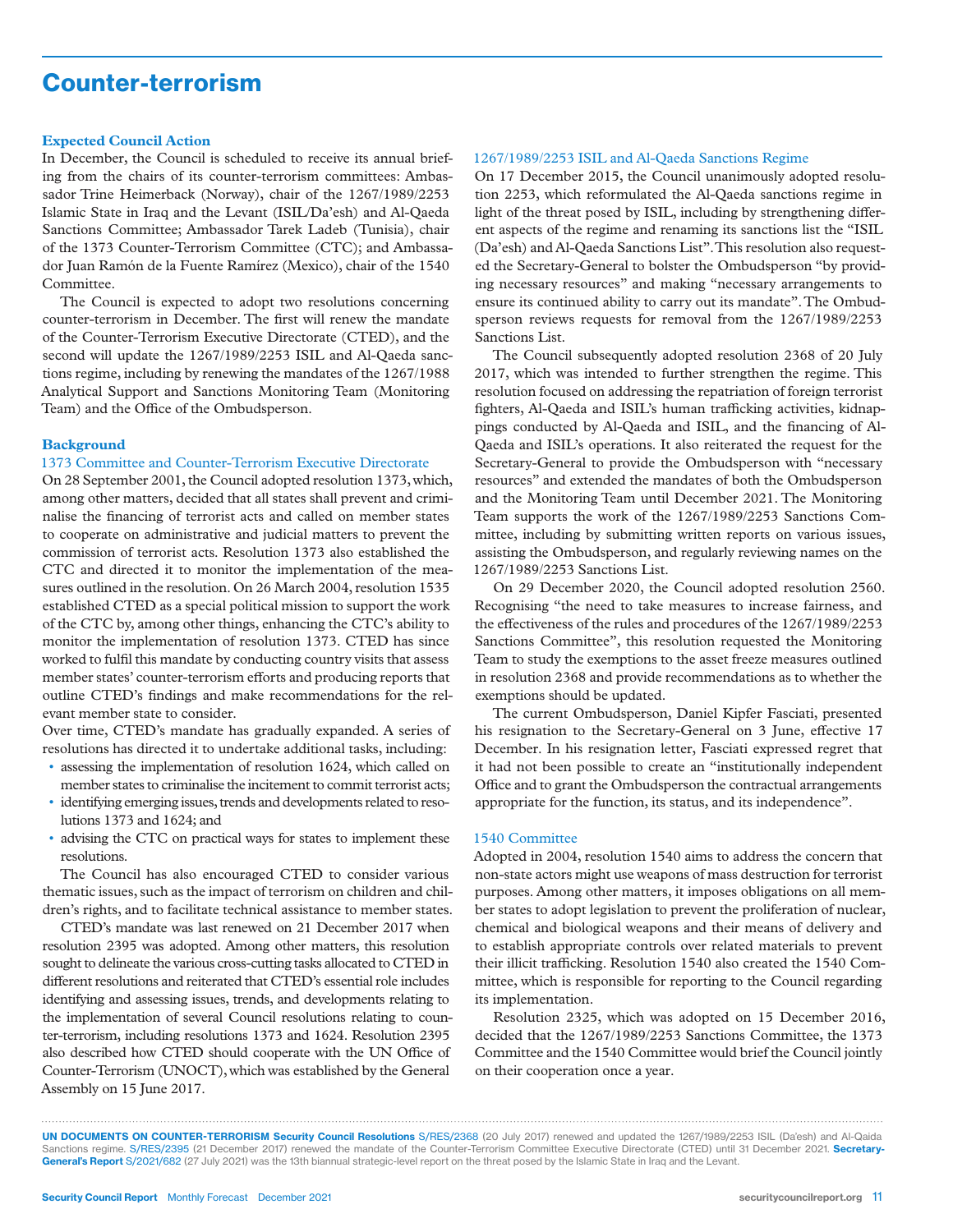### Counter-terrorism

#### **Key Issues and Options**

The structure of the Office of the Ombudsperson and the way in which the Ombudsperson works are key issues for the Council ahead of the renewal of the 1267/1989/2253 sanctions regime. Given the concerns Fasciati raised in his resignation letter about the Ombudsperson's lack of institutional independence, the Council may wish to consider reformulating the Ombudsperson as a distinct entity. The Office of the Ombudsperson is currently part of the Security Council Subsidiary Organs Branch. The Council could also choose to call for the allocation of more resources to the Ombudsperson.

The Council is expected to review the Monitoring Team's recommendations regarding the exemptions to the asset freeze measures in resolution 2368, which were outlined in the Monitoring Team's report to the Council earlier this year. The Council could choose to implement all or some of those recommendations.

The humanitarian impact of the 1267/1989/2253 sanctions regime is another issue for the Council to consider. In a statement delivered during a joint special meeting of the CTC and the 1267/1989/2253 Sanctions Committee on terrorist financing trends and the implementation of resolution 2462, Laetitia Courtois, the ICRC's Permanent Observer of the International Committee of the Red Cross (ICRC) to the UN, outlined some of the difficulties that UN sanctions can create for humanitarian organisations. Courtois described the 1267/1989/2253 sanctions regime as having "farreaching impact" and said that "it is therefore more critical than ever that during the upcoming renewal more protective action for humanitarian action is included". In light of these comments, which echo the position of other humanitarian organisations, the Council may wish to consider formulating appropriate humanitarian exemptions to the 1267/1989/2253 sanctions regime.

Member states' responses to CTED's reports are also an issue for the Council. At present, member states are encouraged, but not required, to report back to CTED regarding their implementation of CTED's recommendations. The Council could decide to implement a mechanism that either requires member states to follow up on any recommendations made by CTED or empowers CTED to put pressure on member states to respond.

CTED's engagement with civil society organisations may be an issue for the Council. Before consulting with civil society organisations while conducting a review, CTED currently requires consent from the host member state. The Council could decide to formalise consultation with civil society as part of CTED's work by encouraging it to meet with civil society without first seeking consent. The Council could also choose to revisit the relationship between UNOCT and CTED with a view to determining whether there are areas for possible improvement.

#### **Council Dynamics**

In general, counter-terrorism enjoys the support of all Council members. Some differences exist, however, regarding the four pillars of the UN Global Counter-Terrorism Strategy (GCTS), which were reaffirmed by the General Assembly on 30 June. The pillars are, first, addressing the conditions conducive to the spread of terrorism; second, measures to prevent and combat terrorism; third, measures to build states' capacity to prevent and combat terrorism and to strengthen the role of the UN system in that regard; and fourth, measures to ensure respect for human rights for all and the rule of law as the fundamental basis for the fight against terrorism.The fourth pillar does not enjoy equal support among all Council members. Some members favour a counter-terrorism approach that is founded on human rights, prevention, and the involvement of civil society, while other members focus more closely on security and law enforcement.

### Democratic Republic of the Congo

#### **Expected Council Action**

In December, the Security Council will convene to discuss the situation in the Democratic Republic of the Congo (DRC). Bintou Keita, the Special Representative and head of the UN Organization Stabilization Mission in the Democratic Republic of the Congo (MONUS-CO), is the anticipated briefer. Consultations are expected to follow the briefing. The Council is also expected to renew the mandate of MONUSCO, which expires on 20 December.

#### **Key Recent Developments**

The Council last met to consider the situation in the DRC on 5 October. Keita briefed on the current situation in the country, particularly on the implementation of the "state of siege" in North Kivu and Ituri provinces and the support provided by MONUSCO to the armed forces of the DRC (FARDC) to restore state authority in those provinces. (With the state of siege, civilian governance

was transferred to a military governor and a police vice-governor in North Kivu and Ituri, and increased powers of search and arrest were given to police and military.) Keita also presented MONUS-CO's transition plan, submitted to the Council as an annex to the latest report of the Secretary-General on 17 September. She pointed out that the implementation of the transition plan is closely linked to the programme of action adopted by the government in April and its ability to finance its priorities to create conditions for the mission's orderly and responsible withdrawal.

The security situation in the eastern provinces of the DRC remains a source of grave concern. The state of siege was extended for the 11th time in November, but lawmakers reportedly challenged the government's decision in parliament. They opposed the extension amid the deterioration of the security situation. Media reports indicate that there has been an upsurge in attacks by armed groups in North Kivu and Ituri provinces in recent weeks that has resulted

UN DOCUMENTS ON THE DRC Security Council Resolutions S/RES/2594 (9 September 2021) was the first resolution on peace operations transitions. S/RES/2556 (18 December 2020) extended the mandate of MONUSCO until 20 December 2021. Fourteen members voted in favour of the resolution, while Russia abstained. Security Council Presidential Statement S/PRST/2021/19 (20 October 2021) was on the situation in the Great Lakes region. Secretary-General's Report S/2021/807 (17 September 2021) covered developments in the DRC from 19 June to 17 September, including progress towards the implementation of MONUSCO's mandate. Security Council Meeting Record S/PV.8873 (5 October 2021) was a Security Council briefing on the situation in the DRC.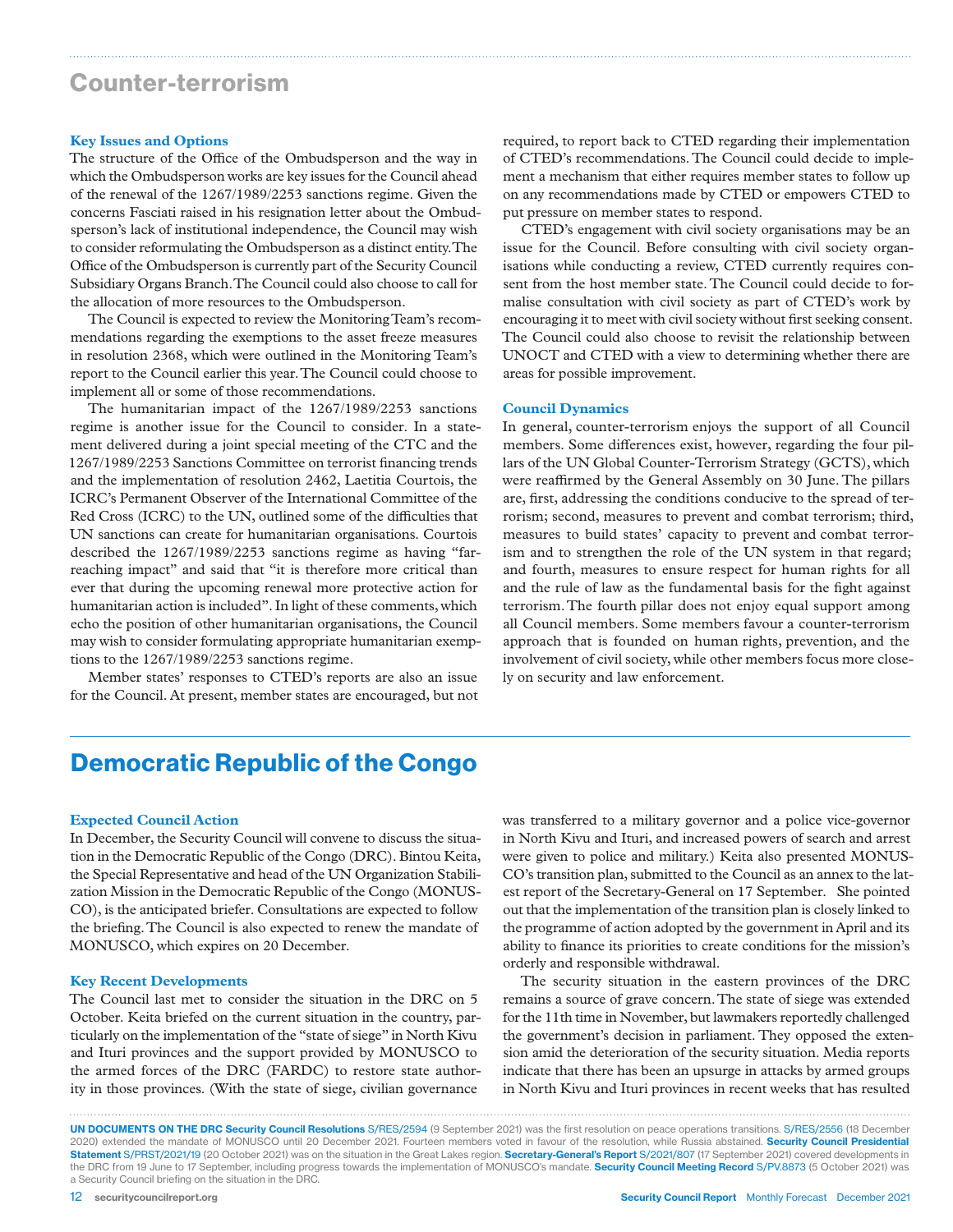# Democratic Republic of the Congo

in the loss of lives, the burning of houses, and the mass displacement of people.

The political situation also remains tense in relation to the 2023 elections. Influential Catholic and Protestant leaders and opposition parties reportedly objected to the appointment of Denis Kadima—a former executive director of the Electoral Institute for Sustainable Democracy in Africa (EISA), based in South Africa—to head the Independent National Electoral Commission (CENI) because of his alleged affiliation with President Félix Tshisekedi. Thousands of Congolese also came out to the streets of Kinshasa to protest the decision and call for a neutral electoral commission.

Under-Secretary-General for Peace Operations Jean-Pierre Lacroix conducted a six-day working mission to the DRC in October and held discussions with Congolese authorities on a range of issues, including the elections planned for 2023, the security situation in the eastern provinces, and the gradual and phased withdrawal of MONUSCO. According to media reports, he said that the transition plan should not be seen as providing an artificial timeline for the mission's departure, which is not inevitable.

The Chair of the 1533 DRC Sanctions Committee, Ambassador Abdou Abarry of Niger, also visited Kinshasa in November and discussed the implementation of the sanctions regime with Congolese stakeholders. The Congolese government requested the Council to lift the measures imposed in paragraph 5 of resolution 1807 (2008) on advance notification to the 1533 DRC Sanctions Committee of any shipment of arms and related material for the DRC, or any provision of assistance, advice or training related to the military activities of the FARDC. The current mandate of the DRC sanctions regime expires on 1 July 2022, as per resolution 2582.

#### Human Rights-Related Developments

On 11 October, the Human Rights Council adopted a resolution during its 48th session on technical assistance and capacity-building in the field of human rights in the DRC (A/HRC/48/L.2). The resolution decided to renew the mandate of the Team of International Experts on the situation in the Kasai and to extend it to the entire national territory of the DRC. It requested the team to present its final report to the Council at its 51st session and an oral update at its 49th session. It also requested the High Commissioner for Human Rights to provide an oral update at its 49th session and to prepare a comprehensive report for its 51st session.

#### Women, Peace and Security

During the 5 October briefing on the DRC, Nelly Godelieve Madieka Mbangu, Coordinator of Sauti Ya Mama Mukongomani/Voice of Congolese Women, briefed the Security Council (S/PV.8873). Mbangu concentrated her remarks on the dire security and socio-economic situation in eastern DRC. She called on the Security Council to strengthen MONUSCO's Force Intervention Brigade to "enable it to restore peace" in eastern DRC. She also called on the Security Council to support the disarmament, demobilisation and reintegration process and to set up an international investigative mechanism to "establish responsibility for the crimes against humanity and genocide crimes committed against the people of the eastern [DRC]". Mbangu further drew the Council's attention to the contribution made by women in eastern DRC to the peacebuilding process and called for increased support for women's organisations "which are on the front lines of looking after victims of sexual violence and other trauma related to violent extremism in conflict".

#### **Key Issues and Options**

A key issue for Council members to consider is how to address the security and humanitarian challenge in the eastern provinces and create the necessary political conditions for holding elections in 2023. In renewing the MONUSCO mandate, they may wish to:

• reiterate their call for enhanced joint operations by MONUSCO and the FARDC to respond to the threats posed by armed groups in full compliance with the UN's human rights due diligence policy on UN support to non-UN security forces;

- call for carrying out the disarmament, demobilisation, community recovery and stabilisation programme that was launched by the government in July to sustainably disarm those groups;
- continue to encourage the search for non-military solutions to the long-standing security challenge in the eastern provinces through regional cooperation;
- call for international support for the 2021 humanitarian response plan;
- reiterate their condemnation of sexual exploitation and abuse as well as the use of hate speech, which is fuelling intercommunal violence; and
- express concern over the increasing polarisation in the country and urge Congolese political stakeholders to resolve their differences through dialogue to create conditions favourable for holding peaceful and credible elections in 2023.

Regarding MONUSCO's transition plan, one option for the penholder is to convene an informal meeting of Council members, troop- and police-contributing countries, the host state, and other relevant stakeholders ahead of the discussion on the mandate renewal to create a better understanding about the way forward. In renewing the mandate of the mission, the Council could also consider requesting the Secretary-General to provide updates on follow-up and implementation of the transition plan as part of his regular report.

#### **Council Dynamics**

There appears to be general support among Council members for MONUSCO's work and for the mission's gradual drawdown. Several members have welcomed the development of the mission's transition plan with the government and with the involvement of civil society representatives. However, differences could possibly emerge in the upcoming mandate renewal process. Some members may advocate for strict implementation of the benchmarks and timelines outlined in the transition plan, while others are likely to favour a flexible approach based on an assessment of the evolving security situation on the ground. Ireland might be keen to reference resolution 2594 of 9 September 2021 on peace operations transitions.

In the face of a deteriorating security situation in the eastern provinces and its impact on the civilian population, the protection of civilians will continue to be paramount in MONUSCO's mandate. Issues of performance, conduct and discipline might also be raised during the upcoming negotiations. Some members may express serious concerns over several new cases of sexual exploitation and abuse in the mission and underscore the need to ensure accountability, while others may attach importance to the safety and security of peacekeepers.

Regarding the implementation of the state of siege, the Congolese government has been clear that it will be maintained until the insecurity in the eastern provinces is addressed. Some members have, however, expressed concern over its effects on access to justice, pretrial detention, and prison overcrowding. These members may wish to include in the mandate renewal a strong reference to accountability and justice and the need for strict adherence to international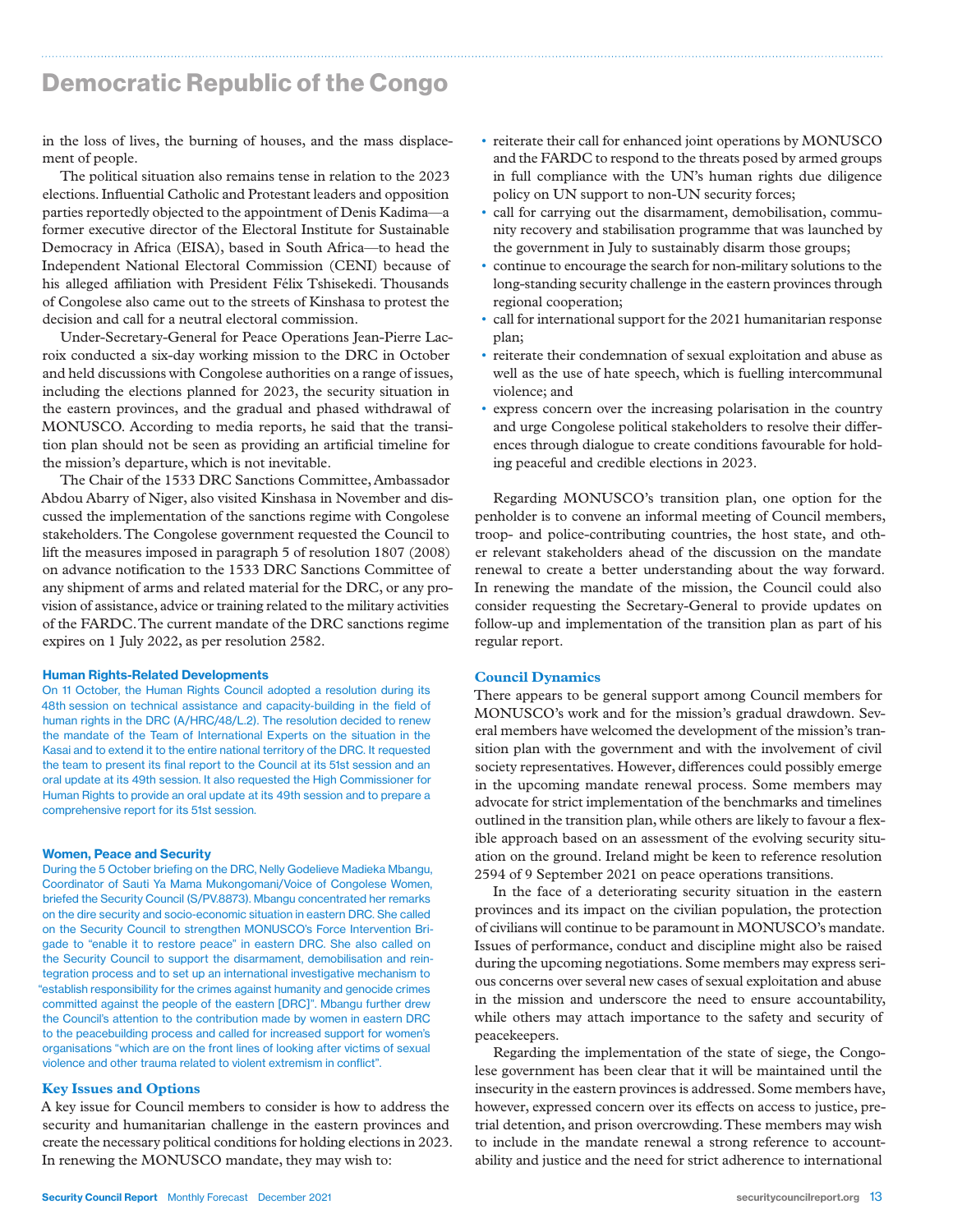### Democratic Republic of the Congo

humanitarian law and human rights law. The possible links between the Allied Democratic Forces (ADF) operating in the eastern part of the DRC and the Islamic State/Daesh could also be raised in this month's meeting, particularly in light of the recent terrorist attacks in Kampala, allegedly by groups affiliated with the ADF.

of natural resources, Kenya might be keen to strengthen the language in the MONUSCO resolution by referencing the presidential statement adopted on 20 October during its Council Presidency.

France is the penholder on the DRC; Ambassador Abdou Abarry of Niger chairs the 1533 Sanctions Committee.

In relation to the discussion in October on the illegal exploitation

### Briefing by the UN High Commissioner for Refugees

#### **Expected Council Action**

In December, UN High Commissioner for Refugees Filippo Grandi will brief the Council. The briefing will focus on the situation of refugees in several country-specific situations on the Council's agenda. No outcome is expected.

#### **Background**

Since the 1990s, the Security Council has increasingly considered the links between the situation of refugees and threats to international peace and security. The High Commissioner for Refugees has briefed the Council several times about specific country situations on the Council's agenda, including the Sahel in December 2012 and Syria in December 2015. In addition to country-specific briefings, the Council has received several briefings under the agenda item "Briefing by the United Nations High Commissioner for Refugees", which allows for a general update by the High Commissioner on the situation of refugees pertaining to various settings on the Council's agenda.

The first of these briefings took place on 10 November 2000 by then-High Commissioner Sadako Ogata. Since then, the Council has received four briefings under this agenda item, most recently in June 2020 under the French presidency. At that meeting, Grandi highlighted the impact of cross-border threats on refugees, such as the COVID-19 pandemic and climate change.

In addition to formal Security Council briefings, Council members held an informal Arria-formula meeting in June 2019 with the participation of the High Commissioner for Refugees. The meeting organised by former Council members Equatorial Guinea, Côte d'Ivoire and South Africa, in conjunction with the AU Permanent Observer Mission to the UN—focused on "Responding effectively to the needs of refugees, displaced persons and returnees: the role of the United Nations Security Council and its members".

In the past decade, UN member states have shown significant concern over the issue of forced displacement. In 2016, the General Assembly unanimously adopted the New York Declaration for Refugees and Migrants, reaffirming the importance of the international refugee regime and paving the way for its affirmation of the Global Compact on Refugees (GCR) two years later. The GCR remains a key global framework for addressing the issue of forced displacement through more predictable and equitable responsibility-sharing and offers guidance for states and international organisations about how to support refugees and meet their needs in ways that benefit them and their host communities. Its objectives are to ease pressures on

host countries, promote refugee self-reliance, expand access to thirdcountry solutions, and support conditions in countries of origin to facilitate refugees' safe return. The main vehicles for follow-up and review under the GCR include the Global Refugee Forums (GRF) held every four years, the High-Level Officials Meeting held two years after each GRF, the biennial GCR indicator report and the High Commissioner's annual reporting to the General Assembly. The first High-Level Officials Meeting will take place on 14 and 15 December at the International Conference Centre (CICG) in Geneva.

#### **Key Recent Developments**

Nearly 18 months have passed since Grandi last briefed the Council, and the number of displaced people in the world remains at an all-time high. According to UNHCR's 2021 Mid-Year Trends report, the number of forcibly displaced people—a term encompassing refugees, asylum-seekers, internally displaced people (IDPs), and Venezuelans displaced abroad (a category referring specifically to Venezuelans who may require international protection under the Cartagena Declaration criteria, but who have not applied for asylum in the country in which they are present)—rose by 1.6 million between January and June, exceeding 84 million people by mid-2021. More specifically, the number of refugees increased by roughly 172,000 and IDPs by 2.9 million.

On 16 November, UNHCR released the first GCR indicator report analysing the progress made since 2016 towards achieving the four GCR objectives. The report provided evidence of tangible progress, such as increases in bilateral official development assistance to refugee situations in developing countries, more partnerships supporting refugee responses, broadened legal access to decent work, and effective implementation of policies aimed at mitigating poverty and the effects of the COVID-19 pandemic on refugees and host communities. The report also showed the need for more third-country opportunities, targeted support to boost refugees' selfreliance, more assistance to refugee-hosting countries, and greater focus on addressing the root causes to foster conditions favourable to refugees' voluntary repatriation.

#### **Key Issues and Options**

A key issue for the Council is how to address forced displacement in country situations on its agenda. Nearly half (47 percent) of all refugees come from three situations on its agenda: Afghanistan, South Sudan and Syria. Syria's crisis, now in its 11th year, continues to be

UN DOCUMENTS ON BRIEFINGS BY THE HIGH COMMISSIONER FOR REFUGEES Security Council Letter S/2020/560 (22 June 2020) contained a record of the briefing by the High Commissioner for Refugees on 18 June 2020. General Assembly Document A/76/12 (20 August 2021) was the latest report of the High Commissioner for Refugees.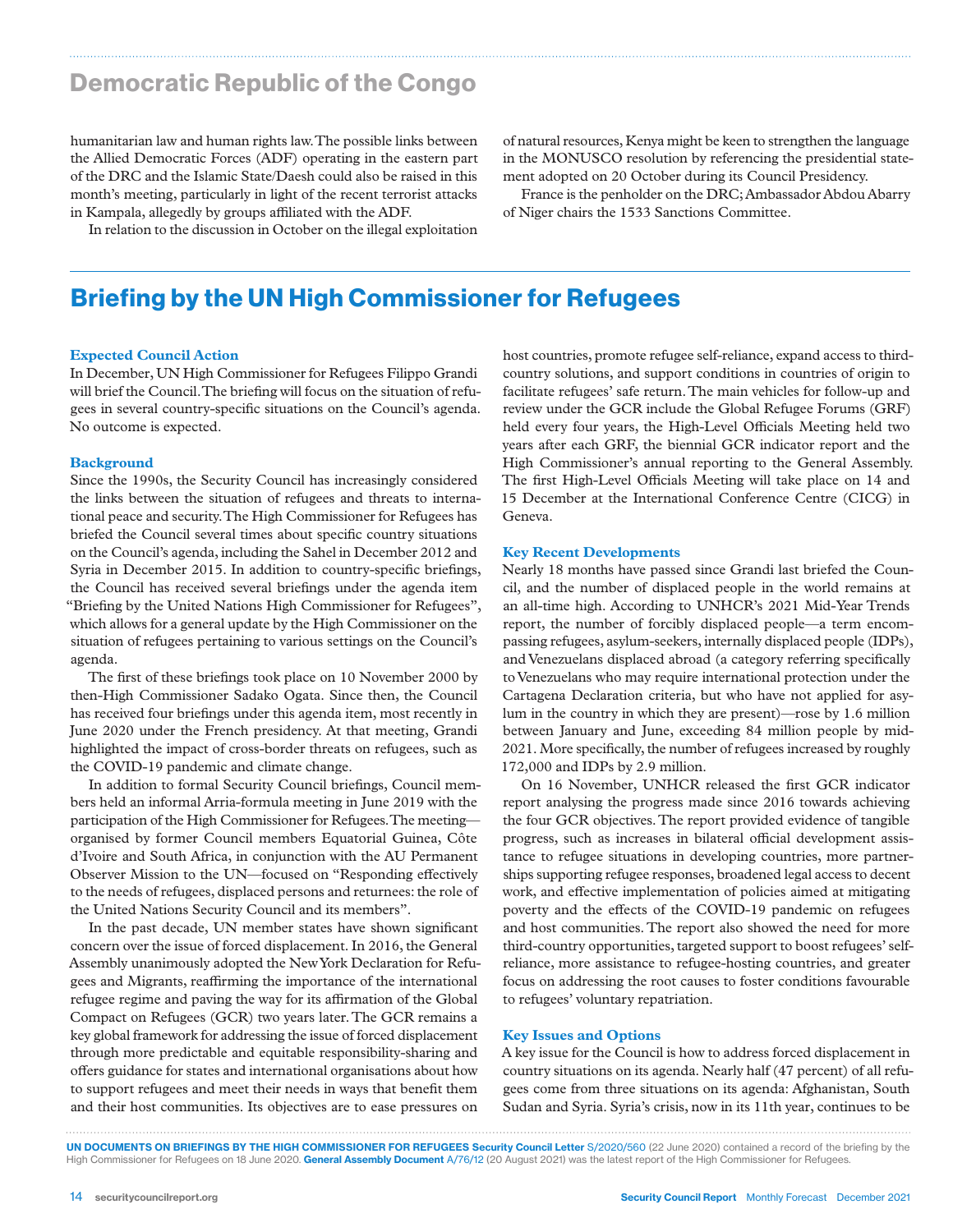# Briefing by the UN High Commissioner for Refugees

the world's greatest source of displacement, accounting for 27 percent (6.7 million) of all refugees. In Afghanistan, more than half a million people were internally displaced between January and June 2021 as a result of intensified violence. Several thousand Afghans fled the country when the Taliban took control in August 2021. On 27 August, UNHCR projected that half a million more Afghans would become refugees by the end of the year. The number of refugees from South Sudan rose by one million (to 2.2 million) during the first six months of 2021 amid increasing violence and deteriorating conditions. South Sudan remains the largest refugee crisis in Africa.

Other key issues for Council members are how to promote unhindered humanitarian access to forcibly displaced populations and the depoliticisation of humanitarian action. The humanitarian situation in several country situations on the Council's agenda has become progressively dire in recent years. At the same time, the space in which humanitarian aid is carried out has become more tightly circumscribed. In the Tigray region of Ethiopia, where over 60,000 people have been forced to flee across the border into Sudan since the outbreak of violence in November 2020, seven UN officials were declared "persona non grata" and given 72 hours to leave the country by the Ethiopian authorities on 30 September. According to the UN, this decision may have affected aid distribution to the region.

An additional issue is how to address the instrumentalisation of forced displacement and migration for political ends. In Belarus, thousands of migrants and refugees have been trapped in the border areas between Belarus and its neighbouring countries because of apparent manipulation of migration by the Belarusian authorities. EU member states have accused Belarusian President Aleksandr Lukashenko of abetting migration across the Belarus border to pressure the EU to lift the sanctions that the bloc has imposed on Minsk. They allege that Belarusian authorities are orchestrating the crisis by encouraging migrants and refugees to travel to Belarus and facilitating their illegal crossing into EU countries. Poland and Lithuania have both declared a state of emergency and have banned journalists and aid workers from their border zones. As a result, a UNHCR team has been granted access to the Belarus-Poland border only four times since the beginning of the crisis and only from the Belarusian side.

The Council may also wish to consider how to address the impact of cross-border threats, such as the COVID-19 pandemic and climate change, on displaced populations. The latest report of the High Commissioner for Refugees, covering the period July 2020 to June 2021, maintains that the COVID-19 pandemic "exacerbated existing humanitarian and protection challenges" and that solutions were limited in that regard. Separately, in a decision issued on 7 January

2020, the Human Rights Committee—composed of 18 independent human rights experts established to monitor states parties' compliance with the International Covenant on Civil and Political Rights determined that countries may not deport individuals facing "climate change-induced conditions that violate the right to life".

Council members could consider convening private meetings or informal interactive dialogues to discuss the many challenges related to displacement in particular cases. Unlike closed consultations, these meeting formats allow for the participation of non-Council member states. As a result, they could enable a frank exchange of ideas among Council members and affected countries that may be conducive to strategic thinking and problem solving.

Council members may also use the opportunity to ask Grandi for further information on country-specific situations, as occurred during his 9 April 2019 briefing, and on how member states can better advance principled, safe, voluntary, dignified and informed refugee returns, as occurred during his 22 June 2020 briefing.

#### **Council Dynamics**

The Council is generally united in its support for UNHCR and the work of the High Commissioner. It appears, however, that political sensitivities in the Council over issues such as Syria and Myanmar have affected Council deliberations on the issue of refugees. While all Council members agree on the need to promote the safe and voluntary return of refugees, there is a divergence of views on whether such conditions for return have already been met in these countries. For example, during the June 2020 briefing by the High Commissioner, Russia suggested that Syrian refugees were being prevented from returning to their homes and maintained that significant progress had been made with regard to returns despite "barefaced efforts" to block this progress. Other Council members, notably the P3 (France, the UK and the US), expressed the view that conditions had not been met in Syria for the safe return of refugees and voiced concerns about possible reprisals against returnees. At that briefing, Grandi called on the international community to keep working with Syrian authorities to establish confidence for returnees and urged Council members to depoliticise humanitarian issues.

The briefing is also expected to highlight divisions among Council members in relation to the migrant and refugee crisis on the border of Belarus and neighbouring EU countries. EU member states have accused Belarusian authorities of orchestrating the crisis. Russia, however, has insisted that the migrants and refugees arrived through legal means and criticised the EU's response as a violation of international conventions.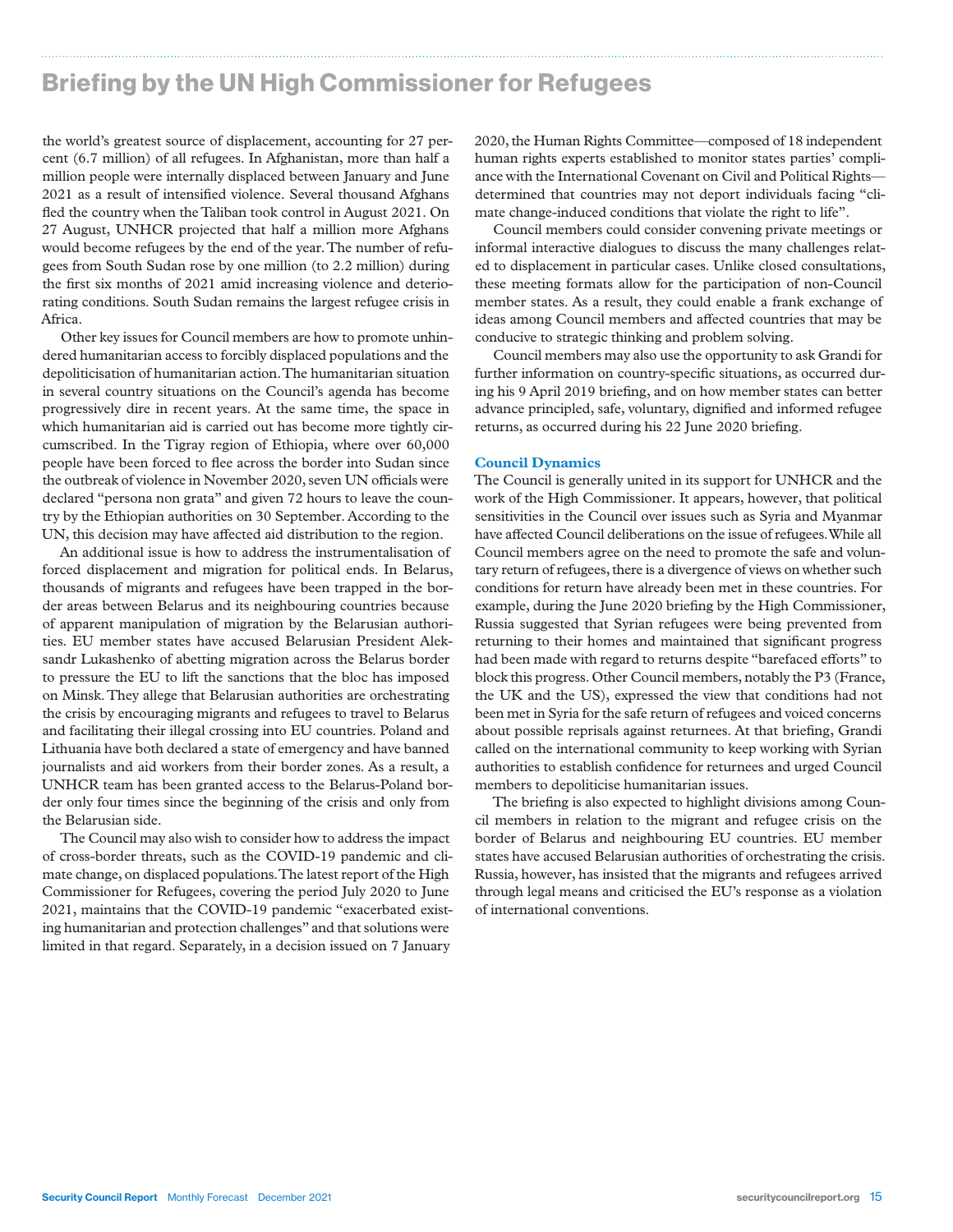# **Syria**

#### **Expected Council Action**

In December, the Security Council expects to hold its monthly meetings on the political and humanitarian situations and the use of chemical weapons in Syria.

#### **Key Recent Developments**

Syria's overall humanitarian situation remains dire, and its worsening economic situation has exacerbated the country's already difficult food crisis. According to the World Food Programme (WFP), 90 percent of Syrians live below the poverty line, and approximately 12.4 million people—nearly 60 percent of Syria's population—are now considered food insecure, representing a 57 percent increase since 2019. During a 9 to 12 November visit to Syria, WFP Executive Director David Beasley cautioned that "more Syrians are in the grip of hunger today than at any time during their country's decadelong conflict".

The humanitarian situation in the northwest of Syria is particularly dismal. According to OCHA, 2.8 million people in the region are currently displaced, including approximately two million people who live in temporary camps. Briefing the Council on 27 October, Under-Secretary-General for Humanitarian Affairs Martin Griffiths said that these camps often consist of "flimsy shelters, in valleys that flood, or on rocky hillsides exposed to the elements", making them particularly vulnerable to the onset of harsh winter conditions. A fuel shortage also means that one-third of households in the northwest will not have access to heating during the upcoming winter.

In Syria's northeast, the humanitarian situation is also precarious, especially given the historically low water level in the Euphrates River, which has contributed to power outages, reduced access to clean drinking water, loss of crops, and an increase in water-borne diseases. According to recent media reports, the water level at one of the two main dams providing electricity in the northeast is decreasing at a rate that could see it lose all functionality by the end of December, threatening the well-being of some three to five million people.

While OCHA continues to deliver assistance via the Bab al-Hawa crossing at the Turkish-Syrian border, it has recently also taken steps to facilitate cross-line assistance into the northwest. On 27 October, Griffiths told the Council that WFP is preparing another cross-line delivery in November, building on its August delivery of assistance from government-controlled territory in Aleppo into oppositionheld territory in northwest Syria. (At the time of writing, this had yet to happen.)

Griffiths also said that OCHA had elaborated a plan for "a series of regular and predictable inter-agency cross-line operations" in the coming six months and that a request for the first of such deliveries had been made to the government in Damascus. During closed consultations on the political and humanitarian situations in Syria on 15 November, Griffiths apparently told Council members that the Syrian government had accepted the plan, but it is unclear whether an agreement had been reached to allow the requested delivery.

The political track in Syria has made little progress since Special Envoy for Syria Geir O. Pedersen organised the last round of the Constitutional Committee from 18 to 22 October. While the delegations submitted draft constitutional texts, they were unable to agree

on a mechanism to revise the texts and thus failed to begin a drafting phase for a new constitution. They also did not agree on dates for future rounds of discussions.

During closed consultations on 15 November, Pedersen apparently explained to Council members that he was deepening his engagement with key international actors to help move the political process forward. At that meeting, some Council members apparently raised concerns about the effects that improving diplomatic and economic ties between Syria and other countries in the region, notably Jordan and the United Arab Emirates, could have on the Constitutional Committee's work. Analysts have suggested that the "normalization" process may cause Damascus to demonstrate less commitment to the political track.

Finally, hostilities continue in Syria's northwest, with government forces shelling numerous areas around Idlib and Aleppo in recent weeks and reports that Hayat Tahrir al-Sham (HTS), an armed opposition group that is designated by the Security Council as a terrorist organisation and controls parts of Syria's northwest, has increased its shelling of government forces near the de-escalation zone near Idlib. In Syria's northeast, violence involving Turkish forces and Kurdish-led forces persisted in November. International media continue to report that Turkey may be preparing a large-scale incursion into the area.

#### **Key Issues and Options**

A primary issue for Council members in December will be the humanitarian situation in Syria, especially as it relates to the delivery of humanitarian assistance across internal frontlines. Council members will be focussing on the contents of the Secretary-General's "substantive report" on this issue, which is likely to be issued in mid-December.

Another issue that Council members will be following closely is any development involving the Constitutional Committee. Given that the committee made very limited progress during the sixth round of meetings in October, Council members may wish to step up political backing to the Special Envoy's continued diplomatic efforts. This could be done through issuing a press statement calling on all parties to work in good faith towards a new constitution in line with resolution 2254 and offering concrete benchmarks for the committee to achieve.

#### **Council Dynamics**

Despite the unanimous adoption of resolution 2585 in July, several issues continue to divide the Council on the humanitarian file. Key divisions relate to the efficacy of cross-line deliveries and the length of the cross-border mechanism mandate. France, the UK and the US, joined by most elected members, assert that the resolution ensures the automatic continuation of the cross-border mechanism for delivery of humanitarian assistance through the border crossing at Bab al-Hawa for a full year, but Russia has intimated on several occasions that it has a different understanding of the resolution, arguing that it can be interpreted to mean that the mandate will not be automatically rolled over in January. Speaking to the Council on 15 September, the Russian representative noted that "resolution

UN DOCUMENTS ON SYRIA Security Council Resolution S/RES/2585 (9 July 2021) renewed the authorisation for cross-border humanitarian aid into Syria through the Bab al-Hawa border crossing. S/RES/2254 (18 December 2015) was the first resolution focused exclusively on a political solution to the Syrian crisis. Secretary-General's Report S/2021/890 (21 October 2021) was the latest report on the humanitarian situation in Syria. Security Council Meeting Record S/PV.8888 (27 October 2021) was a meeting on the humanitarian and political situations in Syria.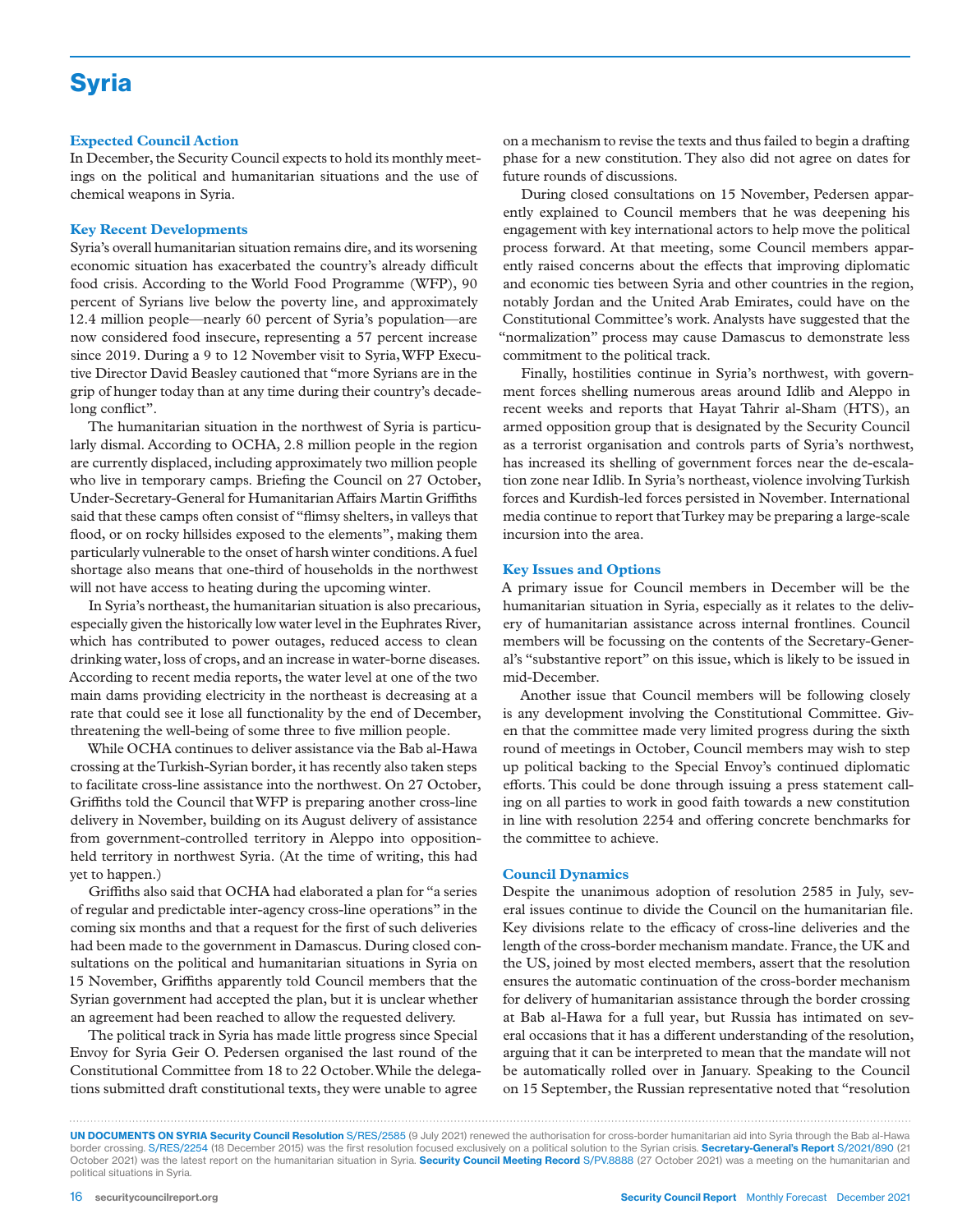### Syria

2585 foresees no automatism...[E]verything will depend on whether its provisions have been properly implemented".

The Council also remains divided on the work of the Constitutional Committee. Some Council members, such as Russia and China, have argued that the Council should not put undue pressure

# UNDOF (Golan Heights)

#### **Expected Council Action**

In December, the Council is expected to extend for six months the mandate of the UN Disengagement Observer Force (UNDOF), which expires on 31 December. Ahead of the mandate renewal, the Department of Peace Operations (DPO) is expected to brief Council members in consultations on the Secretary-General's latest 90-day report on UNDOF, due on 1 December, and the most recent developments.

#### **Key Recent Developments**

The Secretary-General's most recent report on UNDOF's activities, dated 28 September, noted that while the ceasefire between Israel and Syria was generally being maintained, ongoing violations of the 1974 Disengagement of Forces Agreement persist—including firing by Israeli forces over the ceasefire line, the presence of Syrian forces in the area of separation and the existence of unauthorised weapons in the limitation area. As such, the report notes, the overall security situation in the UNDOF area of operations remains volatile, as does the security situation, raising concerns about the safety and security of UNDOF personnel.

In addition to the violations highlighted in the Secretary-General's report, there have been ongoing tensions in and around the Golan Heights in recent weeks, and several high-profile developments have affected the area since Council members last met in closed consultations to discuss UNDOF on 5 October. Speaking at the Golan Heights Conference on Economics and Regional Development in Hispin on 10 October, Israeli Prime Minister Naftali Bennett told participants that "the Golan Heights is Israeli, full stop" and that "the horrors taking place in Syria may make it seem as if it would be preferable for the Golan to prosper under Israeli hands". This, he argued, should be the case even if the situation in Syria changed or if other countries' diplomatic relations with the current government in Damascus improved. Bennett also announced that Israel intended to build new settlements in the area, with the aim of doubling or even quadrupling the size of the Israeli population in the Golan Heights. He added that a plan that will "change the face of the Golan Heights" would be put forward in November or December. (At the time of writing, no such plan has been proffered.)

Bennett's statement came in the context of reports in June that the US—a co-penholder on the UNDOF file—intended to rescind its recognition of Israeli sovereignty over the Golan Heights. (On 25 March 2019, then-US President Donald Trump signed a presidential proclamation recognising Israeli sovereignty over the Golan Heights, making the US the only UN member state to do so). On 25

on the committee, maintaining that its work should proceed at its own pace without outside influence. Other Council members, however, have raised serious concerns that the committee has met only twice in 2021 and bemoan the limited progress on the political track and on the implementation of resolution 2254.

June, the US State Department tweeted that "US policy regarding the Golan has not changed, and reports to the contrary are false". For its part, Russia, the other co-penholder on the file, continues to maintain a policy that recognises Syria's sovereignty over the territory. Addressing the Council during the open debate on "the situation in the Middle East, including the Palestinian question", Russia asserted that Israel continued to undertake "unilateral actions that are fraught with dangerous consequences, among them…construction of settlements, including construction plans for the occupied Syrian Golan Heights".

On 15 October, Medhat al-Saleh, the director of the Golan Affairs department at the Syrian prime minister's office and a former Syrian parliamentarian representing the Druze minority in the Golan Heights, was assassinated by sniper fire in the town of Ein el-Tinneh, a village inside Syria near the line of separation. Though no actors have claimed responsibility, the Syrian government maintains that Israel was behind the assassination. Israeli officials have not claimed responsibility for the killing. Israeli defence officials have said that al-Saleh had been working with Iran to enhance Iran's presence along the Syrian-Israeli border.

#### **Key Issues and Options**

As the Council holds consultations on DPO's briefing, the key issue will be the renewal of UNDOF's mandate, which, at the time of writing, is scheduled to take place on 21 December.

Another issue for Council members is the ongoing violations of the Disengagement of Forces Agreement of 1974. The Council could consider pursuing a statement urging parties to adhere to the commitments under the agreement.

#### **Council Dynamics**

The unanimous adoption of resolution 2581 on 29 June, which reauthorised UNDOF's mandate for six months, illustrated that the Council remains united in its view that UNDOF plays an important role in regional stability. There was little apparent disagreement amongst Council members in the negotiations, which were relatively straightforward, and no states felt the need to give explanations of their votes following the adoption.

Despite deep divisions overall on the Council regarding the Syria file, as well as opposing positions held by co-penholders Russia and the US about who holds sovereignty over the Golan Heights, the two countries continue to consider UNDOF as a separate issue on which they agree.

Council members India and Ireland have a particular interest

UN DOCUMENTS ON THE GOLAN HEIGHTS Security Council Resolution S/RES/2581 (29 June 2021) renewed the mandate of UNDOF until 31 December 2021. Secretary-General's Report S/2021/833 (28 September 2021) was the latest report on UNDOF.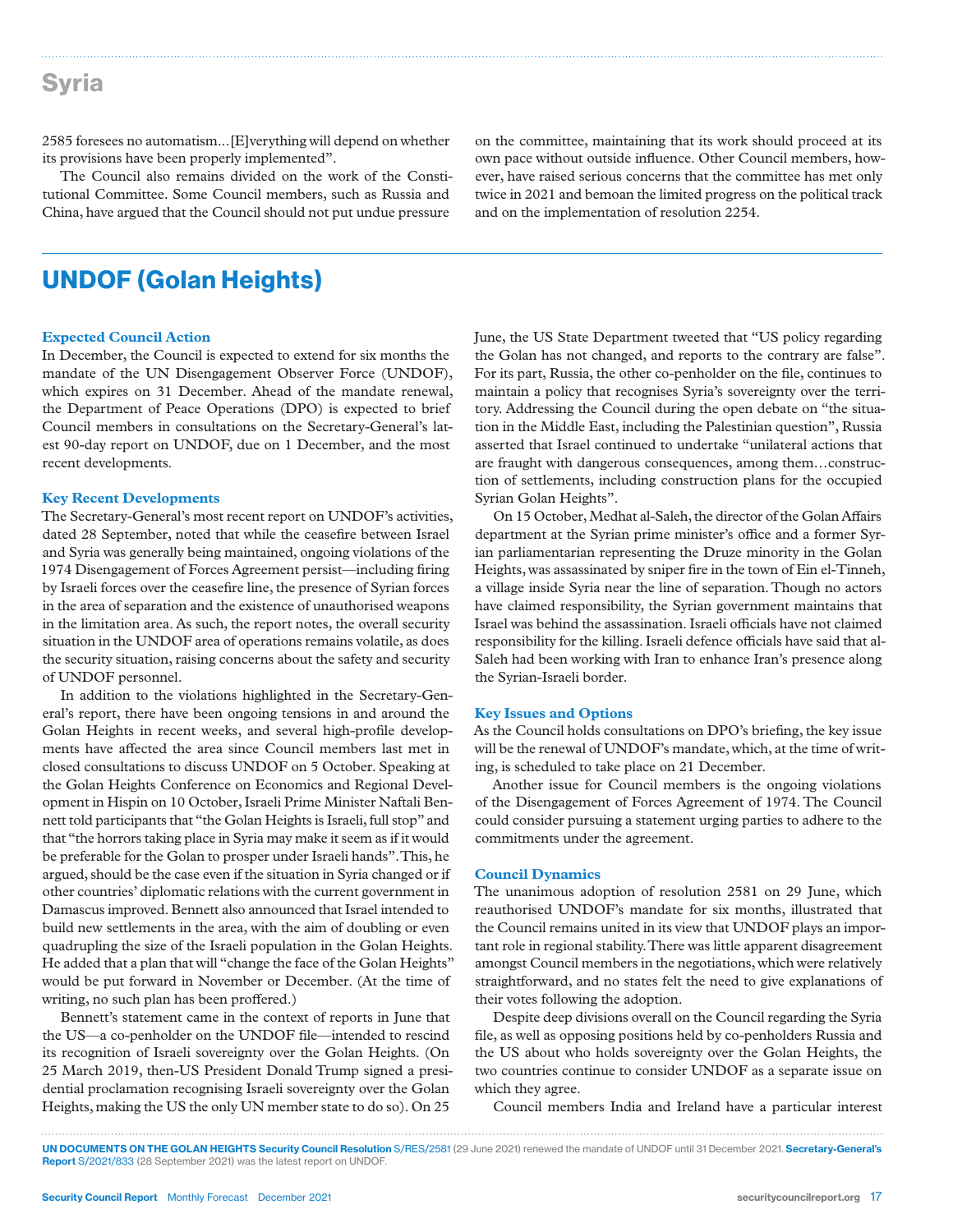# UNDOF (Golan Heights)

in UNDOF, as both contribute a significant number of uniformed personnel to the mission. As at 30 September, UNDOF included

# Climate Change and Security

#### **Expected Council Action**

In December, Niger is planning to convene an open debate on "Security in the context of climate change". Nigerien President Mohamed Bazoum is expected to chair the meeting. Secretary-General António Guterres and Chairperson of the AU Commission Moussa Faki Mahamat are the anticipated briefers. Ambassador Mamman Nuhu, the Executive Director of the Lake Chad Basin Authority and Head of the Multinational Joint Task Force (MNJTF), might brief as well.

#### **Key Recent Developments**

In recent months, the Security Council has focussed considerable attention on the negative security implications of climate change. On 23 September, the Council held a high-level open debate on the "Maintenance of International Peace and Security: Climate and Security". Ireland's Taoiseach (Prime Minister) Micheál Martin chaired the meeting. Guterres and Ilwad Elman, the chief operating officer of the Mogadishu-based Elman Peace and Human Rights Centre, briefed. During the meeting, Guterres emphasised that "climate change and environmental mismanagement are risk multipliers" and that when "coping capacities are limited and there is high dependence on shrinking natural resources and ecosystem services such as water and fertile land, grievances and tensions can explode, complicating efforts to prevent conflict and sustain peace". He underscored the need for all countries to work towards preventing temperatures from rising above 1.5 degrees Celsius to avoid the worst effects of global warming. Elman said that her organisation had realised that their peacebuilding goals and mediation work "could not succeed or be sustained unless we addressed the broader environmental issues related to security — whether it be the locust- and drought-induced scarcity of resources that multiplies the threat of intraclan conflict, the decrease of tuna swarms that drives Somali fishing communities towards piracy, or the flooding that continues to drive regional displacement and vulnerable people to violent extremist groups". She called on the UN, including the Security Council, to be receptive to bottom-up, local efforts to build resilience to the adverse effects of climate change.

An Arria-formula meeting on "Sea-Level Rise and Implications for International Peace and Security" was held on 18 October in the Trusteeship Council Chamber. Viet Nam, Ireland, Niger, Saint Vincent and the Grenadines, and Tunisia organised the meeting, which was co-sponsored by several non-Council members, including the Dominican Republic, Mauritius, the Netherlands, Saint Lucia, and Tuvalu. The briefers were: Assistant Secretary-General for the Middle East, Asia and the Pacific Khaled Khiari; Valérie Masson-Delmotte, Co-Chair of Working Group I at the UN International Panel on Climate Change (IPCC), which assesses the physical science of climate change; and Coral Pasisi, Senior Adviser to the Director

198 Indian uniformed personnel and 130 Irish uniformed personnel.

General of the Sustainable Pacific Consultancy.

The 26th UN Climate Change Conference (COP26) was held in Glasgow, UK, from 31 October to 13 November. At the end of the conference, its president, British MP and former minister Alok Sharma, said that the goal of keeping global warming to an increase of 1.5 degrees Celsius would "only survive if we keep our promises and translate commitments into rapid action". At COP26, commitments were made to cease deforestation, significantly decrease methane emissions and "phase down" the use of coal. Developed countries also reaffirmed an unfulfilled commitment to contribute \$100 billion per year in climate financing to the developing world.

On 29 November, a thematic draft resolution on climate change and security spearheaded by Ireland and Niger was placed under silence. While most Council members support the draft, China, India and Russia have strong reservations about it.

#### **Key Issues and Options**

Several key issues are relevant to the Security Council's involvement on climate change and security. These include:

- determining the best way to garner information on climate change-related security risks from the UN system and elsewhere and use this information to inform concrete strategies to address these risks;
- developing the capacity of UN peace operations to assess and manage climate-security risks; and
- developing synergies among states, regional and sub-regional organisations, grass-roots actors, and the UN system in managing and mitigating climate change-related security risks.

One option for the Council is to invite a civil society representative to the debate to brief on the adverse effects of climate change in his or her region.

Another option would be for members to discuss how the Council can engage more effectively on climate change and security matters in cases on its agenda.

#### **Council Dynamics**

Although all current members of the Council recognise that climate change poses an existential threat to human civilisation, divisions remain over the Council's role in addressing climate and security issues. Twelve members—Estonia, France, Ireland, Kenya, Mexico, Niger, Norway, Tunisia, St. Vincent and the Grenadines, the UK, the US, and Viet Nam—support a more systematic integration of climate-related security risks into the Council's work, with varying degrees of commitment. Several of these members tend to emphasise that factors such as drought, water scarcity, food insecurity, and desertification that are caused or exacerbated by climate change

UN DOCUMENTS ON CLIMATE CHANGE AND SECURITY Security Council Presidential Statement S/PRST/2011/15 (20 July 2011) was a presidential statement on climate change. Security Council Meeting S/PV.8864 (23 September 2021) was the high-level open debate under the Irish presidency on climate and security.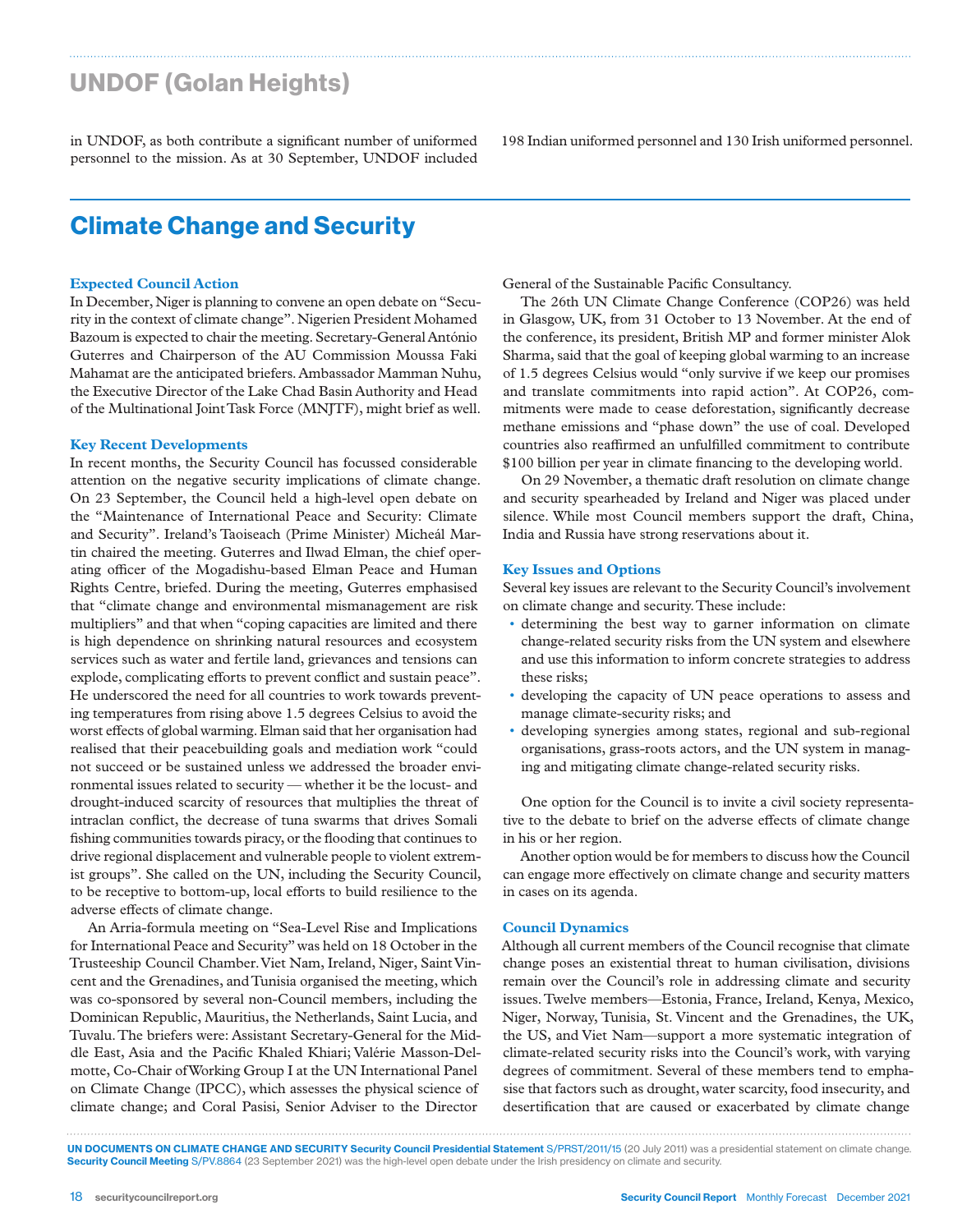# Climate Change and Security

increase the risk of violent conflict in addition to their devastating effects on human security.

China, India and Russia are sceptical about Council engagement on this issue, especially at the thematic level. They believe that climate change is fundamentally a sustainable development issue that is more appropriately addressed by other parts of the UN system, including the General Assembly and ECOSOC. Russia has

### Sudan

#### **Expected Council Action**

In December, the Security Council will receive a briefing on the Secretary-General's 90-day report on the UN Integrated Transition Assistance Mission in Sudan (UNITAMS), due by 3 December. Consultations are expected to follow the briefing. The mandate of UNITAMS expires on 3 June 2022.

The chair of the 1591 Sudan Sanctions Committee, Ambassador Sven Jürgenson (Estonia), is expected to provide the quarterly briefing on the committee's work.

The Council is also expected to renew the mandate of the UN Interim Security Force for Abyei (UNISFA), which expires on 15 December. (Abyei is the disputed area straddling the Sudan-South Sudan border).

#### **Key Recent Developments**

On 25 October, the Chairperson of the Transitional Sovereign Council, Lieutenant General Abdel Fattah al-Burhan, declared a nationwide state of emergency and the suspension of key provisions of the Constitutional Document. He also announced that the military would oversee Sudan's transition until elections, to be held in July 2023. The military detained Prime Minister Abdalla Hamdok and his wife and placed them under house arrest. Government officials, including ministers and civilian members of the Sovereign Council, were also arrested.

The military's seizure of power was met with international opprobrium. On 25 October, in a statement made through his spokesperson, UN Secretary-General António Guterres condemned "the ongoing military coup d'état in Khartoum and all actions that could jeopardize Sudan's political transition and stability". Guterres also called for "the immediate reconstitution of the governing arrangements provided for under the Constitutional Document".

At a 26 October meeting on Sudan, the AU Peace and Security Council (PSC) adopted a communiqué that expressed "deep concern over the military takeover in Sudan" and strongly condemned the "seizure of power by the Sudanese military". The PSC decided to immediately suspend Sudan across all AU activities "until the effective restoration of the civilian-led Transitional Authority". The US halted \$700 million in emergency assistance to Sudan.

On 21 November, Hamdok was reportedly released from house arrest and appeared on television with al-Burhan to announce a new power-sharing agreement, including his own reinstatement as

expressed concern that focusing on climate change diverts the Council's attention from more traditional security threats.

Looking ahead, Albania, Gabon, Ghana, and the UAE—four of the five members entering the Council in 2022—are strong proponents of Council engagement on this issue. The fifth, Brazil, is wary of a Council role on this thematic issue.

Prime Minister and the release of all political detainees. According to agreement, the parties agreed to "[a]ccelerate the completion of all transitional governance institutions including the Transitional Legislative Council and the Constitutional Court", and to form "a civilian government of independent national experts (technocrats)". At the time of writing, several parties had rejected the agreement, including the main opposition alliance, the Forces for Freedom and Change Coalition (FFC). The AU PSC adopted a communiqué on 24 November, taking note of the 21 November agreement and deciding "to promptly dispatch a mission to Sudan to engage with the authorities and other relevant stakeholders with a view to facilitating and supporting the ongoing transition process".

In the preceding weeks, mass demonstrations opposing the military's seizure of power took place in the capital, Khartoum, and across the country. In several instances, protesters were met with excessive force, including the use of live ammunition. At the time of writing, security forces had killed at least 39 people, including 15 people reportedly shot dead during protests on 17 November, and had injured hundreds, according to an 18 November statement by High Commissioner for Human Rights Michelle Bachelet. Political leaders and journalists were also arrested. The military authorities imposed a nationwide internet shutdown on 25 October. A Sudanese court ordered the internet's restoration on 9 November. On 17 November, the military imposed a total shutdown of phone and mobile communications throughout the country. On 18 November, the military authorities announced that there would be a gradual restoration of the internet, although the extent to which this had occurred remained unclear at the time of writing.

The military takeover pre-empted the transfer of the Sovereign Council chair from the military to the civilian government in November, which had been agreed in the Constitutional Document. It followed an unsuccessful coup attempt on 21 September by loyalists of ousted President Omar Al Bashir, which Security Council members condemned in a press statement on 22 September. Tensions between and within the military and civilian components of the transitional government had been increasing for several months prior to the military takeover, as noted in the Secretary-General's report covering 2 May to 20 August. The report also noted "growing popular frustration over the country's political and economic challenges" and significant humanitarian needs due to, among other things, intercommunal conflict and localised armed clashes in Darfur, South

UN DOCUMENTS ON SUDAN Security Council Resolutions S/RES/2606 (15 November 2021) was a technical rollover resolution extending the mandate of UNISFA until 15 December 2021. S/RES/2579 (3 June 2021) extended the mandate of UNITAMS for one year. Secretary-General's Report S/2021/766 (1 September 2021) was the 90-day report on UNITAMS. Security Council Meeting Record S/PV.8857 (14 September 2021) was a briefing on UNITAMS. Security Council Press Statements SC/14678 (28 October 2021) expressed serious concern about the military takeover in Sudan on 25 October. SC/14643 (22 September 2021) condemned the attempt on 21 September to disrupt Sudan's transition by force.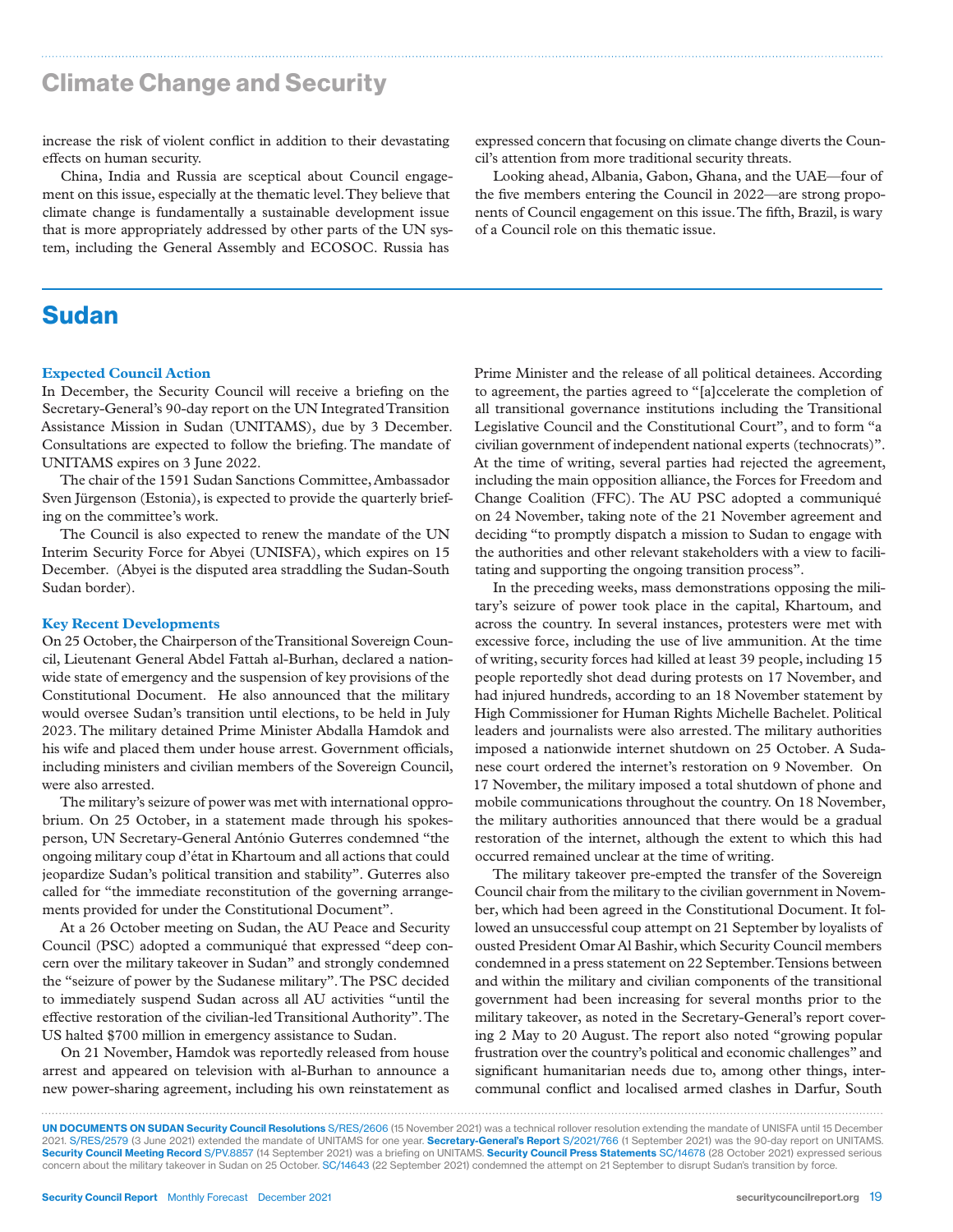### Sudan

Kordofan, West Kordofan, and Port Sudan. It further referred to the Ethiopian refugee crisis in eastern parts of the country as well as high food prices and rising inflation, which have increased food insecurity.

In November, there was a significant rise in intercommunal clashes in North Darfur and Jebel Moon, West Darfur, resulting in the death of civilians, burning of villages, and the displacement of thousands, along with reports of rape and child abductions. UNITAMS issued a statement on 25 November expressing grave concern over the situation.

On 26 October, Council members convened for closed consultations to discuss the situation in Sudan. Special Representative for Sudan and head of UNITAMS Volker Perthes briefed. (For more, see our What's In Blue story of 26 October.) In a 28 October press statement, Council members expressed "serious concern about the military takeover" and called on Sudan's military authorities to restore the civilian-led transitional government. Among other things, Council members urged all parties to refrain from violence and emphasised the importance of "full respect for human rights, including the rights to peaceful assembly and freedom of expression".

On 11 November, Council members again convened for closed consultations to receive an update from Perthes on the latest developments in Sudan, further details about the mediation efforts underway and UNITAMS' role in this regard. In a 1 November press conference, Perthes said that multiple mediation efforts were being undertaken in Khartoum by "a host of actors" and that the UN continued to play a good offices role in supporting some of these initiatives, including by providing ideas and coordinating with some of the mediators. Perthes emphasised that UNITAMS was engaging with all Sudanese actors across the political spectrum and with regional and international interlocutors, with the AU being a main partner. (For more, see our What's In Blue story of 10 November.)

On 15 November, the Council adopted a technical rollover resolution extending the mandate of the UN Interim Security Force for Abyei (UNISFA) until 15 December. The decision to do so was influenced by the situation in Sudan.

#### Human Rights-Related Developments

The Human Rights Council (HRC) held a special session on Sudan on 5 November, following a request by the UK, the US, Norway, and Germany (with the support of at least one-third of the HRC's members). Bachelet briefed, saying that "the whereabouts of most of those arrested remains unknown" and that the "disproportionate and deadly use of force by the Sudan Armed Forces, the Rapid Support Forces, and other security forces… must end immediately". She also noted that all radio stations and television channels in the country had ceased broadcasting, except for channels controlled by the military authorities. Bachelet added that several offices of civil society organisations had been raided. At the 5 November meeting, the HRC adopted a resolution, without a vote, that "condemns in the strongest possible terms the military takeover" and requests the High Commissioner for Human Rights to designate without delay an expert on human rights in Sudan (A/HRC/RES/S-32/1). Council members China and Russia, which are currently on the HRC, disassociated themselves from the consensus on the resolution. On 12 November, Bachelet designated Adama Dieng as an expert

#### on human rights in Sudan, as requested by the HRC. **Key Issues and Options**

A key issue is monitoring the evolving situation in Sudan following the agreement between Hamdok and al-Burhan. One option would be to issue another press statement that condemns the killing of protestors by security forces and the communications restrictions in Sudan while welcoming efforts to resolve the current political crisis.

In this regard, Council members will closely follow mediation efforts, including the role played by UNITAMS, and could seek one or more updates from the mission's leadership on political developments, in addition to the expected briefing on UNITAMS.

Broadly, UNITAMS' strategic objectives, as set out in resolution 2579, are: (i) assisting the political transition; (ii) supporting the peace processes and the implementation of the Juba Peace Agreement (JPA); (iii) assisting peacebuilding, protection of civilians and rule of law, particularly in Darfur and the Two Areas (that is, South Kordofan and Blue Nile); and (iv) supporting the mobilisation of economic and development assistance, and coordination of humanitarian and peacebuilding assistance.

Another issue that Council members will want to follow closely is the security situation in Darfur, particularly in light of the completed drawdown of the AU/UN Hybrid Operation in Darfur in June.

#### **Council Dynamics**

Prior to the 25 October seizure of power, Council members welcomed and were strongly supportive of the overall commitments made by the transitional government to peace and the transition to democracy in Sudan. However, members also emphasised the need for the full implementation of the JPA and Constitutional Document in light of limited progress. The dire economic and humanitarian situations have been particularly worrisome to many members.

Following the events of 25 October, it seems that there were some areas of disagreement during the negotiations on the press statement adopted on 28 October. Apparently, the UK and several other members would have preferred stronger language condemning, rather than expressing concern over, the situation. (Council members had previously adopted a press statement on 22 September that "condemned in the strongest terms the attempt on 21 September to disrupt Sudan's transition by force".) Members agreed on the term "military takeover" rather than "coup" in the 28 October press statement. Council members such as the UK, Estonia and Norway referred to it as a "coup", including at media stakeouts on 26 October. Apparently, Russia and the US did not characterise it as a "coup". The Troika on Sudan (the UK, the US and Norway) also referred to it as a "military takeover", as did the AU PSC in its communiqué.

The UK is the penholder on Sudan, and the US is the penholder on Sudan sanctions. Ambassador Sven Jürgenson (Estonia) chairs the 1591 Sudan Sanctions Committee.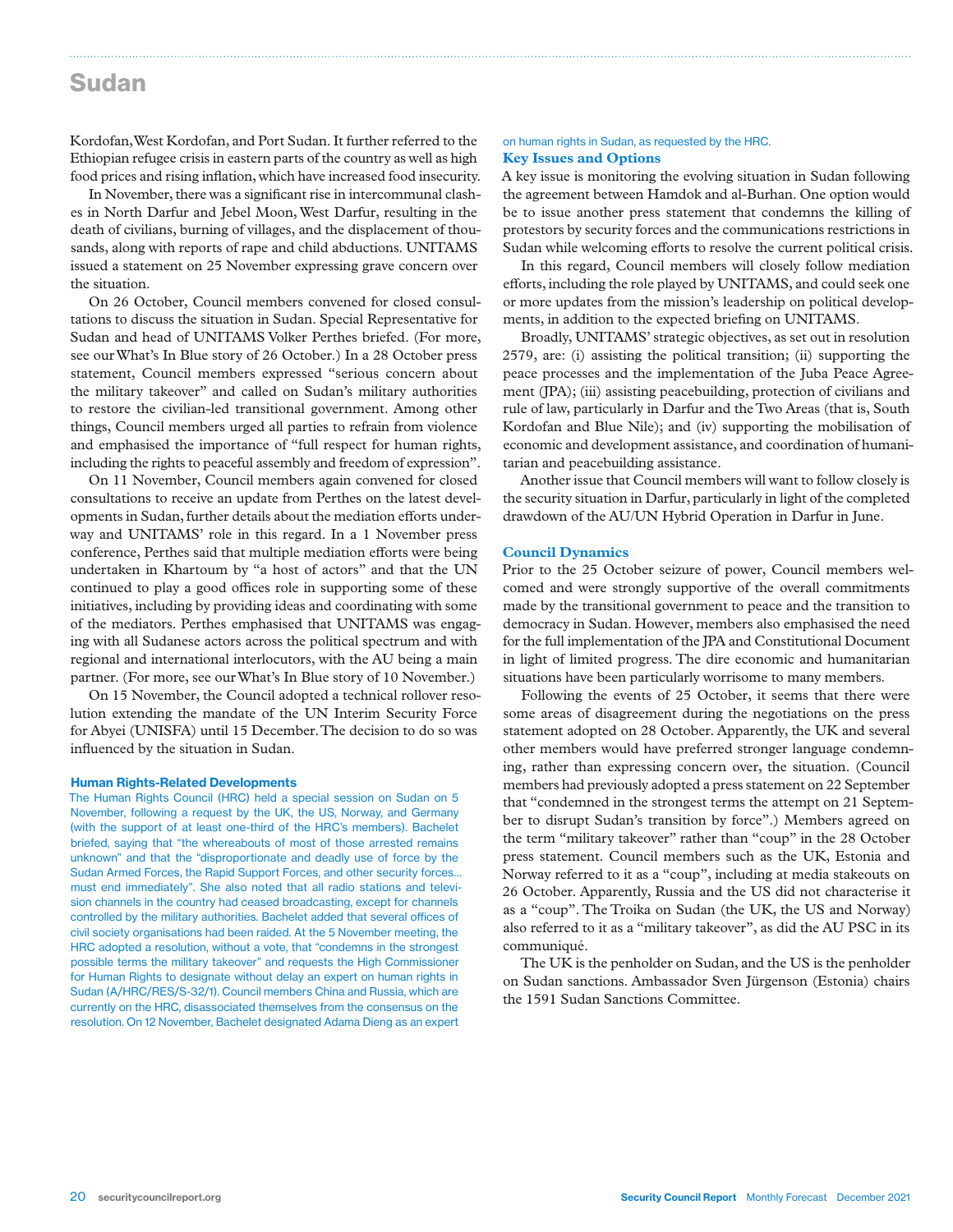# International Criminal Tribunals

#### **Expected Council Action**

In December, the Security Council is scheduled to hold its semiannual debate on the International Residual Mechanism for Criminal Tribunals (IRMCT), which was established in 2010 to carry out the remaining essential functions of the International Criminal Tribunal for Rwanda (ICTR) and the International Criminal Tribunal for the former Yugoslavia (ICTY) after their respective closures. The IRMCT's president, Judge Carmel Agius, and its prosecutor, Serge Brammertz, are expected to brief during the debate and to meet with the Informal Working Group on International Tribunals prior to that.

#### **Key Recent Developments**

The IRMCT—with branches in The Hague, Netherlands, and in Arusha, Tanzania—focuses on the completion of trials and appeals from the ICTY, which closed in December 2017, and the ICTR, which closed in December 2015. Its tasks include locating and arresting the remaining fugitives indicted by the ICTR—of the 93 persons indicted by the ICTR, six remain at large—and assisting national jurisdictions in handling requests related to prosecuting international crimes committed in the former Yugoslavia and Rwanda.

The Council most recently extended the IRMCT's operating period and Brammertz's term until 30 June 2022 with the adoption of resolution 2529 on 25 June 2020. The resolution requested the IRMCT to continue to take steps to enhance efficient, effective and transparent management, including clear and focused projections of completion timelines. The resolution also stressed the need for continued efforts to ensure geographic diversity and gender balance of staff and to reduce costs by using flexible staff engagement.

The IRMCT delivered three landmark judgements in June. On 8 June, the Appeals Chamber of the IRMCT delivered its judgement in the appeals filed by Ratko Mladić and the prosecution against the 22 November 2017 judgement by a Trial Chamber of the ICTY. The Appeals Chamber dismissed Mladić's appeal and affirmed his convictions for genocide, persecution, extermination, murder, deportation, and other inhumane acts consisting in forcible transfer as crimes against humanity and for murder, terror, unlawful attacks on civilians, and hostage-taking as violations of the laws or customs of war. It also dismissed the prosecution's appeal and affirmed the Trial Chamber's finding that Mladić was not guilty of genocide in relation to crimes committed in certain municipalities in Bosnia and Herzegovina. The Appeals Chamber affirmed Mladić's sentence of life imprisonment, imposed by the Trial Chamber.

On 25 June, judgement was delivered in the contempt case of

*Prosecutor v. Anselme Nzabonimpa et al.* (formerly *Turinabo et al.*), convicting Augustin Ngirabatware, Anselme Nzabonimpa, Jean de Dieu Ndagijimana, and Marie Rose Fatuma of contempt for witness interference. Ngirabatware was sentenced to two years' imprisonment. Nzabonimpa, Ndagijimana and Fatuma were sentenced to time served, having spent over 11 months in pre-trial detention.

On 30 June, the Trial Chamber of the IRMCT delivered its judgement in the case of *Prosecutor v. Jovica Stanišić and Franko Simatović*, finding them responsible for aiding and abetting the crime of murder, as a violation of the laws or customs of war and a crime against humanity, and the crimes of deportation, forcible transfer, and persecution, as crimes against humanity, committed by Serb forces following the takeover of Bosanski Šamac in April 1992. They were each sentenced to 12 years of imprisonment.

At the time of writing, the judicial workload of the IRMCT consisted of the case of *Prosecutor v. Félicien Kabuga*, in which pre-trial preparations are underway, and the *Stanišić* and *Simatović* and *Nzabonimpa et al.* cases, which have moved into the appeals phase since the respective judgements on 25 and 30 June.

Agius and Brammertz briefed the Council during its last semiannual debate on the IRMCT on 8 June. Agius said that the 8 June Mladić judgement was "another tremendous step towards the finalization of [the IRMCT's] core judicial work", adding that the case "is also a testament to what can be achieved through international justice processes when States have the will to cooperate and overcome geopolitical roadblocks".

#### **Key Issues and Options**

A key issue is for members to continue monitoring the work of the IRMCT and the implementation of its mandate, including the areas specified in resolution 2529.

#### **Council Dynamics**

Council members generally have a positive assessment of the IRMCT and the progress it has made, with the exception of Russia, which has been consistently critical of the ICTY. Russia has also been critical of the appointment of Brammertz, who was the prosecutor of the ICTY from 2008 until its closure in 2017, and it abstained on previous resolutions appointing him in 2016 and 2018. At the most recent semi-annual debate, Russia expressed strong criticism of the appeal judgement in the Mladić case.

Viet Nam is the chair of the Informal Working Group on International Tribunals.

### Security Council's Subsidiary Bodies: Briefings by the Outgoing Chairs

#### **Expected Council Action**

As is customary in December, the outgoing chairs of subsidiary bodies are expected to provide a briefing on their experiences. The five representatives of the countries completing their two-year terms on the Council at the end of 2021 and their respective chairmanships

#### are:

- Ambassador Sven Jürgenson (Estonia)—the 1518 Iraq Sanctions Committee and the 1591 Sudan Sanctions Committee;
- Ambassador Abdou Abarry (Niger)—the 2127 Central African Republic (CAR) Sanctions Committee, the 1533 Democratic

UN DOCUMENTS ON INTERNATIONAL CRIMINAL TRIBUNALS Security Council Resolution S/RES/2529 (25 June 2020) extended the term of the IRMCT's prosecutor until 30 June 2022. Security Council Letter S/2021/487 (17 May 2020) transmitted the bi-annual assessments of the president and prosecutor on the IRMCT. Security Council Meeting Record S/PV.8790 (8 June 2021) was the semi-annual debate held on the work of the IRMCT.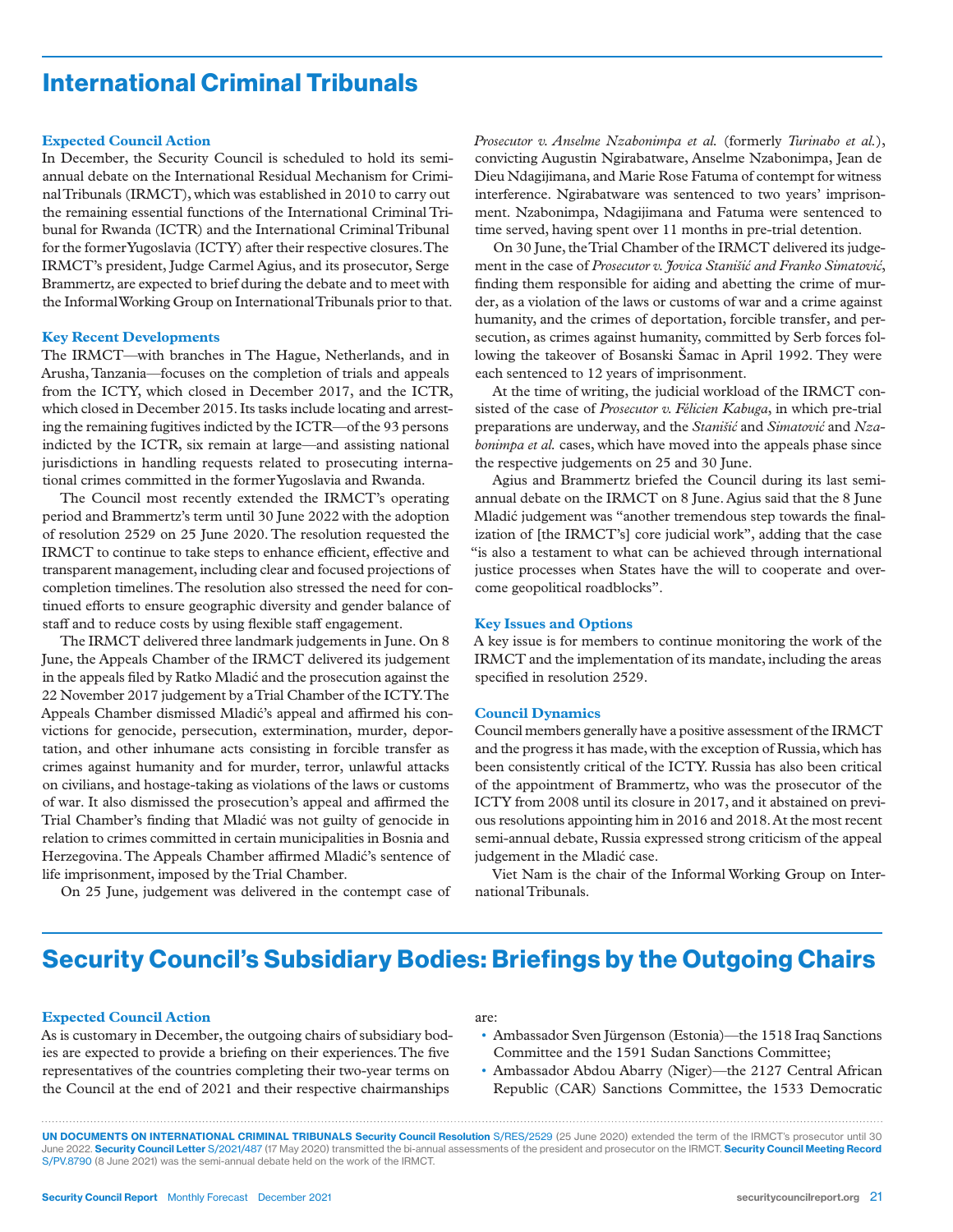# Security Council's Subsidiary Bodies: Briefings by the Outgoing Chairs

Republic of the Congo (DRC) Sanctions Committee and the 1566 Working Group on Counter-Terrorism;

- Ambassador Tarek Ladeb (Tunisia)—the 1373 Counter-Terrorism Committee (CTC), the 2048 Guinea-Bissau Sanctions Committee and the Working Group on Peacekeeping Operations;
- Ambassador I. Rhonda King (Saint Vincent and the Grenadines)—the 2140 Yemen Sanctions Committee and the Informal Working Group on Documentation and Other Procedural Questions; and
- Ambassador Dang Dinh Quy (Vietnam)—the 2206 South Sudan Sanctions Committee, the Informal Working Work on International Tribunals, and the 1636 Lebanon Sanctions Committee.

#### **Background**

The practice of briefings by the outgoing chairs of subsidiary bodies was established during the Colombian presidency of the Council in December 2002. It is considered an important element of efforts to promote transparency in the work of the sanctions committees and working groups. Since not all subsidiary bodies produce an annual report, this December briefing has also served over the years as a means of creating a publicly accessible institutional memory of a body's activities.

#### **Key Recent Developments**

At this briefing, each chair will be able to review developments within the relevant committee or working group during their two-year term, assess their experience, suggest recommendations for improvements, and provide advice to their respective successors. Because of the restrictions related to COVID-19, many meetings took place under the "informal informal" format via videoconference during the chairs' tenures in 2020-2021.

Ambassador Jürgenson may note that the Committee urged signatories of the Juba peace agreement to stop recruiting fighters, and Darfuri non-signatory groups to engage in peace talks with the government in February. Jürgenson may also discuss the removal of individuals and entities from the 1518 Iraq Sanctions Committee over the past two years.

Ambassador Abarry may address some of the important discussions in the 1533 DRC Sanctions Committee regarding natural resource exploitation and sexual violence in conflict during his tenure. In November, he visited the DRC and discussed the implementation of the sanctions regime with the Congolese authorities. Abarry may discuss the joint informal consultations that the DRC Sanctions Committee and the CAR Sanctions Committee held in August 2021 with Pramila Patten, Special Representative of the Secretary-General on Sexual Violence in Conflict, as well as amendments to the DRC and CAR sanctions lists during his tenure as chair of these committees. The 1566 Working Group on Counter-Terrorism, which Niger also chaired, has remained dormant in 2020-2021.

Ambassador Ladeb may discuss the progress that has been made in counter-terrorism in the 20 years since the adoption of resolution 1373. In this regard, the 1373 Counter-Terrorism Committee, which he chairs, held a meeting on 4 November to commemorate the 20th anniversary and issued an outcome document that noted the strides made in implementing resolution 1373, including, among

other things, "a significant increase in the number of States becoming party to the international counter-terrorism instruments, the criminalization of terrorist offences…and the introduction of robust measures to combat terrorist financing and measures to enhance cooperation at the political, technical and operational levels". On 18 November, the CTC held a joint meeting with the 1267/1989/2253 Islamic State in Iraq and the Levant (ISIL) (Da'esh) and Al-Qaida Sanctions Committee that focused on countering terrorist financing.

During Tunisia's chairmanship, the Guinea-Bissau 2048 Sanctions Committee met once, in October 2020, to consider the annual report of the Secretary-General on progress made with regard to the stabilisation and restoration of constitutional order in Guinea-Bissau. Since the closure of the UN Integrated Peacebuilding Office in Guinea-Bissau (UNIOGBIS) at the end of last year, the Committee has not met.

Ladeb may also speak about discussions in the Working Group on Peacekeeing Opoerations on UN peace operation transitions and policing.

Ambassador King (Saint Vincent and the Grenadines) will reflect on the work of the 2140 Yemen Sanctions Committee. Resolution 2511, which renewed the Yemen sanctions regime in February 2020, highlighted that sexual violence in armed conflict, or the recruitment or use of children in armed conflict in violation of international law, could represent a "sanctionable act of engaging in or providing support for acts that threaten the peace, security or stability of Yemen", thus falling under the Yemen Sanctions Committee's existing designation criteria.

In 2021, the first new entries to the Yemen sanctions list occurred since April 2015. Resolution 2564 in February designated Houthi official Sultan Saleh Aida Aida Zabin for his role in a policy of intimidation and the use of systematic arrest, detention, torture, sexual violence, and rape of politically active women. On 9 November, the Sanctions Committee designated three additional Houthi military figures: the new designations became controversial when Russia failed to raise its objections within the allotted time period and sought, unsuccessfully, that the decision be rescinded.

King is also likely to speak about her experiences chairing the Informal Working Group on Documentation and Other Procedural Questions (IWG). King may describe how the Council adapted its working methods under the extraordinary circumstances posed by COVID-19. Furthermore, she may note the agreement reached recently on four additional presidential notes (on multilingualism, monthly working methods commitments of Council presidencies, the role of political coordinators, and training opportunities for incoming elected members).

Ambassador Dang has chaired the 2206 South Sudan Sanctions Committee during the past two years. Special Representative for Children and Armed Conflict Virginia Gamba briefed the Committee in October 2020 and October 2021. The Committee also held a closed videoconference meeting with Special Representative on Sexual Violence in Conflict Pramila Patten on 26 February. Dang and members of the 2206 Committee visited South Sudan in November, which Dang may discuss in his statement.

As chair of the Informal Working Group on International Tribunals, Dang might describe the Working Group's meeting with the

UN DOCUMENTS ON SUBSIDIARY BODIES Security Council Meeting Record S/2020/1258 (18 December 2020) was a record of the annual briefing by the outgoing chairs of the

Security Council subsidiary bodies. Note by the President of the Security Council S/2017/507 (30 August 2017) contained a compendium of the Security Council's working methods.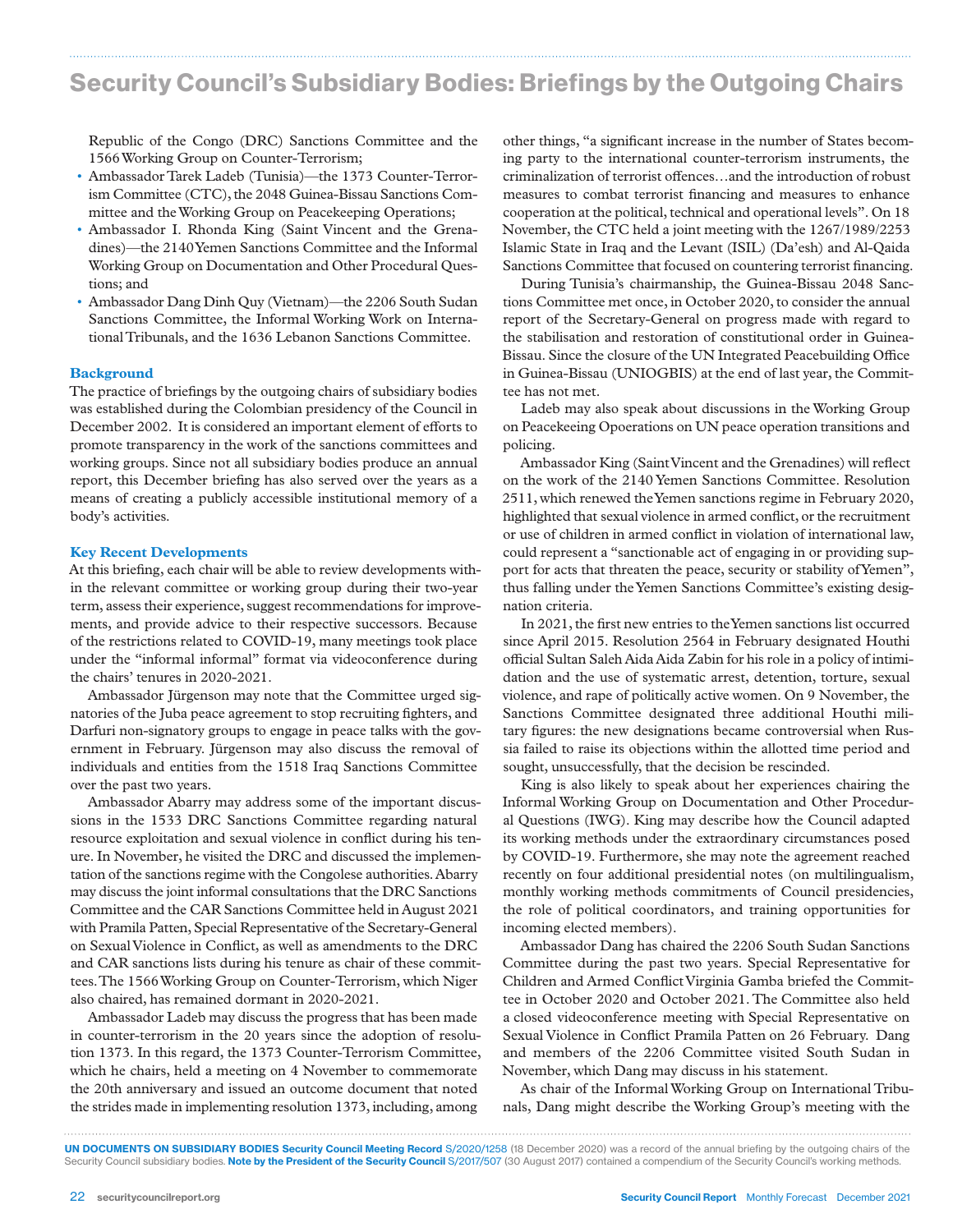# Security Council's Subsidiary Bodies: Briefings by the Outgoing Chairs

president and prosecutor of the International Residual Mechanism for Criminal Tribunals (IRMCT), ahead of their respective semiannual briefings to the Council in June and December. On 25 June 2020, the Council adopted resolution 2529, which was drafted by Viet Nam and extended the term of Serge Brammertz as Prosecutor of the IRMCT until 30 June 2022.

Dang's other chairmanship was of the 1636 Lebanon Sanctions Committee, which is dormant.

#### **Council Dynamics**

After the elections to the Security Council were moved from October to June in 2016, there have been significant changes in the process of appointing chairs of the Council's subsidiary bodies. In July 2016,

### Iran

#### **Expected Council Action**

In December, the Council is due to receive the Secretary-General's report on the implementation of resolution 2231 of 20 July 2015, which endorsed the Joint Comprehensive Plan of Action (JCPOA) on Iran's nuclear programme. The Council also expects reports from the Joint Commission and the Council's 2231 facilitator, Ambassador Geraldine Byrne Nason (Ireland). The Joint Commission was established to oversee the implementation of the JCPOA and comprises the current parties to the agreement: China, France, Germany, the UK, Russia, and Iran. Byrne Nason, Under-Secretary-General for Political and Peacebuilding Affairs Rosemary DiCarlo, and a representative of the EU in its capacity as coordinator of the Joint Commission are expected to brief the Council.

#### **Key Recent Developments**

In early April, the current parties to the JCPOA convened a series of meetings in Vienna to discuss its possible revival. The US, which was originally a party to the JCPOA, withdrew in May 2018 at the behest of then-US President Donald Trump, who went on to impose unilateral sanctions against Iran. Although Iran formally remained in the JCPOA, it subsequently took several steps that directly contravened its terms, such as resuming uranium enrichment at levels higher than JCPOA-mandated limits.

The US was present in Vienna but did not participate directly in the talks. Six rounds of negotiations took place and, when the sixth round concluded in late June, officials involved in the negotiations believed that a deal was close to being finalised, which would see the US re-join the JCPOA and Iran return to full compliance. On 1 July, for example, a spokesperson for the Russian Foreign Ministry told the media that sizeable progress had been made and said that Russia expected the talks to conclude successfully by 14 July.

The 19 June election of Iranian President Ebrahim Raisi, an ultraconservative cleric and former judge with strong ties to Ayatollah Ali Khamenei, appears to have disrupted the negotiations. In mid-July, Iranian negotiators apparently advised European officials that Iran would not return to the negotiating table until Raisi had been

Council members agreed on a presidential note concerning the preparation of newly elected members during the transitional period between the election and the beginning of their term, including the selection and preparation of chairs of subsidiary bodies. The note established a more consultative process for the chairs' appointment, co-led by a permanent member and by the chair of the IWG, and stipulated that the appointments should be completed by 1 October. That deadline has so far never been met. At the time of writing, the new appointments for 2022 had not been finalised.

Elected members chair all sanctions committees and other formal subsidiary bodies of the Council. While many elected members find the chairing of subsidiary bodies rewarding, some of them believe that the permanent members should share in this responsibility.

inaugurated in early August. In the weeks and months following Raisi's inauguration, Iran repeatedly refused to resume negotiations despite growing pressure for it to do so. On 4 September, Raisi gave an interview to Iranian state television in which he suggested that Iran would not restart talks while under "pressure", an apparent reference to US sanctions on Iran.

In addition to refusing to re-join the talks in Vienna, Iran began ramping up its nuclear activities after Raisi was elected. On 6 July, the International Atomic Energy Agency (IAEA) reported that Iran had begun producing uranium metal enriched to 20 percent for the first time, thereby contravening the terms of the JCPOA, which prohibits Iran from producing or acquiring uranium metal for 15 years. In late August, Iran reportedly resumed producing component parts of centrifuges, which are used to produce enriched uranium, at an assembly plant in Karaj. Following an initial announcement regarding its intentions on 16 April, Iran also continued to enrich uranium to 60 percent purity, a level just below that required to produce a nuclear weapon and well above the limit of 3.67 percent imposed by the JCPOA. In a 19 August statement, France, Germany, and the UK accused Iran of committing "serious violations of [its] commitments under the JCPOA" and "establishing facts on the ground which make a return to the JCPOA more complicated".

Iran's recent nuclear activity has resulted in a significant increase in its nuclear stockpiles. In a 13 September report, the Institute for Science and International Security, a non-profit group that focuses on stopping the spread of nuclear weapons, estimated that Iran now holds enough enriched uranium to produce weapons-grade uranium for "over two" nuclear weapons and may be able to produce enough fuel for a single weapon within a month, should it choose to do so. According to media reports, a 17 November report issued by the IAEA estimated that Iran now holds 17.7 kilograms of uranium enriched to 60 percent purity, an increase of approximately eight kilograms since August.

International monitoring of Iran's nuclear activities has been disrupted in recent months. On 24 June, a February 2021 agreement that allowed the IAEA to continue monitoring Iran's nuclear activity

UN DOCUMENTS ON IRAN Security Council Resolution S/RES/2231 (20 July 2015) was a resolution that endorsed the Joint Comprehensive Plan of Action on Iran. Secretary-General's Report S/2021/582 (21 June 2021) was a report on the implementation of resolution 2231.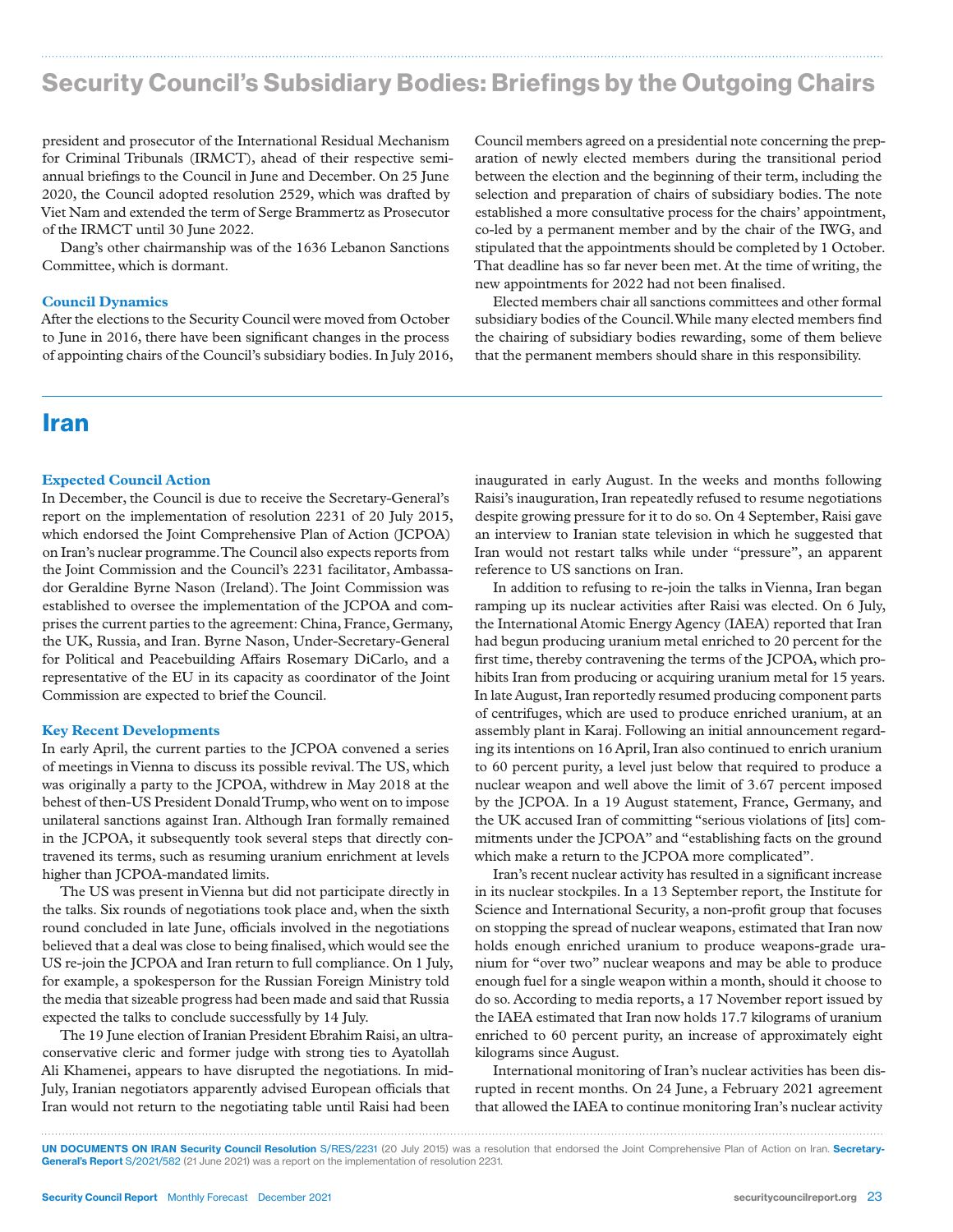### Iran

expired and was not immediately renewed. Despite earlier assurances from Iran, IAEA inspectors were also denied access to the Karaj centrifuge assembly plant in mid-September. In a 23 October interview with NBC News, IAEA Director-General Rafael Mariano Grossi said that the agency's nuclear monitoring programme in Iran was no longer "intact" and that there was a possibility the international community would be unable "to reconstruct the picture" of Iran's nuclear activity. On 22 November, Grossi met with Iranian officials, including Iranian Foreign Minister Hossein Amirabdollahian, to push for enhanced monitoring of Iran's nuclear activities by the IAEA. Grossi left Iran the following day without agreeing a deal for better access.

On 2 November, the European External Action Service announced that negotiations to revive the JCPOA will resume on 29 November and that Iran will participate in the talks. Several analysts predict that the next round of negotiations is likely to be difficult. The US has indicated that the talks should resume at the point where they were paused in June, while Raisi's administration, which is expected to take a harder line than the previous regime, has signalled that it may wish to revisit points that have already been agreed. In late October, Amirabdollahian said that Iran "[does not] want to enter the Vienna negotiations from the deadlock point of the Vienna negotiations". On 19 November, French Foreign Minister Jean Yves-Le Drian told Le Monde that France wanted to establish whether the talks would resume from the same point and, in an apparent warning to Iran, said that "if this discussion is a sham, then we will have to consider the JCPOA empty".

Before the recent pause, the primary points of contention in the negotiations were well defined. Iran has refused to decrease its stockpiles of enriched uranium unless US sanctions are removed, while the US has said that it will not lift its sanctions until Iran reduces those stockpiles. The US and Iran also differ regarding which sanctions should be removed.

There have been other areas of disagreement. Iran has demanded a guarantee that any agreement which might be reached in Vienna will not be reversed by a future US administration, and has recently suggested that it may seek sanctions relief that is broader than what it originally received under the JCPOA. The US, on the other hand, has reportedly sought a longer deal that runs beyond the JCPOA's 2030 expiry date and encompasses a broader range of issues, including Iran's ballistic missile programme and its support for regional

militias.

On 20 October, a drone strike targeted a US military base in southern Syria. According to media reports, several US and Israeli officials, who spoke to reporters on the condition of anonymity, believe that the strike was Iranian retaliation for Israeli airstrikes in Syria. The US has not publicly accused Iran of carrying out the attack, and Iran has not claimed responsibility for it.

On 18 November, the US announced that it had indicted two Iranians for interfering with the 2020 presidential election. The Department of the Treasury also sanctioned six Iranian officials and one Iranian entity for their alleged role in the plan.

#### **Key Issues and Options**

The long-term survival of the JCPOA is under threat. Analysts have suggested that the nuclear activities undertaken by Iran since the US withdrawal are likely to make a return to full compliance difficult, particularly given the institutional knowledge that Iran's nuclear programme has acquired as a result of these activities. Council members will therefore follow negotiations in Vienna closely. If the talks result in a revival of the JCPOA, the Council could consider issuing a statement welcoming this development. Should a new agreement be reached, the Council may wish to adopt a resolution that endorses that agreement.

Given Iran's non-compliance with the terms of the JCPOA, Council members could initiate the "snapback mechanism" in resolution 2231 if the Vienna talks collapse. This would reinstate the sanctions that were in place before resolution 2231 was adopted.

#### **Council Dynamics**

Council members are generally united in their desire to see the negotiations in Vienna progress and are likely to urge Iran to comply with its obligations under resolution 2231. Some members, including the P3 (France, the UK and the US) and other like-minded states, are expected to call for Iran to resume its cooperation with the IAEA. These members may also choose to criticise Iran for its recent nuclear activities. Conversely, China and Russia are expected to be more supportive of Iran. Both states have backed Iran's call for the US to provide a guarantee that it will not resile from any agreement reached in Vienna and have also criticised the US for withdrawing from the JCPOA and imposing unilateral sanctions on Iran.

### South Sudan

#### **Expected Council Action**

In December, Special Representative and head of UN Mission in South Sudan (UNMISS) Nicolas Haysom is scheduled to brief the Security Council on the Secretary-General's 90-day report on South Sudan, which members expect to receive by 7 December. Ambassador Dang Dinh Quy (Viet Nam), chair of the 2206 South Sudan Sanctions Committee, is expected to brief on the work of the

Committee. Consultations will follow the briefing.

The mandate of the UN Mission in South Sudan (UNMISS) expires on 15 March 2022.

#### **Key Recent Developments**

On 12 September, South Sudan marked the third anniversary of the signing of the Revitalized Agreement on the Resolution of the

UN DOCUMENTS ON SOUTH SUDAN Security Council Resolutions S/RES/2606 (15 November 2021) was a technical rollover resolution extending the mandate of UNISFA until 15 December 2021. S/RES/2514 (12 March 2020) renewed the mandate of UNMISS until 15 March 2021. Security Council Presidential Statement S/PRST/2021/20 (27 October 2021) requested the Secretary-General to establish an integrated electoral assistance team led by UNMISS. Secretary-General's Report S/2021/784 (9 September 2021) was the 90-day report on South Sudan. Security Council Meeting Record S/PV.8859 (15 September 2021) was a briefing on South Sudan. Security Council Letter S/2021/661 (15 July 2021) was from the Secretary-General, transmitting the needs assessment to create an enabling environment for elections, requested in resolution 2567.

24 security council report.org Security Council Report Monthly Forecast December 2021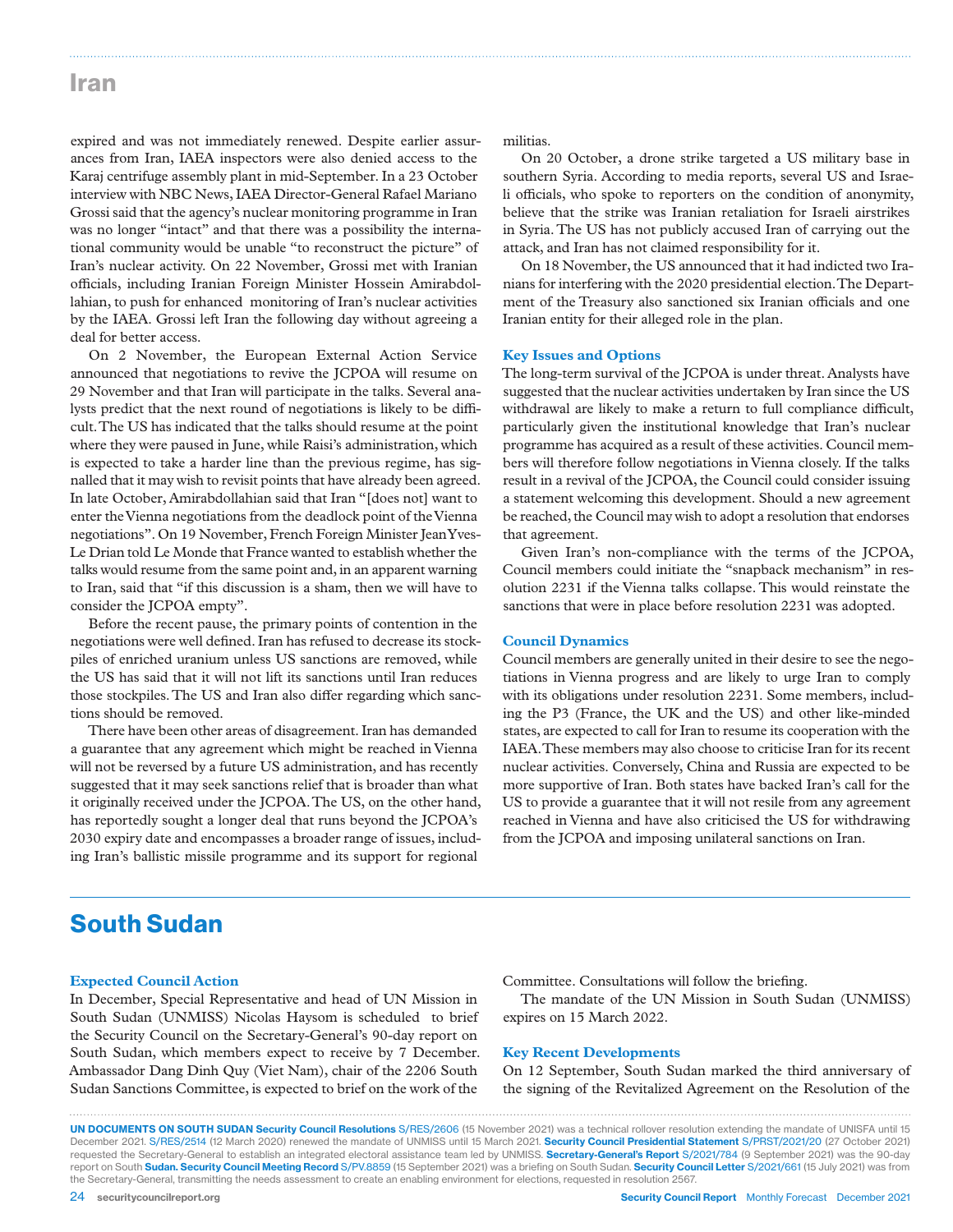### South Sudan

Conflict in South Sudan (R-ARCSS), but progress in its implementation remains slow. The Reconstituted Joint Monitoring and Evaluation Committee (RJMEC), which is responsible for overseeing the implementation of the R-ARCSS, said in its most recent quarterly report (covering 1 July to 30 September) that any progress made, such as the August establishment of the Transitional National Legislative Assembly, "is overshadowed by the failure of the [government] to make inroads in key areas of the R-ARCSS", particularly the graduation and deployment of the Necessary Unified Forces (NUF). The report identifies several obstacles, including "insufficient political will among the Parties to compromise where needed; trust deficit and lack of confidence among the Parties including intra-Party disagreements and infighting; delays and lack of prioritisation of key tasks; and lack of sufficient funding and resources".

Localised ethnic and intercommunal violence continues unabated, including in the Tambura region in Western Equatoria. At a briefing on 9 November, the spokesperson of the Secretary-General said that recent conflict between armed groups in and around Tambura has resulted in civilian deaths and injuries, the displacement of over 80,000 people, and the disruption of humanitarian activities. The mission has established a temporary base in Tambura to carry out patrols, protect over 9,000 people who have sought refuge nearby, and facilitate the delivery of humanitarian assistance, the spokesperson said.

The human rights, humanitarian, food security, and economic conditions in the country remain dire, with an enormously detrimental effect on civilians. Ongoing floods in the country are estimated to be the worst in 60 years. As at 3 November, flooding since May has affected approximately 760,000 people in eight of the ten states, according to OCHA's October Humanitarian Snapshot.

Earlier this year, government officials said that the elections envisioned to take place in 2022 would be delayed until 2023. The parties to the R-ARCSS, however, have yet to reach agreement on the duration of the current transitional period and the date for elections at its conclusion. On 15 July, the Secretary-General transmitted a needs assessment to the Council in a letter that included security, procedural and logistical requirements to create an enabling environment for elections in South Sudan, as requested in resolution 2567. It recommended that the UN provide electoral assistance to South Sudan in an integrated manner, and as outlined in an annex to the letter, in two phases (namely in the immediate term and in the medium- to long-term, until the end of December 2023).

On 27 October, the Council adopted a presidential statement taking note of the Secretary-General's 15 July letter and requesting "the Secretary-General to establish an integrated electoral assistance team led by UNMISS...to implement the electoral assistance activities set forth in phase 1 of the Annex to his 15 July 2021 letter". It also urged "progress on key milestones that include: the necessary security arrangements; the establishment of the legal framework for elections [including the electoral system, dispute resolution mechanisms, and other matters]; the establishment of the composition and functioning of the National Election Commission and the designation of its members, both in Juba and at the sub-national level; and the allocation of resources for the operating costs of the National Election Commission and a budget for elections operations".

On 15 November, the Council adopted a technical rollover resolution extending the mandate of the UN Interim Security Force for Abyei (UNISFA) until 15 December. The decision to extend the

mission for one month was influenced by the military takeover in Sudan, announced on 25 October.

The Council was last briefed on South Sudan on 15 September by Special Representative and head of UNMISS Nicholas Haysom, OCHA's Director for Operations and Advocacy Reena Ghelani, and a representative of civil society, Merekaje Lorna Nanjia. (For more, see our What's In Blue story of 14 September.) During his briefing, Haysom emphasised the need for reconstituting the subnational state legislatures and passing critical legislation, as well as the importance of the constitution-making process. In relation to elections, he warned that "[u]nless there are adequate technical and political preparations, [the election] could be a catastrophe instead of a national turning point". Haysom also expressed concern over the increase in subnational violence, the proliferation of weapons, increasing restrictions in civic space, a deteriorating humanitarian situation, and rising attacks on aid workers.

#### Human Rights-Related Developments

During its 48th session, the Human Rights Council (HRC) held an enhanced interactive dialogue with the Commission on Human Rights in South Sudan on 23 September. The commission presented a paper that "highlighted how the systematic, illicit diversion of State resources has severely undermined the economic, social and cultural rights of citizens" (A/HRC/48/CRP.3). According to investigations carried out by the commission over the past two years, more than \$73 million has been diverted since 2018, including transactions worth almost \$39 million in a period of less than two months. On 20 October, the commission released a statement expressing "alarm and dismay [over] the ongoing threats, harassment and intimidation of prominent human rights defenders, journalists and civil society actors".

#### Sanctions-Related Developments

Special Representative for Children and Armed Conflict Virginia Gamba briefed the 2206 South Sudan Sanctions Committee during informal consultations on 15 October. Members of the Committee travelled to South Sudan from 17 to 19 November.

#### **Key Issues and Options**

Significant political and security challenges persist in South Sudan related to the delays in implementing the R-ARCSS. Council members will likely closely follow whether progress is made on the "key milestones" in relation to elections preparations, as outlined in the presidential statement adopted on 27 October. The Council could consider holding an informal interactive dialogue (IID) with key RJMEC officials to exchange ideas about how to support the parties in meeting their obligations under the R-ARCSS. The IID is a closed format that, unlike consultations, allows for the participation of non-UN officials and briefers.

Another key issue Council members will want to follow closely is the humanitarian and food security situation. An option would be to continue to seek regular briefings from OCHA on the situation.

#### **Council and Wider Dynamics**

Council members remain concerned about the delays in implementing key elements of the R-ARCSS. At the briefing on 15 September, most members called for the parties to accelerate the implementation of the R-ARCSS, particularly in relation to transitional security arrangements. Several members emphasised the need to expeditiously enact the necessary legislation in this regard. Members also expressed concern over the dire humanitarian situation and attacks on humanitarian aid workers.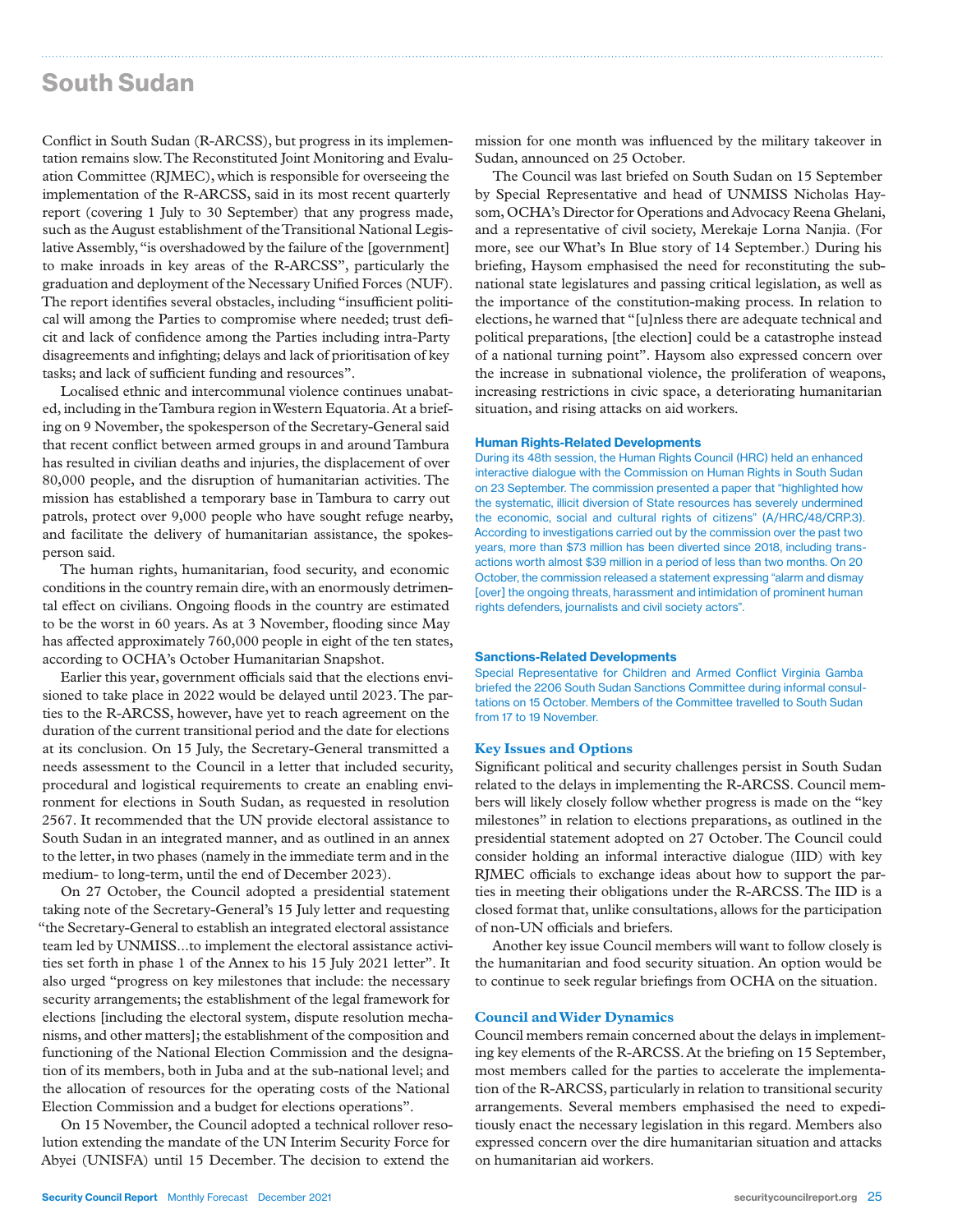### South Sudan

There has also been a focus on preparations for the elections. In the 15 September meeting, the US noted that "credible elections that reflect the will of the people must be preceded by an inclusive, transparent constitution-drafting process carried out in an environment that permits freedom of expression and provides space for political dissent". The "A3 plus one" (Kenya, Niger, Tunisia, and Saint Vincent and the Grenadines), Ireland, Mexico, and Viet Nam

emphasised the importance of the 35 percent quota for women's participation in the transitional government as agreed to in the R-ARC-SS. China, Russia and Viet Nam expressed the need to review the sanctions measures.

The US is the penholder on South Sudan. Ambassador Dang Dinh Quy (Viet Nam) chairs the 2206 South Sudan Sanctions Committee.

# UNOCA (Central Africa)

#### **Expected Council Action**

In December, François Louncény Fall, Special Representative and head of the UN Regional Office for Central Africa (UNOCA), is expected to brief the Security Council on the Secretary-General's semi-annual report on UNOCA. Consultations are expected to follow.

The mandate of UNOCA expires on 31 August 2024.

#### **Key Recent Developments**

When he last briefed the Council on 7 June, Fall said that while Central Africa was "facing a fragile political and security context", Central African leaders were determined to offer regional responses to these challenges. To facilitate such an approach, Fall has recently visited several countries in the mission area, meeting leaders as well as heads of UN offices and peace operations.

In the Central African Republic (CAR), the International Conference on the Great Lakes Region (ICGLR) adopted a "Joint Roadmap for Peace" on 16 September, which, among other key steps, called for the CAR government to declare a ceasefire. This was followed by a flurry of diplomatic activity aimed at building support for the roadmap and the ceasefire. From 5 to 7 October, Fall and Mankeur Ndiaye, the Special Representative and head of the UN Multidimensional Integrated Stabilization Mission in the CAR (MINUSCA), visited Angola, where they met with Angolan President João Manuel Gonçalves Lourenço, the ICGLR's current chairperson, to discuss steps the region could take to facilitate a ceasefire. Fall and Ndiaye subsequently met with CAR President Faustin-Archange Touadéra in Bangui on 8 October to discuss how to advance the peace process and bring about the ceasefire. On 15 October, Touadéra announced that his government would begin implementing a unilateral ceasefire effective 16 October.

On 12 November, the Security Council adopted resolution 2605, renewing MINUSCA's mandate for one year within its existing troop ceiling of 14,400 military personnel and 3,020 police personnel. The resolution retains the mission's priority tasks, including the protection of civilians; good offices and support to the peace process and the Political Agreement on Peace and Reconciliation in the CAR; and facilitation of the immediate, full, safe and unhindered delivery of humanitarian assistance. The resolution received 13 votes in favour, while China and Russia abstained.

The security situation remains precarious in Cameroon's anglophone northwestern and southwestern regions, where fighting

between separatists and the Cameroonian government persists. In recent weeks, several high-profile violent incidents took place, disrupting the delivery of humanitarian assistance and heightening insecurity. On 15 September, armed separatists declared a lockdown in the region, forcing OCHA to suspend humanitarian activities for two weeks, which resulted in approximately 200,000 people not receiving vital food assistance. On 5 October, gunshots were fired near a venue in Douala where Cameroonian Prime Minister Dion Ngute was speaking. On 14 October, a local policeman in Buea killed a five-year-old girl when he fired at a car whose driver did not stop at a checkpoint; a crowd subsequently lynched the police officer in response. Another child was killed on 12 November in the northwest's regional capital, Bamenda, when police fired on a nearby vehicle; the next day, schools and businesses remained shut as large crowds demonstrated. On 29 October, the Cameroonian government announced that its military had killed some 40 anglophone separatists in the northwest of the country over the previous two weeks.

In Chad, Mahamat Idriss Déby, the head of the Transitional Military Council (CMT), which took power in April, appointed a 93-member National Transitional Council (CNT) to serve as an interim parliament until elections are held next year. On 2 October, Chad's main opposition alliance, Wakit Tama, organised marches in N'Djamena against the CMT. A police officer was killed and ten people were injured when police fired tear gas on the protesters.

Fall, along with Mahamat Saleh Annadif, the Special Representative and head of the UN Office for West Africa and the Sahel (UNOWAS), visited Cameroon, Chad, Nigeria and Niger from 18 October to 2 November to promote implementation of resolution 2349, which addresses the negative effects of the Boko Haram crisis in the Lake Chad Basin. During the visits, they encouraged the four countries to work together to confront Boko Haram.

#### **Key Issues and Options**

The security and human rights situations in several parts of Central Africa remain a key concern for the Council. The threat of climate change to peace and security in the region is also of concern to a number of Council members. (In his 7 June briefing, Fall described several areas in the region where "climate security had impacted human security").

The Council may wish to adopt a presidential statement endorsing UNOCA's efforts to address security concerns in the region.

Report S/2021/517 (1 June 2021) was the semi-annual report on UNOCA. Security Council Meeting Record S/PV.8787 (7 June 2021) was a meeting on the situation in Central Africa.

UN DOCUMENTS ON UNOCA Security Council Presidential Statement S/PRST/2019/10 (12 September 2019) expressed the Council's full support for UNOCA. Secretary-General's